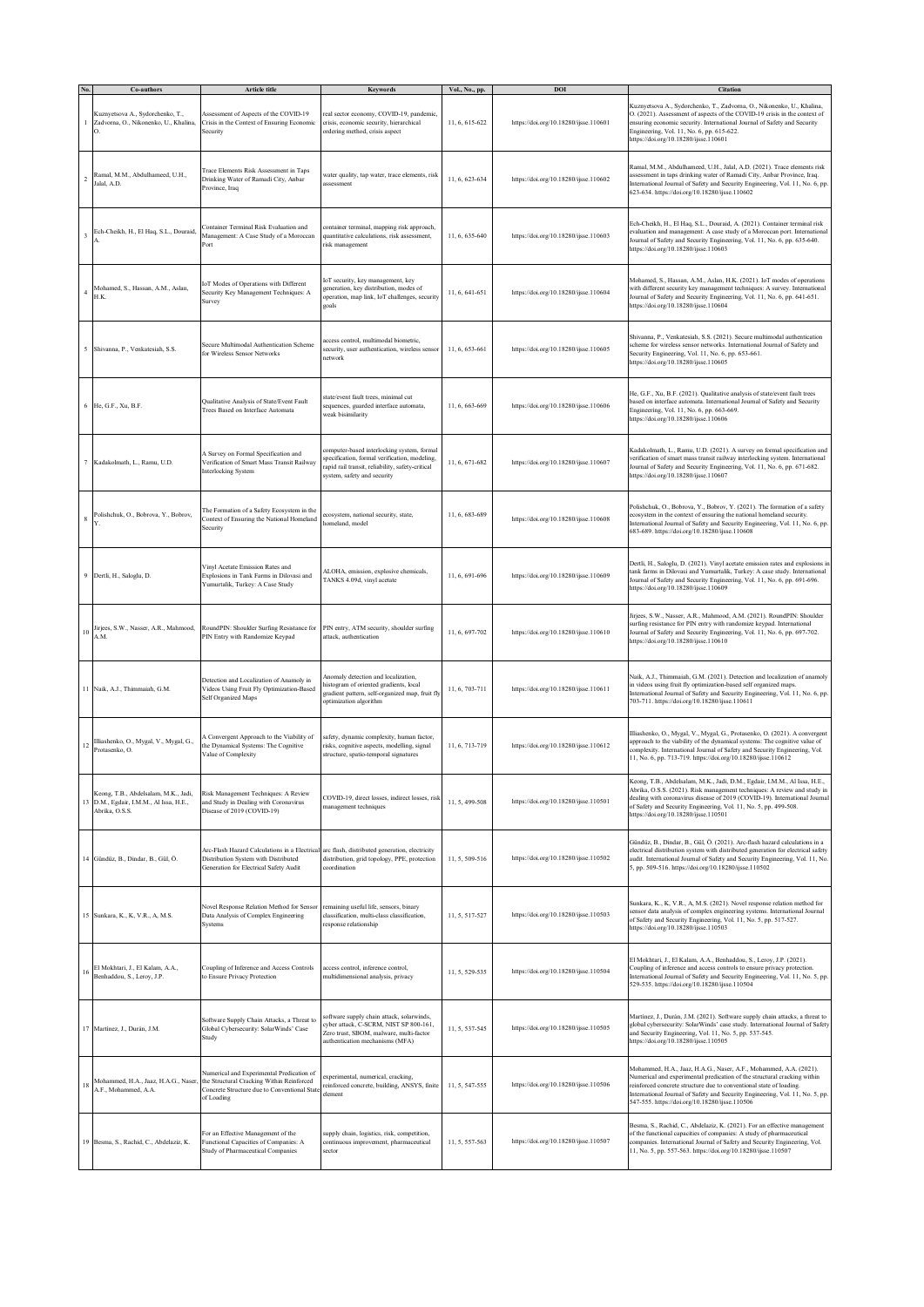|    | 20 Kokate, S., Chetty, M.S.R.                                                                                 | Credit Risk Assessment of Loan Defaulters<br>in Commercial Banks Using Voting<br>Classifier Ensemble Learner Machine<br>Learning Model                          | redit risk, loan defaulters, machine<br>learning, decision tree, ensemble learning,<br>gradient boosting, voting classifier                                                            | 11, 5, 565-572 | https://doi.org/10.18280/ijsse.110508 | Kokate, S., Chetty, M.S.R. (2021). Credit risk assessment of loan defaulters<br>in commercial banks using voting classifier ensemble learner machine<br>learning model. International Journal of Safety and Security Engineering,<br>Vol. 11, No. 5, pp. 565-572. https://doi.org/10.18280/ijsse.110508                                                                      |
|----|---------------------------------------------------------------------------------------------------------------|-----------------------------------------------------------------------------------------------------------------------------------------------------------------|----------------------------------------------------------------------------------------------------------------------------------------------------------------------------------------|----------------|---------------------------------------|------------------------------------------------------------------------------------------------------------------------------------------------------------------------------------------------------------------------------------------------------------------------------------------------------------------------------------------------------------------------------|
|    | 21 Nazir, U., Sulaiman, N., Abid, S.K.                                                                        | Rise of Digital Humanitarian Network<br>(DHN) in Southeast Asia: Social Media<br>Insights for Crisis Mapping in Disaster Risk<br>Reduction (DRR)                | digital humanitarian network, social media,<br>crisis mapping, crisis management,<br>Facebook, disaster risk reduction                                                                 | 11, 5, 573-583 | https://doi.org/10.18280/ijsse.110509 | Nazir, U., Sulaiman, N., Abid, S.K. (2021). Rise of Digital Humanitarian<br>Network (DHN) in Southeast Asia: Social media insights for crisis mapping<br>in Disaster Risk Reduction (DRR). International Journal of Safety and<br>Security Engineering, Vol. 11, No. 5, pp. 573-583.<br>https://doi.org/10.18280/ijsse.110509                                                |
| 22 | Bazyliuk, V., Molnar, O., Kyrlyk, N.,<br>Vynnychuk, R., Zavadyak, R.                                          | Methodical Approach to Evaluation of<br>Efficiency of Transformation of Business<br>Processes on Engineering Enterprises in the<br>Context of Ensuring Security | business process, rating, efficiency,<br>engineering enterprises, transformation,<br>security                                                                                          | 11, 5, 585-591 | https://doi.org/10.18280/ijsse.110510 | Bazyliuk, V., Molnar, O., Kyrlyk, N., Vynnychuk, R., Zavadyak, R. (2021).<br>Methodical approach to evaluation of efficiency of transformation of<br>business processes on engineering enterprises in the context of ensuring<br>security. International Journal of Safety and Security Engineering, Vol. 11,<br>No. 5, pp. 585-591. https://doi.org/10.18280/ijsse.110510   |
| 23 | Khakhim, N., Lazuardi, W.,<br>Wicaksono, A., Pratama, D.N.D.,<br>Musthofa, A.                                 | Priority Areas for Mangrove Conservation to mangrove density, land degradation,<br>Support Disaster Mitigation Efforts in<br>Pacitan Bay                        | boundaries, land suitability for mangrove,<br>mangrove conservation                                                                                                                    | 11, 5, 593-603 | https://doi.org/10.18280/ijsse.110511 | Khakhim, N., Lazuardi, W., Wicaksono, A., Pratama, D.N.D., Musthofa, A.<br>(2021). Priority areas for mangrove conservation to support disaster<br>mitigation efforts in Pacitan Bay. International Journal of Safety and<br>Security Engineering, Vol. 11, No. 5, pp. 593-603.<br>https://doi.org/10.18280/ijsse.110511                                                     |
| 24 | Jarjar, M., Hraoui, S., Najah, S.,<br>Zenkouar, K.                                                            | Instructions New Technology of Color Image<br>Encryption Based Two Improved Vigenere<br>Laps Separated by a Genetic Mutation                                    | Vigenere grid, chaotic map, encryption<br>function, S-Box, genetic mutation                                                                                                            | 11, 5, 605-613 | https://doi.org/10.18280/ijsse.110512 | Jarjar, M., Hraoui, S., Najah, S., Zenkouar, K. (2021). Instructions new<br>technology of color image encryption based two improved Vigenere laps<br>separated by a genetic mutation. International Journal of Safety and Security<br>Engineering, Vol. 11, No. 5, pp. 605-613.<br>https://doi.org/10.18280/ijsse.110512                                                     |
| 25 | Carbonelli, M., Carestia, M., Quaranta,                                                                       | Threat Assessment Method for Buildings in<br>Case of Terrorist Attacks                                                                                          | building asset attractiveness, building<br>vulnerability attractiveness, building threat,<br>'BRNe threat, hazard material, risk<br>nanagement, terrorist attack, threat<br>assessment | 11, 4, 285-294 | https://doi.org/10.18280/ijsse.110401 | Carbonelli, M., Carestia, M., Quaranta, R. (2021). Threat assessment<br>method for buildings in case of terrorist attacks. International Journal of<br>Safety and Security Engineering, Vol. 11, No. 4, pp. 285-294.<br>https://doi.org/10.18280/ijsse.110401                                                                                                                |
| 26 | Murtinger, M., Jaspaert, E., Schrom-<br>Feiertag, H., Egger-Lampl, S.                                         | CBRNe Training in Virtual Environments:<br>SWOT Analysis & Practical Guidelines                                                                                 | behavior training, CBRNe training,<br>SHOTPROS H2020 project, SWOT<br>analysis, virtual reality, VR guidelines                                                                         | 11, 4, 295-303 | https://doi.org/10.18280/ijsse.110402 | Murtinger, M., Jaspaert, E., Schrom-Feiertag, H., Egger-Lampl, S. (2021).<br>CBRNe training in virtual environments: SWOT analysis & practical<br>guidelines. International Journal of Safety and Security Engineering, Vol.<br>11, No. 4, pp. 295-303. https://doi.org/10.18280/ijsse.110402                                                                                |
| 27 | Pasino, A., De Angeli, S., Battista, U.<br>Ottonello, D., Clematis, A.                                        | A Review of Single and Multi-Hazard Risk<br>Assessment Approaches for Critical<br><b>Infrastructures Protection</b>                                             | critical infrastructures protection, expert<br>knowledge, man-made hazard, multi-hazard,<br>natural hazard, risk assessment                                                            | 11, 4, 305-318 | https://doi.org/10.18280/ijsse.110403 | Pasino, A., De Angeli, S., Battista, U., Ottonello, D., Clematis, A. (2021). A<br>review of single and multi-hazard risk assessment approaches for critical<br>infrastructures protection. International Journal of Safety and Security<br>Engineering, Vol. 11, No. 4, pp. 305-318.<br>https://doi.org/10.18280/ijsse.110403                                                |
| 28 | Kliushnikov, I., Fesenko, H.,<br>Kharchenko, V., Illiashenko, O.,<br>Morozova, O.                             | <b>UAV Fleet Based Accident Monitoring</b><br>Systems with Automatic Battery<br>Replacement Systems: Algorithms for<br>Justifying Composition and Use Planning  | automatic battery replacement aerial system,<br>monitoring system, nuclear power plant,<br>unmanned aerial vehicle, use planning,<br>travelling salesman problem                       | 11, 4, 319-328 | https://doi.org/10.18280/ijsse.110404 | Kliushnikov, I., Fesenko, H., Kharchenko, V., Illiashenko, O., Morozova, O.<br>(2021). UAV fleet based accident monitoring systems with automatic<br>battery replacement systems: Algorithms for justifying composition and use<br>planning. International Journal of Safety and Security Engineering, Vol. 11,<br>No. 4, pp. 319-328. https://doi.org/10.18280/ijsse.110404 |
| 29 | Ciccotti, M., Pagliaro, P., Peluso, I.,<br>Benfenati, F., Munzi, D., Sciarra, T.,<br>Palermo, G., Sorbo, M.C. | Prevention Procedures to Contain COVID-<br>19 Contagion in the First Italian Army Field<br>Hospital                                                             | pronavirus, field hospital, PPE-Disinfection,<br>COVID-19, pandemic, protocols                                                                                                         | 11, 4, 329-335 | https://doi.org/10.18280/ijsse.110405 | Ciccotti, M., Pagliaro, P., Peluso, I., Benfenati, F., Munzi, D., Sciarra, T.,<br>Palermo, G., Sorbo, M.C. (2021). Prevention procedures to contain COVID-<br>19 contagion in the first Italian army field hospital. International Journal of<br>Safety and Security Engineering, Vol. 11, No. 4, pp. 329-335.<br>https://doi.org/10.18280/ijsse.110405                      |
| 30 | Choudary, S., Asghar, M.U., Ibrahim,<br>A.G.                                                                  | CBRN Events and Crisis Communication:<br>Analysis of Training Needs and<br>Development of Curriculum for<br>Communication Personnel                             | CBRN event, crisis communication,<br>communication personnel, training<br>curriculum                                                                                                   | 11, 4, 337-343 | https://doi.org/10.18280/ijsse.110406 | Choudary, S., Asghar, M.U., Ibrahim, A.G. (2021). CBRN events and crisis<br>communication: Analysis of training needs and development of curriculum<br>for communication personnel. International Journal of Safety and Security<br>Engineering, Vol. 11, No. 4, pp. 337-343.<br>https://doi.org/10.18280/ijsse.110406                                                       |
|    | 31 Carbonelli, M., Gratta, L.                                                                                 | A General Multi-Risk Assessment Method<br>for Natural Disasters and CBRNe Attacks                                                                               | isk assessment, impact assessment,<br>vulnerability, exposure, qualitative method,<br>quantitative method, vulnerability reduction                                                     | 11, 4, 345-352 | https://doi.org/10.18280/ijsse.110407 | Carbonelli, M., Gratta, L. (2021). A general multi-risk assessment method<br>for natural disasters and CBRNe attacks. International Journal of Safety and<br>Security Engineering, Vol. 11, No. 4, pp. 345-352.<br>https://doi.org/10.18280/ijsse.110407                                                                                                                     |
| 32 | Guidotti, C., Ricci, D.                                                                                       | Lean Thinking Approach in Crisis Scenarios:<br>Managing a CBRNe Emergency in a Law<br>Enforcement Department by Means of<br>Managerial Decision-Making Tools    | assessing a CBRN scenario, management of<br>CBRN crisis, managerial tools, SWOT<br>matrix, Lean Thinking approach, KPIs, law<br>enforcement                                            | 11, 4, 353-360 | https://doi.org/10.18280/ijsse.110408 | Guidotti, C., Ricci, D. (2021). Lean thinking approach in crisis scenarios:<br>Managing a CBRNe emergency in a law enforcement department by means<br>of managerial decision-making tools. International Journal of Safety and<br>Security Engineering, Vol. 11, No. 4, pp. 353-360.<br>https://doi.org/10.18280/ijsse.110408                                                |
| 33 | Gordieiev, O., Kharchenko, V.,<br>Illiashenko, O., Morozova, O.,<br>Gasanov, M.                               | Concept of Using Eye Tracking Technology<br>to Assess and Ensure Cybersecurity,<br>Functional Safety and Usability                                              | eye tracking, cybersecurity, safety, usability,<br>nuclear power plant, user identification                                                                                            | 11, 4, 361-367 | https://doi.org/10.18280/ijsse.110409 | Gordieiev, O., Kharchenko, V., Illiashenko, O., Morozova, O., Gasanov, M.<br>(2021). Concept of using eye tracking technology to assess and ensure<br>cybersecurity, functional safety and usability. International Journal of Safety<br>and Security Engineering, Vol. 11, No. 4, pp. 361-367.<br>https://doi.org/10.18280/ijsse.110409                                     |
| 34 | Biancotto, S., Malizia, A., Contessa,<br>G.M., D'Arienzo, M., Solbiati, M.M.                                  | First Responder Safety in the Event of a<br>Dirty Bomb Detonation in Urban<br>Environment                                                                       | dirty bomb, radiological dispersal device,<br>CBRNe, terrorist attack, urban environment,<br>total effective dose, first responders                                                    | 11, 4, 369-375 | https://doi.org/10.18280/ijsse.110410 | Biancotto, S., Malizia, A., Contessa, G.M., D'Arienzo, M., Solbiati, M.M.<br>(2021). First responder safety in the event of a dirty bomb detonation in<br>urban environment. International Journal of Safety and Security<br>Engineering, Vol. 11, No. 4, pp. 369-375.<br>https://doi.org/10.18280/ijsse.110410                                                              |
|    | Martellucci, L., Chierici, A., Di<br>35 Giovanni, D., Fumian, F., Malizia, A.<br>Gaudio, P.                   | Drones and Sensors Ecosystem to Maximise<br>the "Storm Effects" in Case of CBRNe<br>Dispersion in Large Geographic Areas                                        | drone, swarm drones, CBRNe, chemical<br>sensor, GSL. Robot Olfactory, plume<br>detection, chemical detection                                                                           | 11, 4, 377-386 | https://doi.org/10.18280/ijsse.110411 | Martellucci, L., Chierici, A., Di Giovanni, D., Fumian, F., Malizia, A.,<br>Gaudio, P. (2021). Drones and sensors ecosystem to maximise the "Storm<br>Effects" in case of CBRNe dispersion in large geographic areas.<br>International Journal of Safety and Security Engineering, Vol. 11, No. 4, pp.<br>377-386. https://doi.org/10.18280/ijsse.110411                     |
|    | 36 Morea, D., Sciortino, G.P.                                                                                 | Small Satellites Constellations and Their<br>Impact on CBRNe Management in Africa                                                                               | digital divide, microsatellites, project<br>financing, satellite TLC, small satellites                                                                                                 | 11, 4, 387-395 | https://doi.org/10.18280/ijsse.110412 | Morea, D., Sciortino, G.P. (2021). Small satellites constellations and their<br>impact on CBRNe management in Africa. International Journal of Safety<br>and Security Engineering, Vol. 11, No. 4, pp. 387-395.<br>https://doi.org/10.18280/ijsse.110412                                                                                                                     |
|    | 37 Palestini, L.                                                                                              | Communication and Decision Support<br>Systems                                                                                                                   | common alerting protocol, communication<br>systems, DSS, emergency management, GIS,<br>ITC, situation assessment                                                                       | 11, 4, 397-407 | https://doi.org/10.18280/ijsse.110413 | Palestini, L. (2021). Communication and decision support systems.<br>International Journal of Safety and Security Engineering, Vol. 11, No. 4, pp.<br>397-407. https://doi.org/10.18280/ijsse.110413                                                                                                                                                                         |
|    | 38 Palestini, L., Sassu, F.                                                                                   | Risks and Safety Measures Associated with<br>the Storage and Transport of Liquefied<br>Natural Gas (LNG)                                                        | emergency, firefighters, hazmat, LNG,<br>methane, natural gas, pipelines, risk                                                                                                         | 11, 4, 409-418 | https://doi.org/10.18280/ijsse.110414 | Palestini, L., Sassu, F. (2021). Risks and safety measures associated with<br>the storage and transport of liquefied natural gas (LNG). International<br>Journal of Safety and Security Engineering, Vol. 11, No. 4, pp. 409-418.<br>https://doi.org/10.18280/ijsse.110414                                                                                                   |
| 39 | Kustov, M.V., Kalugin, V.D., Hristich,<br>O.V., Hapon, Y.K.                                                   | Recovery Method for Emergency Situations<br>with Hazardous Substances Emission into<br>the Atmosphere                                                           | artificial precipitation, emergency situation,<br>emission, hazardous substances, localization<br>emergency zone                                                                       | 11, 4, 419-426 | https://doi.org/10.18280/ijsse.110415 | Kustov, M.V., Kalugin, V.D., Hristich, O.V., Hapon, Y.K. (2021). Recovery<br>method for emergency situations with hazardous substances emission into<br>the atmosphere. International Journal of Safety and Security Engineering,<br>Vol. 11, No. 4, pp. 419-426. https://doi.org/10.18280/ijsse.110415                                                                      |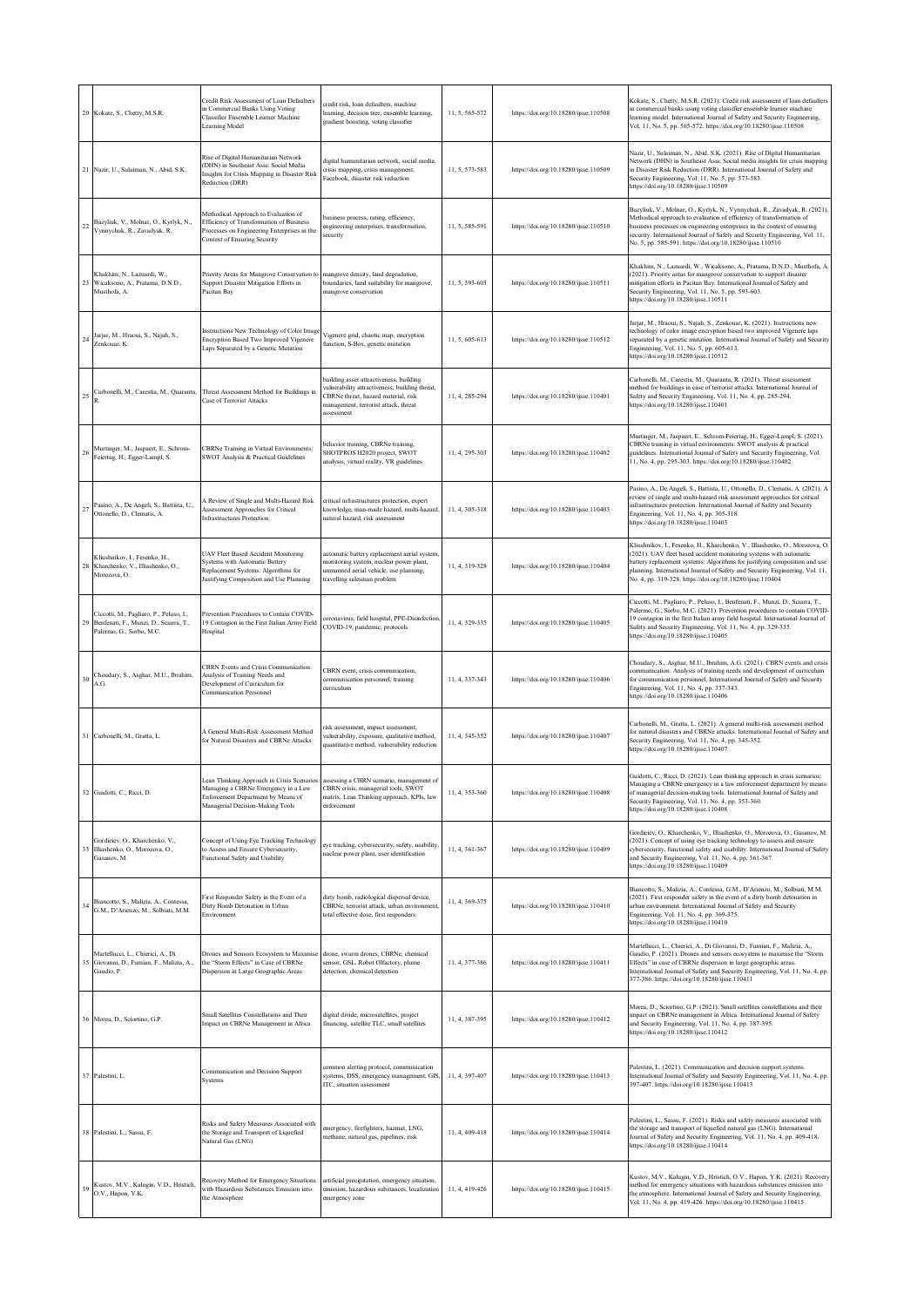| 40 | Mangiagalli, G., Morichi, M.,<br>Pepperosa, A., Stevanato, L., Bonesso,                                                                  | Special Nuclear Material Identification<br>Through One-Minute Measurement with a<br>New Backpack Radiation Device in Real<br>Scenario Conditions           | packpack radiation device (BRD), homeland<br>security, material out of regulatory control<br>(MORC) neutron source identification,<br>plutonium, special nuclear material (SNM),<br>uranium | 11, 4, 427-433 | https://doi.org/10.18280/ijsse.110416 | Mangiagalli, G., Morichi, M., Pepperosa, A., Stevanato, L., Bonesso, I.<br>(2021). Special nuclear material identification through one-minute<br>measurement with a new backpack radiation device in real scenario<br>conditions. International Journal of Safety and Security Engineering, Vol.<br>11, No. 4, pp. 427-433. https://doi.org/10.18280/ijsse.110416                                                        |
|----|------------------------------------------------------------------------------------------------------------------------------------------|------------------------------------------------------------------------------------------------------------------------------------------------------------|---------------------------------------------------------------------------------------------------------------------------------------------------------------------------------------------|----------------|---------------------------------------|--------------------------------------------------------------------------------------------------------------------------------------------------------------------------------------------------------------------------------------------------------------------------------------------------------------------------------------------------------------------------------------------------------------------------|
|    | Di Giovanni, D., Fumian, F., Chierici,<br>A., Bianchelli, M., Martellucci, L.,<br>Carminati, G., Malizia, A., d'Errico, F.<br>Gaudio, P. | Design of Miniaturized Sensors for a<br>Mission-Oriented UAV Application: A New<br>Pathway for Early Warning                                               | CBRN safety, chemical agents' detection,<br>CRN agents sensing, unmanned aerial<br>vehicles (UAV), SIBCRA mission                                                                           | 11, 4, 435-444 | https://doi.org/10.18280/ijsse.110417 | Di Giovanni, D., Fumian, F., Chierici, A., Bianchelli, M., Martellucci, L.,<br>Carminati, G., Malizia, A., d'Errico, F., Gaudio, P. (2021). Design of<br>miniaturized sensors for a mission-oriented UAV application: A new<br>pathway for early warning. International Journal of Safety and Security<br>Engineering, Vol. 11, No. 4, pp. 435-444.<br>https://doi.org/10.18280/ijsse.110417                             |
| 42 | Contessa, G.M., Cherubini, N.,<br>Gandolfo, G., Lepore, L., Marzo, G.A.<br>Remetti, R.                                                   | Simplified Approach for Preliminary<br>Evaluation of Effective Dose Rates for Field<br>Applications of D-T Neutron Generators                              | Monte Carlo simulation, neutron dosimeter,<br>neutron generator, occupational safety                                                                                                        | 11, 4, 445-454 | https://doi.org/10.18280/ijsse.110418 | Contessa, G.M., Cherubini, N., Gandolfo, G., Lepore, L., Marzo, G.A.,<br>Remetti, R. (2021). Simplified approach for preliminary evaluation of<br>effective dose rates for field applications of D-T neutron generators.<br>International Journal of Safety and Security Engineering, Vol. 11, No. 4, pp.<br>445-454. https://doi.org/10.18280/ijsse.110418                                                              |
|    | 43 Khalfaoui, I., Hammouche, A.                                                                                                          | The Impact of the Patient's State on the<br>Destination Care Unit Choice Within the<br>Health Emergency Services Regional<br>Network (HES-RN) in Morocco   | care unit choice, decision support model,<br>GIS, health emergency services regional<br>network, patient's state of severity, qualified<br>care units                                       | 11, 4, 455-461 | https://doi.org/10.18280/ijsse.110419 | Khalfaoui, I., Hammouche, A. (2021). The impact of the patient's state on<br>the destination care unit choice within the health emergency services<br>regional network (HES-RN) in Morocco. International Journal of Safety and<br>Security Engineering, Vol. 11, No. 4, pp. 455-461.<br>https://doi.org/10.18280/ijsse.110419                                                                                           |
| 44 | Thornton, M.I., Iannotti, A., Quaranta,<br>R., Russo, C.                                                                                 | The Effectiveness of Table-Top Exercises in<br>Improving Pandemic Crisis Preparedness                                                                      | crisis, effectiveness, evaluation, exercise,<br>influenza, pandemic, preparedness, table-top                                                                                                | 11, 4, 463-471 | https://doi.org/10.18280/ijsse.110420 | Thornton, M.I., Iannotti, A., Quaranta, R., Russo, C. (2021). The<br>effectiveness of table-top exercises in improving pandemic crisis<br>preparedness. International Journal of Safety and Security Engineering, Vol.<br>11, No. 4, pp. 463-471. https://doi.org/10.18280/ijsse.110420                                                                                                                                  |
| 45 | Malizia, A., Chierici, A., Biancotto, S.<br>D'Arienzo, M., Ludovici, G.M., d'<br>Errico, F., Manenti, G., Marturano, F.                  | The HotSpot Code as a Tool to Improve Risk<br>Analysis During Emergencies: Predicting I-<br>131 and CS-137 Dispersion in the<br>Fukushima Nuclear Accident | radiation, measurements, computational<br>modeling, transport, simulation, HotSpot,<br>emergency                                                                                            | 11, 4, 473-486 | https://doi.org/10.18280/ijsse.110421 | Malizia, A., Chierici, A., Biancotto, S., D'Arienzo, M., Ludovici, G.M., d'<br>Errico, F., Manenti, G., Marturano, F. (2021). The hotspot code as a tool to<br>improve risk analysis during emergencies: Predicting I-131 and Cs-137<br>dispersion in the Fukushima nuclear accident. International Journal of<br>Safety and Security Engineering, Vol. 11, No. 4, pp. 473-186.<br>https://doi.org/10.18280/ijsse.110421 |
|    | 46 Ferrero, S.                                                                                                                           | Being a Gynecologist Doctor Specialized in<br>IVF, a Mother and a Woman at the Time of<br>COVID-19                                                         | COVID 19, oncology, infertility, ESHRE,<br>pregnancy, male, female, DAD                                                                                                                     | 11, 4, 487-490 | https://doi.org/10.18280/ijsse.110422 | Ferrero, S. (2021). Being a gynecologist doctor specialized in IVF, a mother<br>and a woman at the time of COVID-19. International Journal of Safety and<br>Security Engineering, Vol. 11, No. 4, pp. 487-490.<br>https://doi.org/10.18280/ijsse.110422                                                                                                                                                                  |
|    | 47 Anselmi, M., Divizia, M.                                                                                                              | Virological Environmental Analysis                                                                                                                         | cell cultures, methodology, molecular<br>methods, virological analysis, water                                                                                                               | 11, 4, 491-493 | https://doi.org/10.18280/ijsse.110423 | Anselmi, M., Divizia, M. (2021). Virological environmental analysis.<br>International Journal of Safety and Security Engineering, Vol. 11, No. 4, pp.<br>491-493. https://doi.org/10.18280/ijsse.110423                                                                                                                                                                                                                  |
|    | 48 De Maio, C.                                                                                                                           | Evaluation of the Permanence of Flame<br>Accelerating Material on Burned Material<br>with GC-MS Analytical Techniques                                      | CBRN, HazMat, GC-MS, flame accelerating,<br>benzene, firefighters, SPME, HS                                                                                                                 | 11, 4, 491-493 | https://doi.org/10.18280/ijsse.110424 | De Maio, C. (2021). Evaluation of the permanence of flame accelerating<br>material on burned material with GC-MS analytical techniques.<br>International Journal of Safety and Security Engineering, Vol. 11, No. 4, pp.<br>495-498. https://doi.org/10.18280/ijsse.110424                                                                                                                                               |
| 49 | Lorenzini, G., Kamarposhti, M.A.,<br>Solyman, A.A.A.                                                                                     | CBRN, HazMat, GC-MS, flame accelerating,<br>benzene, firefighters, SPME, HS                                                                                | automatic generation control, proportional<br>integral derivative (PID) controller, firefly<br>algorithm                                                                                    | 11, 3, 213-222 | https://doi.org/10.18280/ijsse.110301 | Lorenzini, G., Kamarposhti, M.A., Solyman, A.A.A. (2021). Optimization<br>of PID controller parameters for automatic generation control in two-area<br>heating system using firefly algorithm. International Journal of Safety and<br>Security Engineering, Vol. 11, No. 3, pp. 213-222.<br>https://doi.org/10.18280/ijsse.110301                                                                                        |
| 50 | Kryshtanovych, M., Akimova, L.,<br>Akimov, O., Kubiniy, N., Marhitich, V                                                                 | Modeling the Process of Forming the Safety<br>Potential of Engineering Enterprises                                                                         | safety potential, engineering enterprises,<br>modelling, resources                                                                                                                          | 11, 3, 223-230 | https://doi.org/10.18280/ijsse.110302 | Kryshtanovych, M., Akimova, L., Akimov, O., Kubiniy, N., Marhitich, V.<br>(2021). Modeling the process of forming the safety potential of engineering<br>enterprises. International Journal of Safety and Security Engineering, Vol.<br>11, No. 3, pp. 223-230. https://doi.org/10.18280/ijsse.110302                                                                                                                    |
| 51 | Praneeth, V., Kumar, K.R.,<br>Karyemsetty, N.                                                                                            | Security: Intrusion Prevention System Using<br>Deep Learning on the Internet of Vehicles                                                                   | a deep neural network, Google CoLab,<br>Internet of Vehicles, network intrusion<br>prevention, security, vehicular network,<br>CICIDS2018 dataset                                           | 11, 3, 231-237 | https://doi.org/10.18280/ijsse.110303 | Praneeth, V., Kumar, K.R., Karyemsetty, N. (2021). Security: Intrusion<br>prevention system using deep learning on the internet of vehicles.<br>International Journal of Safety and Security Engineering, Vol. 11, No. 3, pp.<br>231-237. https://doi.org/10.18280/ijsse.110303                                                                                                                                          |
|    | 52 Umar, R., Riadi, I., Kusuma, R.S.                                                                                                     | Mitigating Sodinokibi Ransomware Attack<br>on Cloud Network Using Software-Defined<br>Networking (SDN)                                                     | open virtual switch, ransomware, Ryu<br>controller, SDN, Sodinokibi                                                                                                                         | 11, 3, 239-246 | https://doi.org/10.18280/ijsse.110304 | Jmar, R., Riadi, I., Kusuma, R.S. (2021). Mitigating Sodinokibi<br>Ransomware attack on cloud network using Software-Defined Networking<br>SDN). International Journal of Safety and Security Engineering, Vol. 11,<br>No. 3, pp. 239-246. https://doi.org/10.18280/ijsse.110304                                                                                                                                         |
|    | 53 D'Orazio, A., Poggi, L.                                                                                                               | The Water Safety Plan Pursuant to<br>Ministerial Decree 14.06.2017: Application<br>to Campus Bio-Medico University Hospital<br>of Rome                     | water safety plan, domestic cold water,<br>domestic hot water, contamination, risk<br>assessment, risk control, legionella                                                                  | 11, 3, 247-253 | https://doi.org/10.18280/ijsse.110305 | D'Orazio, A., Poggi, L. (2021). The water safety plan pursuant to<br>ministerial decree 14.06.2017: Application to campus bio-medico university<br>hospital of Rome. International Journal of Safety and Security Engineering,<br>Vol. 11, No. 3, pp. 247-253. https://doi.org/10.18280/ijsse.110305                                                                                                                     |
|    | 54 Attia, W., Elwan, S., Kotb, I.                                                                                                        | Investigating the Effect of the Geometry of<br>RC Barrier Walls on the Blast Wave<br>Propagation                                                           | explosion, blast waves, ANSYS Autodyn®,<br>explicit dynamic finite element analysis,<br>reinforced concrete barrier walls, TNT                                                              | 11, 3, 255-268 | https://doi.org/10.18280/ijsse.110306 | Attia, W., Elwan, S., Kotb, I. (2021). Investigating the effect of the<br>geometry of RC barrier walls on the blast wave propagation. International<br>Journal of Safety and Security Engineering, Vol. 11, No. 3, pp. 255-268.<br>https://doi.org/10.18280/ijsse.110306                                                                                                                                                 |
|    | Arthanareeswaran, J., Karunanidhi, B.,<br>55 Muruganantham, S., Dhamodharan, A.<br>Swarnamma, S.K.C.                                     | Automatic Vehicle Accident Indication and<br>Reporting System for Road Ways Using<br>Internet of Things                                                    | accelerometer, GPS, AMRSC, GSM, Internet<br>of Things                                                                                                                                       | 11, 3, 269-277 | https://doi.org/10.18280/ijsse.110307 | Arthanareeswaran, J., Karunanidhi, B., Muruganantham, S., Dhamodharan,<br>A., Swarnamma, S.K.C. (2021). Automatic vehicle accident indication and<br>reporting system for road ways using internet of things. International<br>Journal of Safety and Security Engineering, Vol. 11, No. 3, pp. 269-277.<br>https://doi.org/10.18280/ijsse.110307                                                                         |
| 56 | Medjahed, D.M., Lorenzini, G., Rebhi,<br>R., Ahmad, H., Menni, Y.                                                                        | New Approaches for Protecting the<br>Computer and Electronic Devices Against<br><b>Heat Dissipation</b>                                                    | modelling and theoretical studies, system<br>safety engineering, computer and electronic<br>devices, microprocessors, heatsinks, heat<br>dissipation, cooling                               | 11, 3, 279-284 | https://doi.org/10.18280/ijsse.110308 | Medjahed, D.M., Lorenzini, G., Rebhi, R., Ahmad, H., Menni, Y. (2021).<br>New approaches for protecting the computer and electronic devices against<br>heat dissipation. International Journal of Safety and Security Engineering,<br>Vol. 11, No. 3, pp. 279-284. https://doi.org/10.18280/ijsse.110308                                                                                                                 |
| 57 | Suleiman, G.M., Younes, M.K., Ergun,<br>M., Omari, K.A.                                                                                  | Effect of Transportation Parameters on<br>Traffic Accident in Urban Areas Comparis<br>study of ANFIS With Statistical Analysis                             | GIS and traffic, ANFIS, traffic modeling,<br>traffic regression analysis, traffic accidents                                                                                                 | 11, 2, 129-134 | https://doi.org/10.18280/ijsse.110201 | Suleiman, G.M., Younes, M.K., Ergun, M., Omari, K.A. (2021). Effect of<br>transportation parameters on traffic accident in urban areas comparison<br>study of ANFIS with statistical analysis. International Journal of Safety and<br>Security Engineering,<br>Vol. 11, No. 2, pp. 129-134. https://doi.org/10.18280/ijsse.110201                                                                                        |
|    | 58 Kusrini, E., Hanim, K.                                                                                                                | Analysis of Compliance and Supply Chain<br>Security Risks Based on ISO 28001 in a<br>Logistic Service Provider in Indonesia                                | safety supply chain, security risk, ISO<br>28001, logistic service provider                                                                                                                 | 11, 2, 135-142 | https://doi.org/10.18280/ijsse.110202 | Kusrini, E., Hanim, K. (2021). Analysis of compliance and supply chain<br>security risks based on ISO 28001 in a logistic service provider in Indonesia<br>International Journal of Safety and Security Engineering, Vol. 11, No. 2, pp.<br>135-142. https://doi.org/10.18280/ijsse.110202                                                                                                                               |
| 59 | Naser, A.F., Mohammed, H.A.,<br>Mohammed, A.A.                                                                                           | Seismic Design Assessment of Bridge Piers<br>Location Effect on the Structural Capacity o<br>Supports under Earthquake Action                              | bridges, seismic design, demand, capacity,<br>displacement, frequency                                                                                                                       | 11, 2, 143-153 | https://doi.org/10.18280/ijsse.110203 | Naser, A.F., Mohammed, H.A., Mohammed, A.A. (2021). Seismic design<br>assessment of bridge piers location effect on the structural capacity of<br>supports under earthquake action. International Journal of Safety and<br>Security Engineering, Vol. 11, No. 2, pp. 143-153.<br>https://doi.org/10.18280/ijsse.110203                                                                                                   |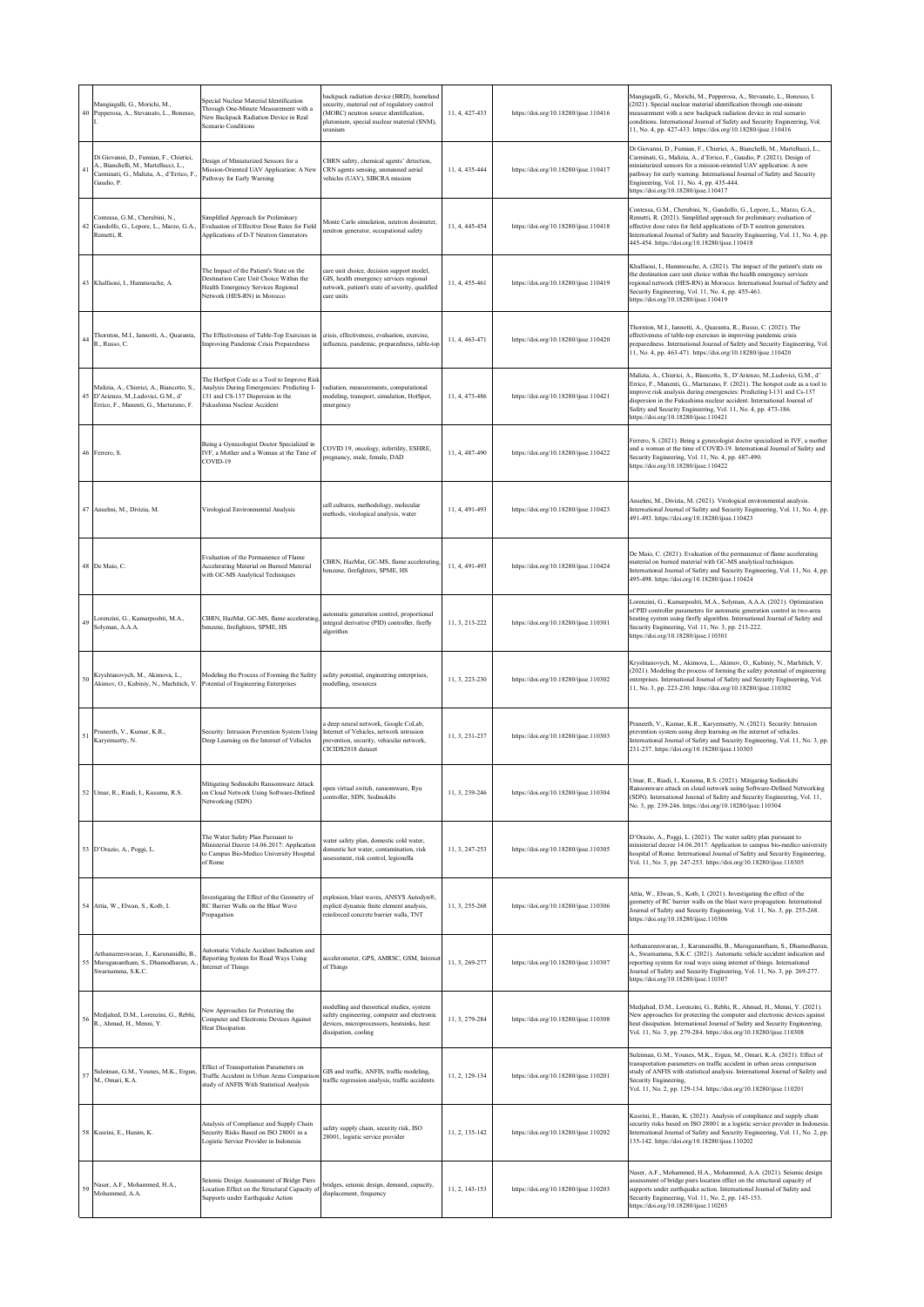| 60 | Pan, F.Q., Yang, Y.Z., Zhang, L.X.,<br>Yang, X.X., Yang, J.S., Liu, M.J.                | Analysis of EEG Characteristics of Drivers<br>at the Entrance and Exit of an Undersea<br>Tunnel and Research on Driving Safety                                          | traffic safety, undersea tunnel, driver,<br>illumination, longitudinal slope, EEG                                                                                                                     | 11, 2, 155-165 | https://doi.org/10.18280/ijsse.110204 | Pan, F.Q., Yang, Y.Z., Zhang, L.X., Yang, X.X., Yang, J.S., Liu, M.J.<br>(2021). Analysis of EEG characteristics of drivers at the entrance and exit of<br>an undersea tunnel and research on driving safety. International Journal of<br>Safety and Security Engineering, Vol. 11, No. 2, pp. 155-165.<br>https://doi.org/10.18280/ijsse.110204 |
|----|-----------------------------------------------------------------------------------------|-------------------------------------------------------------------------------------------------------------------------------------------------------------------------|-------------------------------------------------------------------------------------------------------------------------------------------------------------------------------------------------------|----------------|---------------------------------------|--------------------------------------------------------------------------------------------------------------------------------------------------------------------------------------------------------------------------------------------------------------------------------------------------------------------------------------------------|
|    | 61 Renu, S.A., Banik, B.G.                                                              | Implementation of a Secure Ride-Sharing<br>DApp Using Smart Contracts on Ethereum<br>Blockchain                                                                         | blockchain, smart city, smart contract,<br>DApp, Ethereum, cryptocurrency, shared<br>economy, greedy algorithm, graph theory                                                                          | 11, 2, 167-173 | https://doi.org/10.18280/ijsse.110205 | Renu, S.A., Banik, B.G. (2021). Implementation of a secure ride-sharing<br>DApp using smart contracts on Ethereum blockchain. International Journal<br>of Safety and Security Engineering, Vol. 11, No. 2, pp. 167-173.<br>https://doi.org/10.18280/ijsse.110205                                                                                 |
|    | 62 Kurniawan, E., Suharini, E., Dafip, M                                                | How Far Disaster Management Implemented<br>Toward Flood Preparedness: A Lesson<br>Learn from Youth Participation Assessment<br>in Indonesia                             | youth, disaster mitigation, participation                                                                                                                                                             | 11, 2, 175-183 | https://doi.org/10.18280/ijsse.110206 | Kurniawan, E., Suharini, E., Dafip, M. (2021). How far disaster<br>management implemented toward flood preparedness: A lesson learn from<br>youth participation assessment in Indonesia. International Journal of Safety<br>and Security Engineering, Vol. 11, No. 2, pp. 175-183.<br>https://doi.org/10.18280/ijsse.110206                      |
|    | 63 Wen, I., Liang, C.W.                                                                 | Integration of Safety Knowledge into Three-<br>Dimensional Model Design and<br>Construction Plan from the Perspective of<br>Project Executors in Petrochemical Industry | safety knowledge, three-dimensional (3D)<br>model design, petrochemical industry                                                                                                                      | 11, 2, 185-192 | https://doi.org/10.18280/ijsse.110207 | Wen, I., Liang, C.W. (2021). Integration of safety knowledge into three-<br>dimensional model design and construction plan from the perspective of<br>project executors in petrochemical industry. International Journal of Safety<br>and Security Engineering, Vol. 11, No. 2, pp. 185-192.<br>https://doi.org/10.18280/ijsse.110207            |
|    | 64 Yadav, A.K., Ritika, Garg, M.                                                        | Cryptographic Solution for Security Problem<br>in Cloud Computing Storage During Global<br>Pandemics                                                                    | cloud storage, HMS, WFH, pandemic,<br>security monitor                                                                                                                                                | 11, 2, 193-199 | https://doi.org/10.18280/ijsse.110208 | Yadav, A.K., Ritika, Garg, M. (2021). Cryptographic solution for security<br>problem in cloud computing storage during global pandemics. International<br>Journal of Safety and Security Engineering, Vol. 11, No. 2, pp. 193-199.<br>https://doi.org/10.18280/ijsse.110208                                                                      |
| 65 | Narayana, V.L.,<br>Midhunchakkaravarthy, D.                                             | Secured Resource Allocation for Authorized<br>Users Using Time Specific Blockchain<br>Methodology                                                                       | resource allocation, blockchain, authorized<br>asers, malicious activities, unauthorized user<br>prediction                                                                                           | 11, 2, 201-205 | https://doi.org/10.18280/ijsse.110209 | Narayana, V.L., Midhunchakkaravarthy, D. (2021). Secured resource<br>allocation for authorized users using time specific blockchain methodology<br>International Journal of Safety and Security Engineering, Vol 11, No. 2, pp.<br>201-205. https://doi.org/10.18280/ijsse.110209                                                                |
|    | Raja, K.V., Ponnusamy, M., Selvi,<br>G.T., Saravanakumar, R., Ashok, M.,<br>Nagaraj, V. | Assessment and Prioritization of the Critical<br>Factors Triggering Road Accidents in India                                                                             | data analyses, accident survey, prioritization<br>of factors, risk analysis, road accidents                                                                                                           | 11, 2, 207-211 | https://doi.org/10.18280/ijsse.110210 | Raja, K.V., Ponnusamy, M., Selvi, G.T., Saravanakumar, R., Ashok, M.,<br>Nagaraj, V. (2021). Assessment and prioritization of the critical factors<br>triggering road accidents in India. International Journal of Safety and<br>Security Engineering, Vol. 11, No. 2, pp. 207-211.<br>https://doi.org/10.18280/ijsse.110210                     |
| 67 | Bensaci, C., Zennir, Y., Pomorski, D.<br>Innal, F., Liu, Y.                             | Distributed vs. Hybrid Control Architecture<br>Using STPA and AHP - Application to an<br>Autonomous Mobile Multi-robot System                                           | hazard analysis, STAMP model, system<br>theoretic process analysis, distributed contro<br>architecture, hybrid control architecture,<br>autonomous multi-mobile robots, analytic<br>hierarchy process | $11, 1, 1-12$  | https://doi.org/10.18280/ijsse.110101 | Bensaci, C., Zennir, Y., Pomorski, D., Innal, F., Liu, Y. (2021). Distributed<br>vs. hybrid control architecture using STPA and AHP - Application to an<br>autonomous mobile multi-robot system. International Journal of Safety and<br>Security Engineering, Vol. 11, No. 1, pp. 1-12.<br>https://doi.org/10.18280/ijsse.110101                 |
|    | Korolkov, R.Y., Kutsak, S.V.                                                            | Received-Signal-Strength-Based Approach<br>for Detection and 2D Indoor Localization of<br>Evil Twin Rogue Access Point in 802.11                                        | access point, attack, clustering, localization,<br>received signal strength, spoofing,<br>trilateration, wireless network                                                                             | 11, 1, 13-20   | https://doi.org/10.18280/ijsse.110102 | Korolkov, R.Y., Kutsak, S.V. (2021). Received-signal-strength-based<br>approach for detection and 2D indoor localization of evil twin rogue access<br>point in 802.11. International Journal of Safety and Security Engineering,<br>Vol. 11, No. 1, pp. 13-20. https://doi.org/10.18280/ijsse.110102                                             |
|    | 69 El-Bayoumi, A.                                                                       | ISO-26262 Compliant Safety-Critical<br>Autonomous Driving Applications: Real-<br>Time Interference-Aware Multicore<br>Architectures                                     | real-time operating system, multicore<br>architecture, multi-processor, freedom from<br>interference, functional safety, fault-<br>tolerance, reliability, worst case execution<br>time               | 11, 1, 21-34   | https://doi.org/10.18280/ijsse.110103 | El-Bayoumi, A. (2021). ISO-26262 compliant safety-critical autonomous<br>driving applications: Real-time interference-aware multicore architectures.<br>International Journal of Safety and Security Engineering, Vol. 11, No. 1, pp.<br>21-34. https://doi.org/10.18280/ijsse.110103                                                            |
|    | Amira, B.G., Zoulikha, M.M., Hector,                                                    | Driver Drowsiness Detection and Tracking<br>Based on Yolo with Haar Cascades and<br><b>ERNN</b>                                                                         | driver drowsiness detection, Yolo, haar<br>ascade, Convolutional Neural Network,<br>Elman recurrent neural network, multi-layer<br>perceptron, PerClos, assistant agent                               | 11, 1, 35-42   | https://doi.org/10.18280/ijsse.110104 | Amira, B.G., Zoulikha, M.M., Hector, P. (2021). Driver drowsiness<br>detection and tracking based on yolo with Haar cascades and ERNN.<br>International Journal of Safety and Security Engineering, Vol. 11, No. 1, pp.<br>35-42. https://doi.org/10.18280/ijsse.110104                                                                          |
|    | 71 Wu, L.H., Xia, H.L., Bao, S.                                                         | Emergency Preparedness within the Hotel<br>Industry: A Case Study of Wuhan City,<br>China                                                                               | notel industry, emergency preparedness,<br>risks, "five-star" hotels, Wuhan city                                                                                                                      | 11, 1, 43-49   | https://doi.org/10.18280/ijsse.110105 | Wu, L.H., Xia, H.L., Bao, S. (2021). Emergency preparedness within the<br>hotel industry: A case study of Wuhan city, China. International Journal of<br>Safety and Security Engineering, Vol. 11, No. 1, pp. 43-49.<br>https://doi.org/10.18280/ijsse.110105                                                                                    |
|    | Sirisha, A., Chaitanya, K., Krishna,<br>K.VS.S.R., Kanumalli, S.S.                      | Intrusion Detection Models Using<br>Supervised and Unsupervised Algorithms -<br>A Comparative Estimation                                                                | data balancing, intrusion detection, machine<br>learning, supervised learning, unsupervised<br>learning                                                                                               | 11, 1, 51-58   | https://doi.org/10.18280/ijsse.110106 | Sirisha, A., Chaitanya, K., Krishna, K.VS.S.R., Kanumalli, S.S. (2021).<br>Intrusion detection models using supervised and unsupervised algorithms - a<br>comparative estimation. International Journal of Safety and Security<br>Engineering, Vol. 11, No. 1, pp. 51-58.<br>https://doi.org/10.18280/ijsse.110106                               |
|    | 73 Touil, H., El Akkad, N., Satori, K.                                                  | Secure and Guarantee QoS in a Video<br>Sequence: A New Approach Based on TLS<br>Protocol to Secure Data and RTP to Ensure<br>Real-Time Exchanges                        | QoS, security, AES, cypher suite, RTP,<br>compromise, sniffing, DDOS                                                                                                                                  | 11, 1, 59-68   | https://doi.org/10.18280/ijsse.110107 | Touil, H., El Akkad, N., Satori, K. (2021). Secure and guarantee QoS in a<br>video sequence: A new approach based on TLS protocol to secure data and<br>RTP to ensure real-time exchanges. International Journal of Safety and<br>Security Engineering, Vol. 11, No. 1, pp. 59-68.<br>https://doi.org/10.18280/ijsse.110107                      |
| 74 | Utkina, M., Bondarenko, O.,<br>Malanchuk, P.                                            | Patent Trolling and Intellectual Property:<br>Challenges for Innovations                                                                                                | design invention, intellectual property,<br>intellectual property protection, invention,<br>patent troll, patent trolling, and utility model                                                          | 11, 1, 69-77   | https://doi.org/10.18280/ijsse.110108 | Utkina, M., Bondarenko, O., Malanchuk, P. (2021). Patent trolling and<br>intellectual property: Challenges for innovations. International Journal of<br>Safety and Security Engineering, Vol. 11, No. 1, pp. 69-77.<br>https://doi.org/10.18280/ijsse.110108                                                                                     |
| 75 | Chen, Y., Li, P., Wang, H., Ren, W.P.,<br>Cao, M.                                       | Icing Load and Risk Forecasting for Power<br>Transmission Line Based on Multi-scale<br>Time Series Phase-Space Reconstruction and<br>Regression                         | ower transmission line, ensemble empirical<br>mode decomposition, multi-scale; icing<br>alarming; combination forecasting model                                                                       | 11, 1, 79-90   | https://doi.org/10.18280/ijsse.110109 | Chen, Y., Li, P., Wang, H., Ren, W.P., Cao, M. (2021). Icing load and risk<br>forecasting for power transmission line based on multi-scale time series<br>phase-space reconstruction and regression. International Journal of Safety<br>and Security Engineering, Vol. 11, No. 1, pp. 79-90.<br>https://doi.org/10.18280/ijsse.110109            |
|    | 76 Firdausi, N., Lestari, F., Ismiyati, A.                                              | Disaster Preparedness Analysis of Public<br>Health Centers in DKI Jakarta Province in<br>2020                                                                           | disaster preparedness, hospital safety index,<br>emergency, public health center                                                                                                                      | 11, 1, 91-99   | https://doi.org/10.18280/ijsse.110110 | Firdausi, N., Lestari, F., Ismiyati, A. (2021). Disaster preparedness analysis<br>of public health centers in DKI Jakarta province in 2020. International<br>Journal of Safety and Security Engineering, Vol. 11, No. 1, pp. 91-99.<br>https://doi.org/10.18280/ijsse.110110                                                                     |
|    | 77 Fakiha, B.                                                                           | Business Organization Security Strategies to<br>Cyber Security Threats                                                                                                  | SIEM framework, cyber-attacks, ICT, cyber-<br>security, business organizations, cyber-<br>security threats                                                                                            | 11, 1, 101-104 | https://doi.org/10.18280/ijsse.110111 | Fakiha, B. (2021). Business organization security strategies to cyber<br>security threats. International Journal of Safety and Security Engineering,<br>Vol. 11, No. 1, pp. 101-104. https://doi.org/10.18280/ijsse.110111                                                                                                                       |
|    | 78 Xiong, X.X., Zhang, S.C., Guo, L.                                                    | Non-motorized Vehicle Traffic Accidents in<br>China: Analysing Road Users' Precrash<br>Behaviors and Implications for Road Safety                                       | s-bike, bicycle, precrash behavior, road<br>safety                                                                                                                                                    | 11, 1, 105-116 | https://doi.org/10.18280/ijsse.110112 | Xiong, X.X., Zhang, S.C., Guo, L. (2021). Non-motorized vehicle traffic<br>accidents in China: Analysing Road users' precrash behaviors and<br>implications for road safety. International Journal of Safety and Security<br>Engineering, Vol. 11, No. 1, pp. 105-116.<br>https://doi.org/10.18280/ijsse.110112                                  |
|    | 79 Salih, M.M.                                                                          | Investigation of the Effect of Electromagnetic<br>Radiation on Human Health Using Remote<br>Sensing Technique                                                           | EMF radiations, remote sensing, RF field<br>power meter, human health                                                                                                                                 | 11, 1, 117-122 | https://doi.org/10.18280/ijsse.110113 | Salih, M.M. (2021). Investigation of the effect of electromagnetic radiation<br>on human health using remote sensing technique. International Journal of<br>Safety and Security Engineering, Vol. 11, No. 1, pp. 117-122.<br>https://doi.org/10.18280/ijsse.110113                                                                               |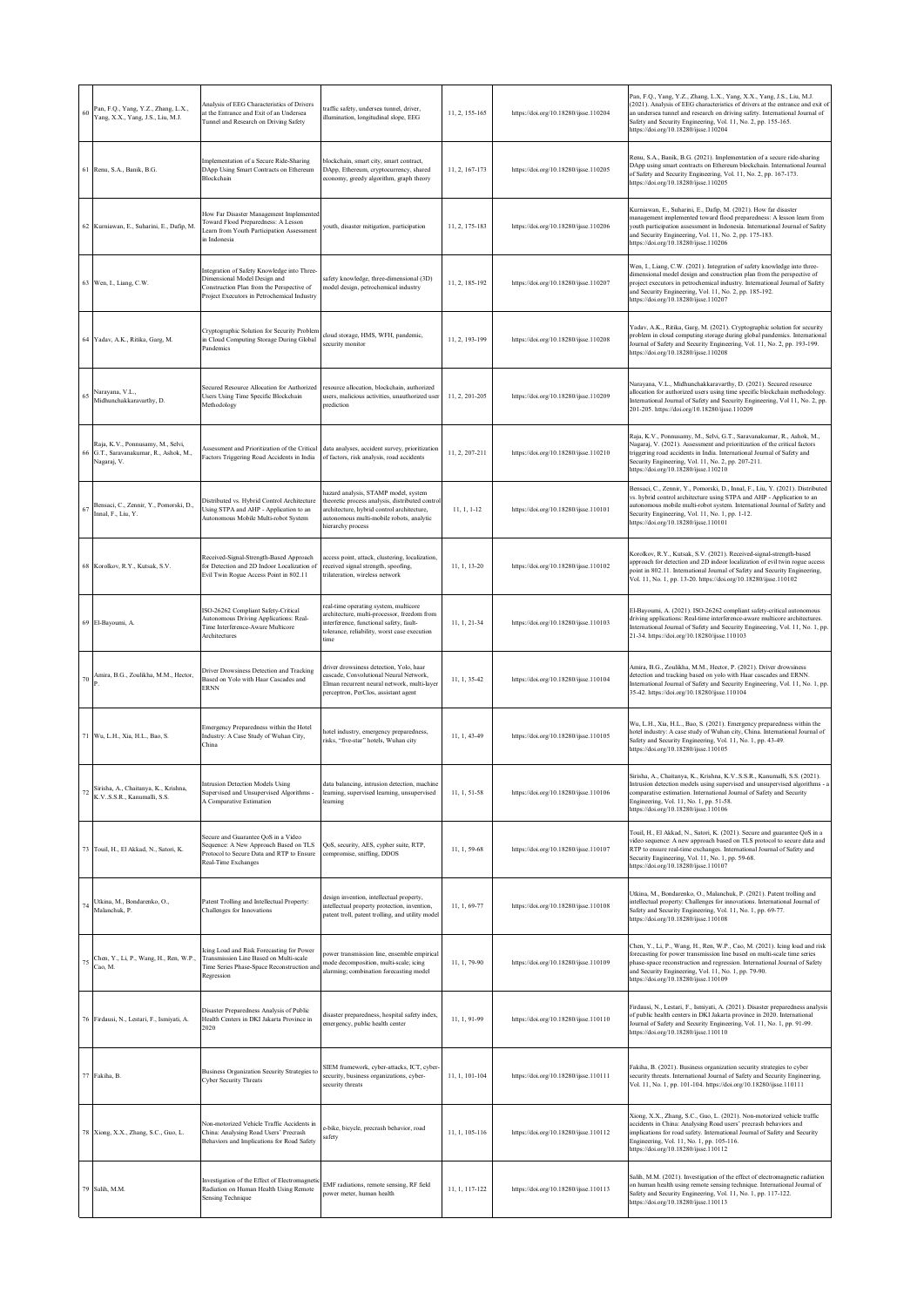| 80 | Kumar, N.S., Chandrasekaran, G.,<br>Rajamanickam, K.P.                 | An Integrated System for Smart Industrial<br>Monitoring System in the Context of<br>Hazards Based on the Internet of Things                                              | IoT, sensor, disaster, hazards,<br>communication, safety                                                                                                   | 11, 1, 123-127 | https://doi.org/10.18280/ijsse.110114 | Kumar, N.S., Chandrasekaran, G., Rajamanickam, K.P. (2021). An<br>integrated system for smart industrial monitoring system in the context of<br>hazards based on the Internet of Things. International Journal of Safety and<br>Security Engineering, Vol. 11, No. 1, pp. 123-127.<br>https://doi.org/10.18280/ijsse.110114                           |
|----|------------------------------------------------------------------------|--------------------------------------------------------------------------------------------------------------------------------------------------------------------------|------------------------------------------------------------------------------------------------------------------------------------------------------------|----------------|---------------------------------------|-------------------------------------------------------------------------------------------------------------------------------------------------------------------------------------------------------------------------------------------------------------------------------------------------------------------------------------------------------|
| 81 | Lombardi, M., Garzia, F., Fargnoli, M.<br>Pellizzi, A., Ramalingam, S. | Application of quality function deployment<br>to the management of information physical<br>security                                                                      | data security, data protection, data physical<br>security, quality function deployment, house<br>of security                                               | 10, 6, 727-732 | https://doi.org/10.18280/ijsse.100601 | Lombardi, M., Garzia, F., Fargnoli, M., Pellizzi, A., Ramalingam, S. (2020).<br>Application of quality function deployment to the management of<br>information physical security. International Journal of Safety and Security<br>Engineering, Vol. 10, No. 6, pp. 727-732.<br>https://doi.org/10.18280/ijsse.100601                                  |
| 82 | Suleiman, G., Dahamsheh, A.M.,<br>Ergun, M.                            | Assessment of fatal road traffic crashes in<br>Turkey                                                                                                                    | deaths, driver behavior, traffic injuries,<br>safety measures                                                                                              | 10, 6, 733-737 | https://doi.org/10.18280/ijsse.100602 | Suleiman, G., Dahamsheh, A.M., Ergun, M. (2020). Assessment of fatal<br>road traffic crashes in Turkey. International Journal of Safety and Security<br>Engineering, Vol. 10, No. 6, pp. 733-737.<br>https://doi.org/10.18280/ijsse.100602                                                                                                            |
|    | 83 Lainjo, B.                                                          | Network security and its implications on<br>program management                                                                                                           | electronic hacking, cybercrime, healthcare<br>and medical institutions, cloud computing,<br>analytics                                                      | 10, 6, 739-746 | https://doi.org/10.18280/ijsse.100603 | Lainjo, B. (2020). Network security and its implications on program<br>management. International Journal of Safety and Security Engineering, Vol.<br>10, No. 6, pp. 739-746. https://doi.org/10.18280/ijsse.100603                                                                                                                                    |
| 84 | Samaka, H., Al-Bugharbee, H., Al-<br>Azawy, M.                         | Redesign the front shape of the sedan car for<br>pedestrian safety and mitigating leg injuries<br>at accidents                                                           | pedestrian safety in car accidents, pedestrian<br>friendly cars design, F.E legform impactor<br>nodel, EEVC/WG17 regulation, sedan car<br>design           | 10, 6, 747-752 | https://doi.org/10.18280/ijsse.100604 | Samaka, H., Al-Bugharbee, H., Al-Azawy, M. (2020). Redesign the front<br>shape of the sedan car for pedestrian safety and mitigating leg injuries at<br>accidents. International Journal of Safety and Security Engineering, Vol. 10,<br>No. 6, pp. 747-752. https://doi.org/10.18280/ijsse.100604                                                    |
|    | 85 Spandonidis, C.C., Arvaniti, K.                                     | Numerical modeling of the exposure on<br>radiofrequency radiation of marine mamma<br>observers during their shift: A case study                                          | numerical modeling, risk assessment,<br>decision support, occupational health,<br>marine mammal observers                                                  | 10, 6, 753-758 | https://doi.org/10.18280/ijsse.100605 | Spandonidis, C.C., Arvaniti, K. (2020). Numerical modeling of the exposure<br>on radiofrequency radiation of marine mammal observers during their shift:<br>A case study. International Journal of Safety and Security Engineering, Vol.<br>10, No. 6, pp. 753-758. https://doi.org/10.18280/ijsse.100605                                             |
| 86 | Sharma, M., Kataria, K.K., Suri, N.M.,<br>Kant, S.                     | Monitoring respirable dust exposure in<br>fettling work environment of a foundry: A<br>proposed design intervention                                                      | dust exposure, respirable crystalline silica,<br>foundry, respiratory diseases, workers'<br>health, sensor, control measures                               | 10, 6, 759-767 | https://doi.org/10.18280/ijsse.100606 | Sharma, M., Kataria, K.K., Suri, N.M., Kant, S. (2020). Monitoring<br>respirable dust exposure in fettling work environment of a foundry: A<br>proposed design intervention. International Journal of Safety and Security<br>Engineering, Vol. 10, No. 6, pp. 759-767.<br>https://doi.org/10.18280/ijsse.100606                                       |
| 87 | Kilic, A., Akdamar, E.                                                 | Investigation of resource distribution based<br>on the relationship between accident regions<br>and accident types                                                       | maritime safety, marine accidents, accident<br>prevention, correspondence analysis,<br>resource distribution                                               | 10, 6, 769-776 | https://doi.org/10.18280/ijsse.100607 | Kilic, A., Akdamar, E. (2020). Investigation of resource distribution based<br>on the relationship between accident regions and accident types.<br>International Journal of Safety and Security Engineering, Vol. 10, No. 6, pp.<br>769-776. https://doi.org/10.18280/ijsse.100607                                                                    |
| 88 | Prasuna, P.M., Ramadevi, Y., Babu,<br>A.V.                             | A distributed environment with rough set<br>theory based image processing approach for<br>analysis of facial disorders for better<br>cosmetic product recommendation     | mage processing, rough set theory, facial<br>disorders, product recommendation, feature<br>selection                                                       | 10, 6, 777-784 | https://doi.org/10.18280/ijsse.100608 | Prasuna, P.M., Ramadevi, Y., Babu, A.V. (2020). A distributed<br>environment with rough set theory based image processing approach for<br>analysis of facial disorders for better cosmetic product recommendation.<br>International Journal of Safety and Security Engineering, Vol. 10, No. 6, pp.<br>777-784. https://doi.org/10.18280/ijsse.100608 |
| 89 | Touil, H., El Akkad, N., Satori, K.                                    | H-Rotation: Secure storage and retrieval of<br>passphrases on the authentication process                                                                                 | passphrase, man in the middle, rainbow-<br>table attack, hash function, SHA-3, rotation,<br>authentication                                                 | 10, 6, 785-796 | https://doi.org/10.18280/ijsse.100609 | Touil, H., El Akkad, N., Satori, K. (2020). H-Rotation: Secure storage and<br>retrieval of passphrases on the authentication process. International Journal<br>of Safety and Security Engineering, Vol. 10, No. 6, pp. 785-796.<br>https://doi.org/10.18280/ijsse.100609                                                                              |
|    | 90 Holzer, M.                                                          | Bridging police work with the public health<br>domain: An occupational safety and health<br>perspective                                                                  | COVID-19, Frontex, Occupational Safety<br>and Health (OSH), police, public health,<br>Security Risk Management (SRM)                                       | 10, 5, 579-587 | https://doi.org/10.18280/ijsse.100501 | Holzer, M. (2020). Bridging police work with the public health domain: An<br>occupational safety and health perspective. International Journal of Safety<br>and Security Engineering, Vol. 10, No. 5, pp. 579-587.<br>https://doi.org/10.18280/ijsse.100501                                                                                           |
| 91 | Seelam, A.B., Ahmed, A.K.A.,<br>Sachidananda, K.H.                     | Buggy role cage - Analysis and design                                                                                                                                    | automotive engineering, safety, buggy role<br>cage, carbon fiber                                                                                           | 10, 5, 589-599 | https://doi.org/10.18280/ijsse.100502 | Seelam, A.B., Ahmed, A.K.A., Sachidananda, K.H. (2020). Buggy role cage<br>Analysis and design. International Journal of Safety and Security<br>Engineering, Vol. 10, No. 5, pp. 589-599.<br>https://doi.org/10.18280/ijsse.100502                                                                                                                    |
|    | 92 Cui, L.J., Cong, J.P., Chen, H.R., Ren,                             | Safety analysis and simulation validation of<br>hose whipping phenomenon in air refueling                                                                                | aerial refueling, hose whipping phenomenor<br>system-theoretic accident model and process<br>(STAMP), simulation validation, function<br>control structure | 10, 5, 601-608 | https://doi.org/10.18280/ijsse.100503 | Cui, L.J., Cong, J.P., Chen, H.R., Ren, B. (2020). Safety analysis and<br>simulation validation of hose whipping phenomenon in air refueling.<br>International Journal of Safety and Security Engineering, Vol. 10, No. 5, pp.<br>601-608. https://doi.org/10.18280/ijsse.100503                                                                      |
| 93 | Goeritno, A., Nurmansyah, D.,<br>Maswan.                               | Safety instrumented systems to investigate<br>the system of instrumentation and process<br>control on the steam purification system                                      | safety instrumented systems, system of<br>instrumentation and process control,<br>purification system of the steam, geothermal<br>power plant              | 10, 5, 609-616 | https://doi.org/10.18280/ijsse.100504 | Goeritno, A., Nurmansyah, D., Maswan. (2020). Safety instrumented<br>systems to investigate the system of instrumentation and process control on<br>the steam purification system. International Journal of Safety and Security<br>Engineering, Vol. 10, No. 5, pp. 609-616.<br>https://doi.org/10.18280/ijsse.100504                                 |
|    | 94 Yang, X., Tan, K.H.                                                 | Tripartite risk game analysis on public<br>private partnership projects of high-speed<br>rail from the perspective of bank                                               | railway transport, risk-sharing mechanism,<br>tripartite game, bank, public private<br>partnership (PPP) projects, risk factors                            | 10, 5, 617-623 | https://doi.org/10.18280/ijsse.100505 | Yang, X., Tan, K.H. (2020). Tripartite risk game analysis on public private<br>partnership projects of high-speed rail from the perspective of bank.<br>International Journal of Safety and Security Engineering, Vol. 10, No. 5, pp.<br>617-623. https://doi.org/10.18280/ijsse.100505                                                               |
| 95 | Oliveira, P.N., Fonseca, E.M.M.,<br>Campilho, R.D.S.G.                 | Easy trends to analyse structural profiles:<br>Lumped capacitance vs simplified equation                                                                                 | lumped capacitance method, simplified<br>equation, steel profiles, heat transient<br>process, fire                                                         | 10, 5, 625-629 | https://doi.org/10.18280/ijsse.100506 | Oliveira, P.N., Fonseca, E.M.M., Campilho, R.D.S.G. (2020). Easy trends to<br>analyse structural profiles: Lumped capacitance vs simplified equation.<br>International Journal of Safety and Security Engineering, Vol. 10, No. 5, pp.<br>625-629. https://doi.org/10.18280/ijsse.100506                                                              |
|    | 96 Karyemsetty, N., Kumar, K.R.                                        | Road safety: An accident prevention using<br>intelligent vehicular network                                                                                               | Intelligent Transport System, traffic<br>simulator, road accident, road safety,<br>network simulator, vehicular network                                    | 10.5.631-638   | https://doi.org/10.18280/ijsse.100507 | Karyemsetty, N., Kumar, K.R. (2020). Road safety: An accident prevention<br>using intelligent vehicular network. International Journal of Safety and<br>Security Engineering, Vol. 10, No. 5, pp. 631-638.<br>https://doi.org/10.18280/ijsse.100507                                                                                                   |
| 97 | Guo, Z.G., Wang, J., Lv, S., Yu, D.Y.,<br>Zhang, X.                    | Rock breaking performance of two disc<br>cutters of tunnel boring machine for safe<br>tunneling in unstable coal rock stratum                                            | tunnel boring machine (TBM), two disc<br>cutters, coal rock breaking principle, cutter<br>spacing                                                          | 10, 5, 639-646 | https://doi.org/10.18280/ijsse.100508 | Guo, Z.G., Wang, J., Lv, S., Yu, D.Y., Zhang, X. (2020). Rock breaking<br>performance of two disc cutters of tunnel boring machine for safe tunneling<br>in unstable coal rock stratum. International Journal of Safety and Security<br>Engineering, Vol. 10, No. 5, pp. 639-646.<br>https://doi.org/10.18280/ijsse.100508                            |
|    | 98 Alfakhry, A.A.                                                      | A comparative analytical study of some<br>external finishing (cladding) material in<br>terms of their ability to spread fire in multi-<br>story building facades in Iraq | external facades, fire propagation, computer<br>simulation, external finishing and cladding<br>materials                                                   | 10, 5, 647-654 | https://doi.org/10.18280/ijsse.100509 | Alfakhry, A.A. (2020). A comparative analytical study of some external<br>finishing (cladding) material in terms of their ability to spread fire in multi-<br>story building facades in Iraq. International Journal of Safety and Security<br>Engineering, Vol. 10, No. 5, pp. 647-654.<br>https://doi.org/10.18280/ijsse.100509                      |
| 99 | Khalane, V., Suralkar, S., Bhadade, U.                                 | Image encryption based on matrix<br>factorization                                                                                                                        | data security, image encryption, matrix<br>decomposition, independent component<br>analysis, non-negative matrix decomposition                             | 10.5.655-661   | https://doi.org/10.18280/ijsse.100510 | Khalane, V., Suralkar, S., Bhadade, U. (2020). Image encryption based on<br>matrix factorization. International Journal of Safety and Security<br>Engineering, Vol. 10, No. 5, pp. 655-661.<br>https://doi.org/10.18280/ijsse.100510                                                                                                                  |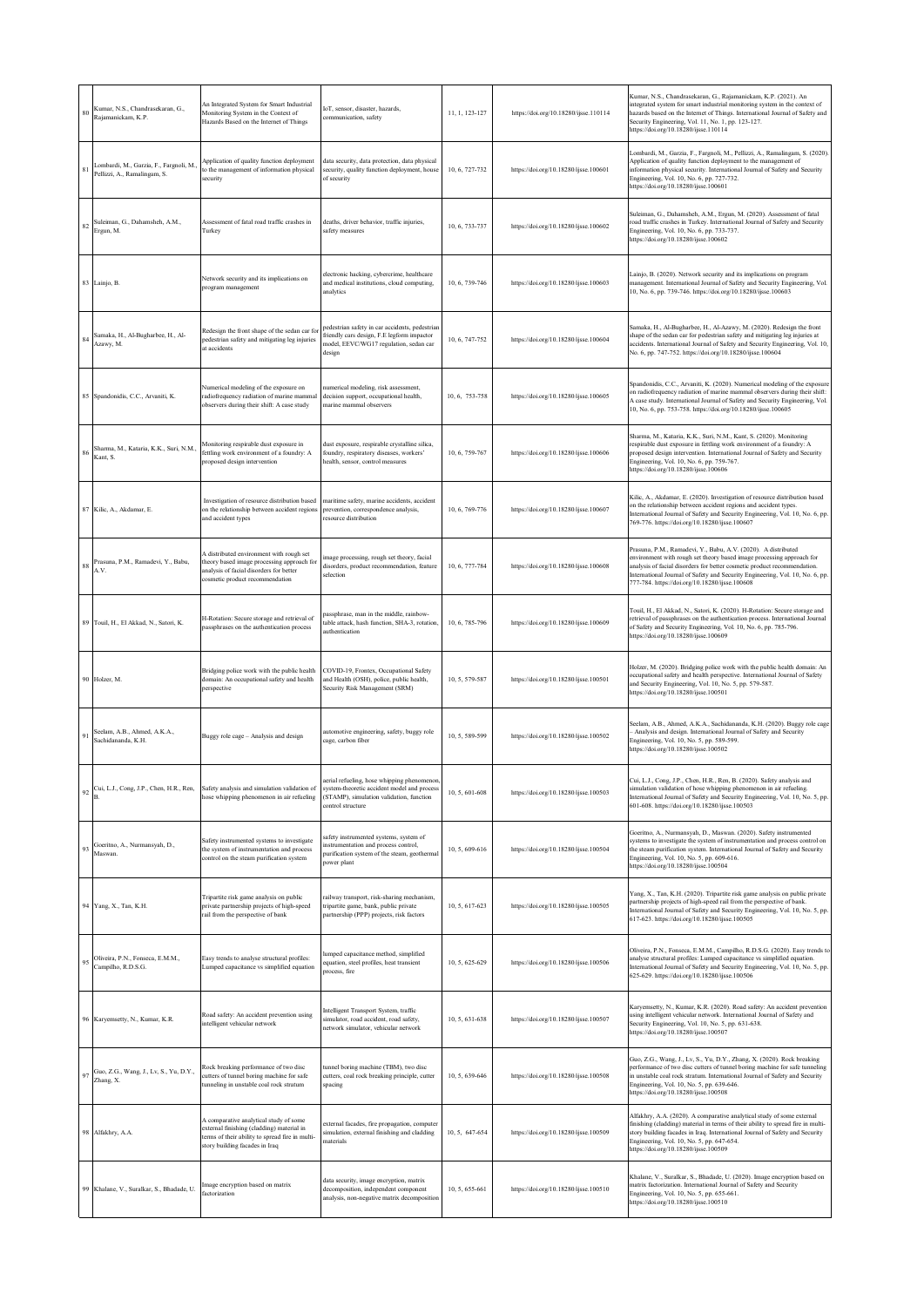| 100 | Zhu, P.Y., Sun, L.L., Song, Y.F.,<br>Wang, L., Yuan, X.F., Dai, Z.                   | Analysis on cognitive behaviors and<br>prevention of human errors of coalmine hoist<br>drivers                                                                            | cognitive behaviors, human errors, coalmine,<br>hoist drivers                                                                                                                                    | 10, 5, 663-670 | https://doi.org/10.18280/ijsse.100511 | Zhu, P.Y., Sun, L.L., Song, Y.F., Wang, L., Yuan, X.F., Dai, Z. (2020).<br>Analysis on cognitive behaviors and prevention of human errors of coalmine<br>hoist drivers. International Journal of Safety and Security Engineering, Vol.<br>10, No. 5, pp. 663-670. https://doi.org/10.18280/ijsse.100511                                            |
|-----|--------------------------------------------------------------------------------------|---------------------------------------------------------------------------------------------------------------------------------------------------------------------------|--------------------------------------------------------------------------------------------------------------------------------------------------------------------------------------------------|----------------|---------------------------------------|----------------------------------------------------------------------------------------------------------------------------------------------------------------------------------------------------------------------------------------------------------------------------------------------------------------------------------------------------|
|     | 101 Ismiyati, A., Lestari, F.                                                        | Analysis on emergency and disaster<br>preparedness level of hospitality industry in<br>Palu and Gorontalo cities                                                          | disaster management, emergency<br>preparedness, hospitality industry, resilience                                                                                                                 | 10, 5, 671-677 | https://doi.org/10.18280/ijsse.100512 | Ismiyati, A., Lestari, F. (2020). Analysis on emergency and disaster<br>preparedness level of hospitality industry in Palu and Gorontalo cities.<br>International Journal of Safety and Security Engineering, Vol. 10, No. 5, pp.<br>671-677. https://doi.org/10.18280/ijsse.100512                                                                |
|     | 102 Cheng, Y.K., Shi, Z.W., Zu, F.J.                                                 | n evaluation model of subgrade stability<br>based on artificial neural network                                                                                            | fuzzy neural network (FNN), subgrade<br>stability evaluation, Takagi-Sugeno model,<br>special areas                                                                                              | 10, 5, 679-688 | https://doi.org/10.18280/ijsse.100513 | Cheng, Y.K., Shi, Z.W., Zu, F.J. (2020). An evaluation model of subgrade<br>stability based on artificial neural network. International Journal of Safety<br>and Security Engineering, Vol. 10, No. 5, pp. 679-688.<br>https://doi.org/10.18280/ijsse.100513                                                                                       |
|     | 103 Sharma, R., Mishra, D.K.                                                         | The role of safety training in original<br>equipment manufacturing companies on<br>employee perception of knowledge, behavior<br>towards safety and safe work environment | safety training, work environment,<br>supervisor role, influence of training, safety<br>culture                                                                                                  | 10, 5, 689-698 | https://doi.org/10.18280/ijsse.100514 | Sharma, R., Mishra, D.K. (2020). The role of safety training in original<br>equipment manufacturing companies on employee perception of knowledge,<br>behavior towards safety and safe work environment. International Journal of<br>Safety and Security Engineering, Vol. 10, No. 5, pp. 689-698.<br>https://doi.org/10.18280/ijsse.100514        |
|     | Ramkumar, B., Harish, V.,<br>104 Srinivasaiah, R., Renuka, S.D.,<br>Vijalapura, N.T. | Scale development and validation of safety<br>engineering systems in major hazardous<br>industries                                                                        | safety engineering systems, exploratory<br>factor analysis, major hazardous industries,<br>R software, partial least square structural<br>equation model, survey instrument                      | 10, 5, 699-706 | https://doi.org/10.18280/ijsse.100515 | Ramkumar, B., Harish, V., Srinivasaiah, R., Renuka, S.D., Vijalapura, N.T.<br>(2020). Scale development and validation of safety engineering systems in<br>major hazardous industries. International Journal of Safety and Security<br>Engineering, Vol. 10, No. 5, pp. 699-706.<br>https://doi.org/10.18280/ijsse.100515                          |
|     | Zheng, J.Y., Zhang, L.B., Gong, J.K.,<br>$105$ Wang, W.K.                            | Feature analysis and comparison of<br>prediction methods for fire accidents                                                                                               | fire, production safety accident, grey<br>prediction, grey Markov prediction,<br>preventive measures                                                                                             | 10.5.707-712   | https://doi.org/10.18280/ijsse.100516 | Zheng, J.Y., Zhang, L.B., Gong, J.K., Wang, W.K. (2020). Feature analysis<br>and comparison of prediction methods for fire accidents. International<br>Journal of Safety and Security Engineering, Vol. 10, No. 5, pp. 707-712.<br>https://doi.org/10.18280/ijsse.100516                                                                           |
|     | 106 Kumar, B.P., Reddy, E.S.                                                         | An efficient security model for password<br>generation and time complexity analysis for<br>cracking the password                                                          | password generation, password cracking,<br>data security, unauthorized users, authorized<br>users, time complexity                                                                               | 10, 5, 713-720 | https://doi.org/10.18280/ijsse.100517 | Kumar, B.P., Reddy, E.S. (2020). An efficient security model for password<br>generation and time complexity analysis for cracking the password.<br>International Journal of Safety and Security Engineering, Vol. 10, No. 5, pp.<br>713-720. https://doi.org/10.18280/ijsse.100517                                                                 |
|     | 107 Yang, Y.Y.                                                                       | Grey relational analysis on influencing<br>factors of highway slope safety in Ankang<br>mountain area                                                                     | high slope, slope stability, sensitivity<br>analysis, grey relational analysis (GRA)                                                                                                             | 10, 5, 721-726 | https://doi.org/10.18280/ijsse.100518 | Yang, Y.Y. (2020). Grey relational analysis on influencing factors of<br>highway slope safety in Ankang mountain area. International Journal of<br>Safety and Security Engineering, Vol. 10, No. 5, pp. 721-726.<br>https://doi.org/10.18280/ijsse.100518                                                                                          |
|     | Lotrecchiano, N., Sofia, D., Giuliano,<br>A., Barletta, D., Poletto, M.              | Pollution dispersion from a fire using a<br>Gaussian plume model                                                                                                          | fire, air quality, Gaussian Plume, dispersion<br>model, monitoring, mapping, pollution, 2D-<br>modeling                                                                                          | 10, 4, 431-439 | https://doi.org/10.18280/ijsse.100401 | Lotrecchiano, N., Sofia, D., Giuliano, A., Barletta, D., Poletto, M. (2020).<br>Pollution dispersion from a fire using a Gaussian plume model. International<br>Journal of Safety and Security Engineering, Vol. 10, No. 4, pp. 431-439.<br>https://doi.org/10.18280/ijsse.100401                                                                  |
|     | 109 Warren, D.R., Saleeb, N.                                                         | Improving productivity by the automation of<br>checking of 3D parametric modelling                                                                                        | 3D-model, automatic, BIM, checking,<br>parametric, productivity, quality, rule-based                                                                                                             | 10, 4, 441-450 | https://doi.org/10.18280/ijsse.100402 | Warren, D.R., Saleeb, N. (2020). Improving productivity by the automation<br>of checking of 3D parametric modelling. International Journal of Safety and<br>Security Engineering, Vol. 10, No. 4, pp. 441-450.<br>https://doi.org/10.18280/ijsse.100402                                                                                            |
|     | Wang, P.S., Ding, H.Y., Zhang, P.Y.,<br>Zhao, E.N., Zhou, J.L., Bai, J.H.            | Dynamic response of saturated sandy<br>foundation and friction pile under seismic<br>action                                                                               | eismic action, saturated sandy foundation,<br>friction pile, dynamic response                                                                                                                    | 10, 4, 451-458 | https://doi.org/10.18280/ijsse.100403 | Wang, P.S., Ding, H.Y., Zhang, P.Y., Zhao, E.N., Zhou, J.L., Bai, J.H.<br>(2020). Dynamic response of saturated sandy foundation and friction pile<br>under seismic action. International Journal of Safety and Security<br>Engineering, Vol. 10, No. 4, pp. 451-458.<br>https://doi.org/10.18280/ijsse.100403                                     |
| 111 | Petroye, O., Lyulyov, O., Lytvynchuk,<br>I., Paida, Y., Pakhomov, V.                 | Effects of information security and<br>innovations on country's image: Governance<br>aspect                                                                               | state's image, information security,<br>competitiveness, governance                                                                                                                              | 10, 4, 459-466 | https://doi.org/10.18280/ijsse.100404 | Petroye, O., Lyulyov, O., Lytvynchuk, I., Paida, Y., Pakhomov, V. (2020).<br>Effects of information security and innovations on country's image:<br>Governance aspect. International Journal of Safety and Security<br>Engineering, Vol. 10, No. 4, pp. 459-466.<br>https://doi.org/10.18280/ijsse.100404                                          |
|     | 112 El-Bayoumi, A.                                                                   | An enhanced algorithm for memory<br>systematic faults detection in multicore<br>architectures suitable for mixed-critical<br>automotive applications                      | functional safety, real-time operating system<br>multicore processor, memory protection,<br>freedom from memory interference, fault-<br>tolerance, safety mechanism, reliability                 | 10, 4, 467-474 | https://doi.org/10.18280/ijsse.100405 | El-Bayoumi, A. (2020). An enhanced algorithm for memory systematic<br>faults detection in multicore architectures suitable for mixed-critical<br>automotive applications. International Journal of Safety and Security<br>Engineering, Vol. 10, No. 4, pp. 467-474.<br>https://doi.org/10.18280/ijsse.100405                                       |
| 113 | Dong, L.L., Wu, J., Wang, W., Hu,<br>W.S.                                            | A pathfinder-based safe evacuation model<br>for ultradeep underground public space                                                                                        | safe evacuation model, ultradeep<br>underground public space (UUPS), sunken<br>shelter, safe evacuation system (SES)                                                                             | 10, 4, 475-482 | https://doi.org/10.18280/ijsse.100406 | Dong, L.L., Wu, J., Wang, W., Hu, W.S. (2020). A pathfinder-based safe<br>evacuation model for ultradeep underground public space. International<br>Journal of Safety and Security Engineering, Vol. 10, No. 4, pp. 475-482.<br>https://doi.org/10.18280/ijsse.100406                                                                              |
| 114 | Abdunazarov, J., Azizov, K., Shukurov                                                | Method of analysis of the reasons and<br>consequences of traffic accidents in<br>Uzbekistan cities                                                                        | correlation analysis, road safety, traffic<br>accident, traffic violations, Uzbekistan                                                                                                           | 10, 4, 483-490 | https://doi.org/10.18280/ijsse.100407 | Abdunazarov, J., Azizov, K., Shukurov, I. (2020). Method of analysis of the<br>reasons and consequences of traffic accidents in Uzbekistan cities.<br>International Journal of Safety and Security Engineering, Vol. 10, No. 4, pp.<br>483-490. https://doi.org/10.18280/ijsse.100407                                                              |
|     | 115 El Bouti, M.Y., Allouch, M.                                                      | Analysis of human factors for enhancing<br>safety and security management system in<br>fossil and renewable power plants                                                  | accidents prevention, countermeasures,<br>human factors (HFs), safety and security<br>management system (SSMS), power plants<br>(pps), safety-related behavior (S-RB)                            | 10, 4, 491-500 | https://doi.org/10.18280/ijsse.100408 | El Bouti, M.Y., Allouch, M. (2020). Analysis of human factors for<br>enhancing safety and security management system in fossil and renewable<br>power plants. International Journal of Safety and Security Engineering, Vol.<br>10, No. 4, pp. 491-500. https://doi.org/10.18280/ijsse.100408                                                      |
|     | 116 Wang, G., Wei, J.J., Yao, B.H.                                                   | A coalmine water inrush prediction model<br>based on artificial intelligence                                                                                              | artificial intelligence (AI), extreme learning<br>machine (ELM), coalmine water inrush<br>prediction, particle swarm optimization<br>(PSO) algorithm, ant colony optimization<br>(ACO) algorithm | 10, 4, 501-508 | https://doi.org/10.18280/ijsse.100409 | Wang, G., Wei, J.J., Yao, B.H. (2020). A coalmine water inrush prediction<br>model based on artificial intelligence. International Journal of Safety and<br>Security Engineering, Vol. 10, No. 4, pp. 501-508.<br>https://doi.org/10.18280/ijsse.100409                                                                                            |
| 117 | Narayana, V.L.,<br>Midhunchakkaravarthy, D.                                          | A trust based efficient blockchain linked<br>routing method for improving security in<br>mobile ad hoc networks                                                           | routing method, ad hoc network, malicious<br>nodes, block chain, data communication.<br>routing table, neighbor nodes, data security                                                             | 10, 4, 509-516 | https://doi.org/10.18280/ijsse.100410 | Narayana, V.L., Midhunchakkaravarthy, D. (2020). A trust based efficient<br>blockchain linked routing method for improving security in mobile ad hoc<br>networks. International Journal of Safety and Security Engineering, Vol. 10,<br>No. 4, pp. 509-516. https://doi.org/10.18280/ijsse.100410                                                  |
| 118 | Selerio Jr, E.F., Arcadio, R.D., Medio,<br>G.J., Nacua, M.A., Pedregosa, G.A.        | An application of a hybrid fuzzy multi-<br>criteria decision-making approach in<br>managing equipment hazards in<br>woodworking                                           | voodworking, occupational health and<br>safety, risk management, fuzzy Best-Worst<br>method, fuzzy Delphi method                                                                                 | 10, 4, 517-527 | https://doi.org/10.18280/ijsse.100411 | Selerio Jr, E.F., Arcadio, R.D., Medio, G.J., Nacua, M.A., Pedregosa, G.A.<br>(2020). An application of a hybrid fuzzy multi-criteria decision-making<br>approach in managing equipment hazards in woodworking. International<br>Journal of Safety and Security Engineering, Vol. 10, No. 4, pp. 517-527.<br>https://doi.org/10.18280/ijsse.100411 |
|     | Liu, Q.Z., Tong, B.B., Li, D.L., Lu, Y.,<br>119 Eu, Y.H., Chen, L., Zhao, K.Y.       | A smart and safe electricity consumption<br>model for integrated energy system based on<br>electric big data                                                              | smart and safe electricity consumption,<br>electric big data, clustering analysis, feature<br>selection, k-means clustering (KMC)                                                                | 10, 4, 529-534 | https://doi.org/10.18280/ijsse.100412 | Liu, Q.Z., Tong, B.B., Li, D.L., Lu, Y., Fu, Y.H., Chen, L., Zhao, K.Y.<br>(2020). A smart and safe electricity consumption model for integrated<br>energy system based on electric big data. International Journal of Safety and<br>Security Engineering, Vol. 10, No. 4, pp. 529-534.<br>https://doi.org/10.18280/ijsse.100412                   |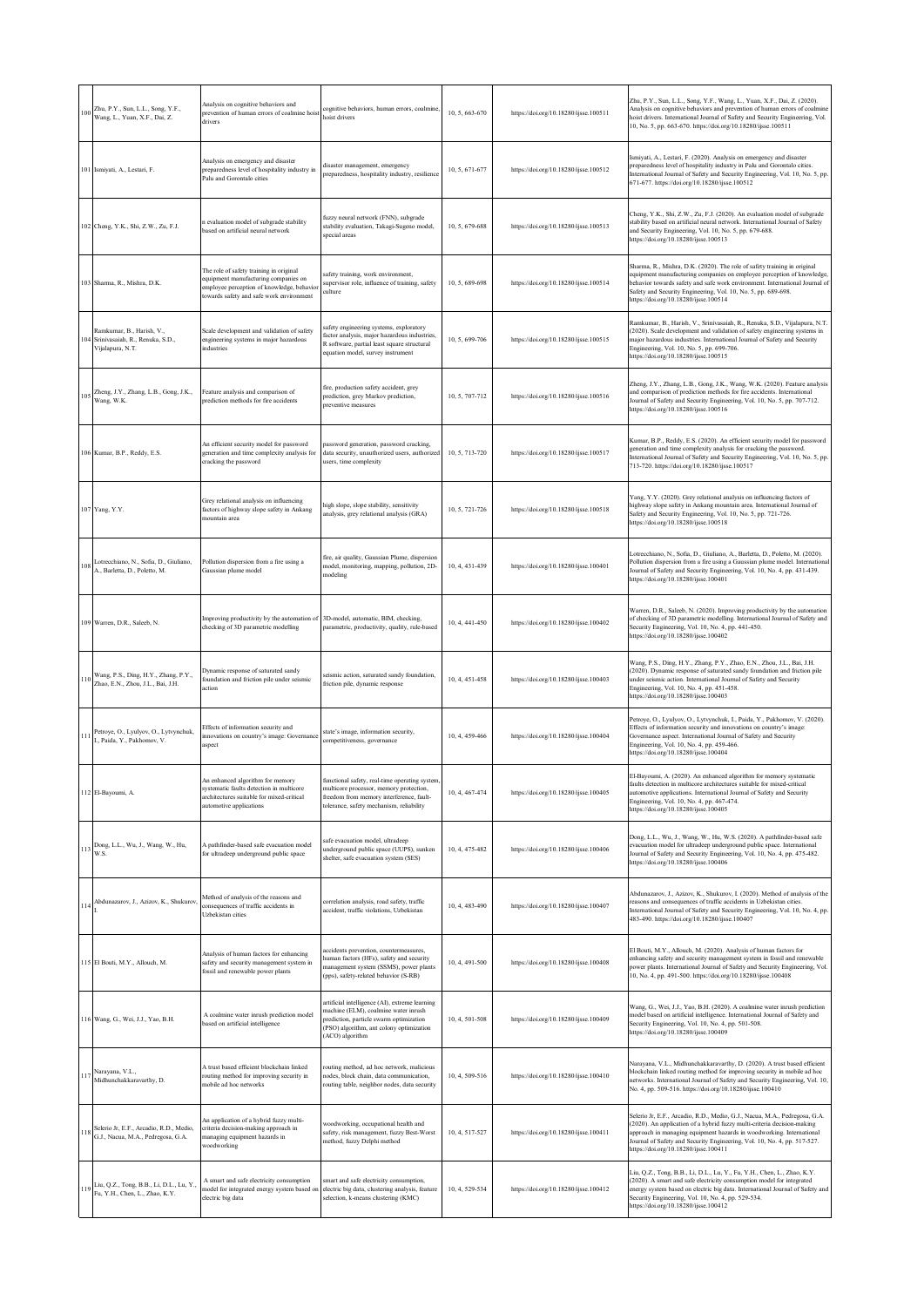| 120 | Malizia, A., Filograna, L., Ryan, C.P.,<br>Manenti, G.                            | Post-mortem investigation through virtual<br>autopsy techniques: Proposal of a new<br>diagnostic approach to reduce the risks of<br>operators during emergencies | emergency, SARS-COV-2, virtual autopsy,<br>post-mortem, investigation, risk, pandemic                                                                           | 10, 4, 535-541 | https://doi.org/10.18280/ijsse.100413 | Malizia, A., Filograna, L., Ryan, C.P., Manenti, G. (2020). Post-mortem<br>investigation through virtual autopsy techniques: Proposal of a new<br>diagnostic approach to reduce the risks of operators during emergencies.<br>International Journal of Safety and Security Engineering, Vol. 10, No. 4, pp.<br>535-541. https://doi.org/10.18280/ijsse.100413 |
|-----|-----------------------------------------------------------------------------------|------------------------------------------------------------------------------------------------------------------------------------------------------------------|-----------------------------------------------------------------------------------------------------------------------------------------------------------------|----------------|---------------------------------------|---------------------------------------------------------------------------------------------------------------------------------------------------------------------------------------------------------------------------------------------------------------------------------------------------------------------------------------------------------------|
| 121 | Wang, T., Huang, K., Song, X.L.,<br>Wang, Z.Y.                                    | Interpretative structural modelling on<br>generation mechanism of train operation<br>conflicts in high speed railway                                             | high-speed railway (HSR), interpretative<br>structural modelling (ISM), train operation<br>conflicts (TOCs), generation mechanism                               | 10, 4, 543-548 | https://doi.org/10.18280/ijsse.100414 | Wang, T., Huang, K., Song, X.L., Wang, Z.Y. (2020). Interpretative<br>structural modelling on generation mechanism of train operation conflicts in<br>high speed railway. International Journal of Safety and Security<br>Engineering, Vol. 10, No. 4, pp. 543-548.<br>https://doi.org/10.18280/ijsse.100414                                                  |
| 122 | Salem, F.M., Ibrahim, E., Elghandour,                                             | A lightweight authenticated key<br>establishment scheme for secure smart grid<br>communications                                                                  | smart grid, key establishment,<br>authentication, anonymity, untraceability                                                                                     | 10, 4, 549-558 | https://doi.org/10.18280/ijsse.100415 | Salem, F.M., Ibrahim, E., Elghandour, O. (2020). A lightweight<br>authenticated key establishment scheme for secure smart grid<br>communications. International Journal of Safety and Security Engineering,<br>Vol. 10, No. 4, pp. 549-558. https://doi.org/10.18280/ijsse.100415                                                                             |
| 123 | Li, J.L., Zhang, S.R., Wang, S.L., Liu,<br>Z.H., Hao, Y.Z.                        | Shaking table tests on the seismic response<br>of a columnless subway station with<br>asymmetric load under bidirectional seismic<br>action                      | pidirectional earthquake, unidirectional<br>earthquake, shaking table test, time history,<br>asymmetric slope, vertical seismic wave                            | 10, 4, 559-566 | https://doi.org/10.18280/ijsse.100416 | Li, J.L., Zhang, S.R., Wang, S.L., Liu, Z.H., Hao, Y.Z. (2020). Shaking<br>table tests on the seismic response of a columnless subway station with<br>asymmetric load under bidirectional seismic action. International Journal of<br>Safety and Security Engineering, Vol. 10, No. 4, pp. 559-566.<br>https://doi.org/10.18280/ijsse.100416                  |
|     | 124 Alapati, Y.K., Ravichandran, S.                                               | Secure data transfer in manet with key<br>calculator and key distributer using<br>cryptography methods                                                           | MANET, security, data loss, cryptography<br>methods, key generation, key distribution,<br>packet delivery rate, malicious nodes, secure<br>data communication   | 10, 4, 567-572 | https://doi.org/10.18280/ijsse.100417 | Alapati, Y.K., Ravichandran, S. (2020). Secure data transfer in manet with<br>key calculator and key distributer using cryptography methods. Internationa<br>Journal of Safety and Security Engineering, Vol. 10, No. 4, pp. 567-572.<br>https://doi.org/10.18280/ijsse.100417                                                                                |
| 125 | Wei, C.X., Jia, Y.P., Liu, Q.G., Yu,<br>H.F.                                      | Determining the reasonable height of<br>Vierendeel truss based on stiffness and<br>global stability                                                              | Vierendeel truss, stiffness, global stability,<br>reasonable height                                                                                             | 10, 4, 573-578 | https://doi.org/10.18280/ijsse.100418 | Wei, C.X., Jia, Y.P., Liu, Q.G., Yu, H.F. (2020). Determining the<br>reasonable height of Vierendeel truss based on stiffness and global stability.<br>International Journal of Safety and Security Engineering, Vol. 10, No. 4, pp.<br>573-578. https://doi.org/10.18280/ijsse.100418                                                                        |
|     | 126 Sikora, I., Hari, B.L., Hanusch, M.                                           | Human factors approaches and models in<br>LOC-I accident analysis and prevention:<br>Flight crew resource management techniques<br>as a risk mitigation tool     | automation, human factors, manual flying<br>skills, crew resource management, threat and<br>error management                                                    | 10.3.301-310   | https://doi.org/10.18280/ijsse.100301 | Sikora, I., Hari, B.L., Hanusch, M. (2020). Human factors approaches and<br>models in LOC-I accident analysis and prevention: Flight crew resource<br>management techniques as a risk mitigation tool. International Journal of<br>Safety and Security Engineering, Vol. 10, No. 3, pp. 301-310.<br>https://doi.org/10.18280/ijsse.100301                     |
|     | 127 Single, J.I., Schmidt, J., Denecke, J.                                        | Ontology-based support for hazard and<br>operability studies                                                                                                     | competency questions, HAZOP ontology,<br>ontology-based query answering, ontology<br>design, risk assessment, safety assessment                                 | 10, 3, 311-319 | https://doi.org/10.18280/ijsse.100302 | Single, J.I., Schmidt, J., Denecke, J. (2020). Ontology-based support for<br>hazard and operability studies. International Journal of Safety and Security<br>Engineering, Vol. 10, No. 3, pp. 311-319.<br>https://doi.org/10.18280/ijsse.100302                                                                                                               |
|     | 128 Qi, H., Zhang, Y., Chu, F.Q.                                                  | Dynamic response of a partially debonded<br>circular lined tunnel in the overburden to<br>SH-wave                                                                | scattering of SH-wave, overburden, lining,<br>big circle method, dynamic stress<br>concentration factor (DSCF), analytical<br>solution                          | 10, 3, 321-331 | https://doi.org/10.18280/ijsse.100303 | Qi, H., Zhang, Y., Chu, F.Q. (2020). Dynamic response of a partially<br>debonded circular lined tunnel in the overburden to SH-wave. International<br>Journal of Safety and Security Engineering, Vol. 10, No. 3, pp. 321-331.<br>https://doi.org/10.18280/ijsse.100303                                                                                       |
| 129 | Hadj Djelloul, N.D., Djermane, M.,<br>Sharari, N.                                 | Effect of supporting system on dynamic<br>buckling of elevated water tanks: A case<br>study                                                                      | tank staging, nonlinear analysis, finite<br>elements, seismic, dynamic buckling, fluid-<br>structure interaction                                                | 10, 3, 333-342 | https://doi.org/10.18280/ijsse.100304 | Hadj Djelloul, N.D., Djermane, M., Sharari, N. (2020). Effect of supporting<br>system on dynamic buckling of elevated water tanks: A case study.<br>International Journal of Safety and Security Engineering, Vol. 10, No. 3, pp.<br>333-342. https://doi.org/10.18280/ijsse.100304                                                                           |
| 130 | Senimoli, A.N., Tabe, T., Jacot Des<br>Combes, H.                                 | Influence of socio-cultural factors on<br>community disaster response during TC<br>Winston: A case study of Burenitu Village,<br>Fiji                            | attitude, cyclone preparedness, disaster<br>response, disaster risk management,<br>indigenous knowledge, kinship network,<br>mitigation, socio-cultural factors | 10, 3, 343-350 | https://doi.org/10.18280/ijsse.100305 | Senimoli, A.N., Tabe, T., Jacot Des Combes, H. (2020). Influence of socio-<br>cultural factors on community disaster response during TC Winston: A case<br>study of Burenitu Village, Fiji. International Journal of Safety and Security<br>Engineering, Vol. 10, No. 3, pp. 343-350.<br>https://doi.org/10.18280/ijsse.100305                                |
| 131 | Wei, K., Li, Q.D., Luan, J.C., Liu,<br>M.G., Wang, X.Y.                           | Formation matrix and its application in<br>drilling risk evaluation                                                                                              | drilling risks, formation matrix, credibility,<br>risk probability, Monte-Carlo (M-C)<br>simulation                                                             | 10, 3, 351-357 | https://doi.org/10.18280/ijsse.100306 | Wei, K., Li, Q.D., Luan, J.C., Liu, M.G., Wang, X.Y. (2020). Formation<br>matrix and its application in drilling risk evaluation. International Journal of<br>Safety and Security Engineering, Vol. 10, No. 3, pp. 351-357.<br>https://doi.org/10.18280/ijsse.100306                                                                                          |
| 132 | Hosseiny, S.M., Rahmani, A.I.,<br>Derakhshan, M.                                  | Improve intrusion detection using<br>grasshopper optimization algorithm and<br>decision trees                                                                    | intrusion detection system, grasshopper<br>optimization algorithm, nearest<br>neighborhood                                                                      | 10, 3, 359-364 | https://doi.org/10.18280/ijsse.100307 | Hosseiny, S.M., Rahmani, A.I., Derakhshan, M. (2020). Improve intrusion<br>detection using grasshopper optimization algorithm and decision trees.<br>International Journal of Safety and Security Engineering, Vol. 10, No. 3, pp.<br>359-364. https://doi.org/10.18280/ijsse.100307                                                                          |
| 133 | Sistla, V., Kolli, V.K.K., Kukkapalli,<br>N.B., Katuri, S.S., Vallabhajosyula, S. | Stacked ensemble classification based real-<br>time driver drowsiness detection                                                                                  | machine learning, SVM, fatigue, safe<br>driving, smart cars, facial land mark,<br>stacking ensemble technique                                                   | 10, 3, 365-371 | https://doi.org/10.18280/ijsse.100308 | Sistla, V., Kolli, V.K.K., Kukkapalli, N.B., Katuri, S.S., Vallabhajosyula, S.<br>(2020). Stacked ensemble classification based real-time driver drowsiness<br>detection. International Journal of Safety and Security Engineering, Vol. 10,<br>No. 3, pp. 365-371. https://doi.org/10.18280/ijsse.100308                                                     |
| 134 | Luo, J.H., Mi, D.C., Huang, H.F.,<br>Zhang, T., Sun, G.H., Chen, D.Q.             | Intelligent monitoring, stability evaluation,<br>and landslide treatment of a carbonaceous<br>mudstone and shale slope in Guangxi, China                         | carbonaceous mudstone and shale (CMS),<br>stability evaluation, intelligent monitoring,<br>landslide treatment                                                  | 10, 3, 373-379 | https://doi.org/10.18280/ijsse.100309 | Luo, J.H., Mi, D.C., Huang, H.F., Zhang, T., Sun, G.H., Chen, D.Q. (2020).<br>Intelligent monitoring, stability evaluation, and landslide treatment of a<br>carbonaceous mudstone and shale slope in Guangxi, China. International<br>Journal of Safety and Security Engineering, Vol. 10, No. 3, pp. 373-379.<br>https://doi.org/10.18280/ijsse.100309       |
| 135 | Kraft, L.C., Benning, J., Schürmann,<br>V., Marquardt, N.                         | Implementation and effectiveness of crew<br>resource management in the medical sector                                                                            | crew resource management, human factors,<br>non-technical skills, team training, training<br>effectiveness                                                      | 10, 3, 381-387 | https://doi.org/10.18280/ijsse.100310 | Kraft, L.C., Benning, J., Schürmann, V., Marquardt, N. (2020).<br>Implementation and effectiveness of crew resource management in the<br>medical sector. International Journal of Safety and Security Engineering,<br>Vol. 10, No. 3, pp. 381-387. https://doi.org/10.18280/ijsse.100310                                                                      |
| 136 | Bouakkadia, A., Driouche, Y., Kertiou,<br>N., Messadi, D.                         | Modeling of the Henry constant of a series<br>of pesticides: Quantitative structure-property<br>relationship approac                                             | Henry constant, pesticides, molecular<br>descriptors, hybrid QSPR model                                                                                         | 10, 3, 389-396 | https://doi.org/10.18280/ijsse.100311 | Bouakkadia, A., Driouche, Y., Kertiou, N., Messadi, D. (2020). Modeling of<br>the Henry constant of a series of pesticides: Quantitative structure-property<br>relationship approach. International Journal of Safety and Security<br>Engineering, Vol. 10, No. 3, pp. 389-396.<br>https://doi.org/10.18280/ijsse.100311                                      |
|     | 137 Xie, S.J., Wang, X., Shang, H.                                                | Security analysis on wireless sensor network<br>in the data center for energy internet of<br>things                                                              | Data Center (DC), Wireless Sensor Network<br>(WSN), security analysis, information<br>fusion, Low Energy Adaptive Clustering<br>Hierarchy (LEACH)               | 10, 3, 397-402 | https://doi.org/10.18280/ijsse.100312 | Xie, S.J., Wang, X., Shang, H. (2020). Security analysis on wireless sensor<br>network in the data center for energy internet of things. International Journal<br>of Safety and Security Engineering, Vol. 10, No. 3, pp. 397-402.<br>https://doi.org/10.18280/ijsse.100312                                                                                   |
|     | 138 Laciok, V., Bernatik, A., Lesnak, M.                                          | Experimental implementation of new<br>technology into the area of teaching<br>occupational safety for industry 4.0                                               | virtual reality, software XVR, student,<br>occupational safety, scenario                                                                                        | 10, 3, 403-407 | https://doi.org/10.18280/ijsse.100313 | Laciok, V., Bernatik, A., Lesnak, M. (2020). Experimental implementation<br>of new technology into the area of teaching occupational safety for industry<br>4.0. International Journal of Safety and Security Engineering, Vol. 10, No.<br>3, pp. 403-407. https://doi.org/10.18280/ijsse.100313                                                              |
|     | 139 Song, Y.F.                                                                    | A correlation analysis model of human<br>factors in mine accidents based on apriori<br>algorithm                                                                 | human factors, mine accidents, correlation<br>analysis, human reliability, Apriori<br>ilgorithm, neural network (NN), principal<br>component analysis (PCA)     | 10, 3, 409-415 | https://doi.org/10.18280/ijsse.100314 | Song, Y.F. (2020). A correlation analysis model of human factors in mine<br>accidents based on apriori algorithm. International Journal of Safety and<br>Security Engineering, Vol. 10, No. 3, pp. 409-415.<br>https://doi.org/10.18280/ijsse.100314                                                                                                          |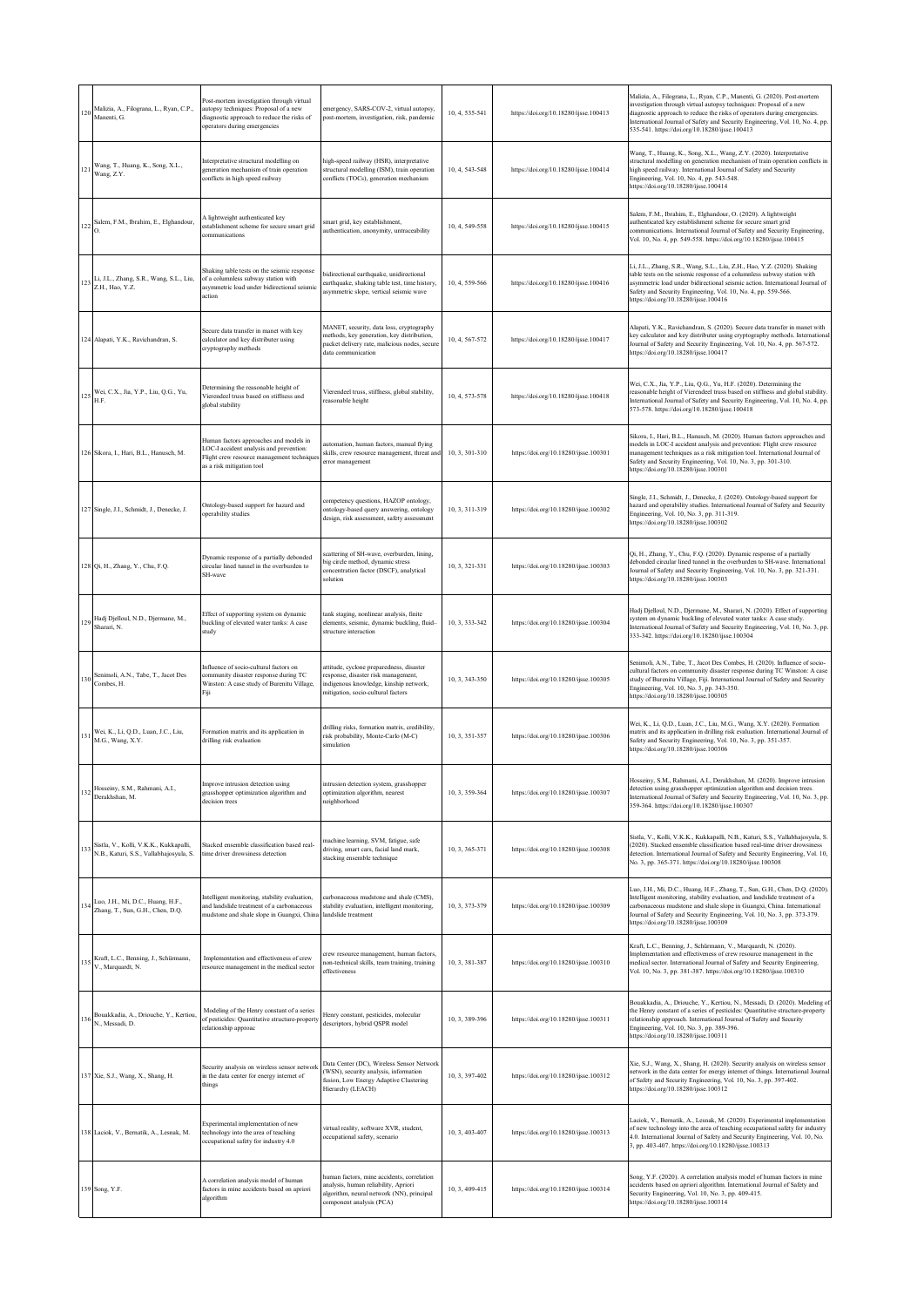|     | 140 Dasari, Y., Kalluri, H.K., Dondeti, V.                                   | A crypto scheme using data obfuscation of<br>entity detection and replacement for private<br>cloud                                                       | cloud computing, confidentiality,<br>obfuscation, cryptography                                                                                                                | 10, 3, 417-422 | https://doi.org/10.18280/ijsse.100315 | Dasari, Y., Kalluri, H.K., Dondeti, V. (2020). A crypto scheme using data<br>obfuscation of entity detection and replacement for private cloud.<br>International Journal of Safety and Security Engineering, Vol. 10, No. 3, pp.<br>417-422. https://doi.org/10.18280/ijsse.100315                                                              |
|-----|------------------------------------------------------------------------------|----------------------------------------------------------------------------------------------------------------------------------------------------------|-------------------------------------------------------------------------------------------------------------------------------------------------------------------------------|----------------|---------------------------------------|-------------------------------------------------------------------------------------------------------------------------------------------------------------------------------------------------------------------------------------------------------------------------------------------------------------------------------------------------|
|     | 141 An, J.B., Sun, C.F.                                                      | Safety assessment of the impacts of<br>foundation pit construction in metro station<br>on nearby buildings                                               | netro station, foundation pit support,<br>buildings, safety assessment                                                                                                        | 10, 3, 423-429 | https://doi.org/10.18280/ijsse.100316 | An, J.B., Sun, C.F. (2020). Safety assessment of the impacts of foundation<br>pit construction in metro station on nearby buildings. International Journal<br>of Safety and Security Engineering, Vol. 10, No. 3, pp. 423-429.<br>https://doi.org/10.18280/ijsse.100316                                                                         |
|     | 142 Mouras, F., Badri, A.                                                    | Survey of the risk management methods,<br>techniques and software used most<br>frequently in occupational health and safety                              | occupational health and safety (OHS), risk<br>management, methods, techniques, software                                                                                       | 10, 2, 149-160 | https://doi.org/10.18280/ijsse.100201 | Mouras, F., Badri, A. (2020). Survey of the risk management methods,<br>techniques and software used most frequently in occupational health and<br>safety. International Journal of Safety and Security Engineering, Vol. 10,<br>No. 2, pp. 149-160. https://doi.org/10.18280/ijsse.100201                                                      |
|     | 143 Maček, D., Magdalenić, I., Ređep, N.B.                                   | A systematic literature review on the<br>application of multicriteria decision making<br>methods for information security risk<br>assessment             | nformation security, multicriteria decision<br>naking, risk assessment methods,<br>systematic literature review                                                               | 10, 2, 161-174 | https://doi.org/10.18280/ijsse.100202 | Maček, D., Magdalenić, I., Ređep, N.B. (2020). A systematic literature<br>review on the application of multicriteria decision making methods for<br>information security risk assessment. International Journal of Safety and<br>Security Engineering, Vol. 10, No. 2, pp. 161-174.<br>https://doi.org/10.18280/ijsse.100202                    |
|     | 144 Li, Y.H., Liu, Y., Li, H.B., Liang, N.Y.                                 | Calculation and analysis of load test safety<br>control for through tied-arch bridge with<br>single bearing surface                                      | carrying capacity, load tests, deflection,<br>through tied-arch bridges with single bearing<br>surface (SBS-TTABs)                                                            | 10, 2, 175-182 | https://doi.org/10.18280/ijsse.100203 | Li, Y.H., Liu, Y., Li, H.B., Liang, N.Y. (2020). Calculation and analysis of<br>load test safety control for through tied-arch bridge with single bearing<br>surface. International Journal of Safety and Security Engineering, Vol. 10,<br>No. 2, pp. 175-182. https://doi.org/10.18280/ijsse.100203                                           |
| 145 | Terai, A., Chiba, T., Shintani, H.,<br>Kojima, S., Abe, S., Koshijima, I.    | Intrusion detection using long short-term<br>memory model for industrial control system                                                                  | intrusion detection system, packet pattern,<br>singular spectrum analysis, long short-term<br>memory model                                                                    | 10.2.183-189   | https://doi.org/10.18280/ijsse.100204 | Terai, A., Chiba, T., Shintani, H., Kojima, S., Abe, S., Koshijima, I. (2020).<br>Intrusion detection using long short-term memory model for industrial<br>control system. International Journal of Safety and Security Engineering,<br>Vol. 10, No. 2, pp. 183-189. https://doi.org/10.18280/ijsse.100204                                      |
|     | 146 Carbone, M., Iovieno, M.                                                 | Accurate direct numerical simulation of two-<br>way coupled particle-laden flows through th<br>nonuniform fast Fourier transform                         | direct numerical simulation, particle-laden<br>flows, two-way coupling, turbulence                                                                                            | 10, 2, 191-200 | https://doi.org/10.18280/ijsse.100205 | Carbone, M., Iovieno, M. (2020). Accurate direct numerical simulation of<br>two-way coupled particle-laden flows through the nonuniform fast Fourier<br>transform. International Journal of Safety and Security Engineering, Vol. 10,<br>No. 2, pp. 191-200. https://doi.org/10.18280/ijsse.100205                                              |
|     | 147 Fu, G.N., Li, L.M., Liu, X.C., Hao,<br>W.W.                              | Design of strategy generation system for<br>urban comprehensive disaster prevention<br>planning based on transfer bridge                                 | arban comprehensive disaster prevention<br>planning (UCDPP), transfer bridge, strategy<br>generation system (SGS), two-dimensional<br>(2D) tables                             | 10, 2, 201-208 | https://doi.org/10.18280/ijsse.100206 | Fu, G.N., Li, L.M., Liu, X.C., Hao, W.W. (2020). Design of strategy<br>generation system for urban comprehensive disaster prevention planning<br>based on transfer bridge. International Journal of Safety and Security<br>Engineering, Vol. 10, No. 2, pp. 201-208.<br>https://doi.org/10.18280/ijsse.100206                                   |
|     | 148 Shibata, D., Nagao, T.                                                   | Seismic resistant design method for open-<br>type wharf with pneumatic caisson<br>foundation                                                             | seismic resistant design, open-type wharf,<br>acceleration response, damping constant                                                                                         | 10, 2, 209-218 | https://doi.org/10.18280/ijsse.100207 | Shibata, D., Nagao, T. (2020). Seismic resistant design method for open-<br>type wharf with pneumatic caisson foundation. International Journal of<br>Safety and Security Engineering, Vol. 10, No. 2, pp. 209-218.<br>https://doi.org/10.18280/ijsse.100207                                                                                    |
|     | 149 Scapini, V.                                                              | Disaster, infrastructure damage, and health                                                                                                              | natural disasters, earthquake, health,<br>healthiness, public policy, damaged houses,<br>diseases, probabilistic models, difference in<br>difference in differences estimator | 10, 2, 219-225 | https://doi.org/10.18280/ijsse.100208 | Scapini, V. (2020). Disaster, infrastructure damage, and health.<br>International Journal of Safety and Security Engineering, Vol. 10, No. 2, pp.<br>219-225. https://doi.org/10.18280/ijsse.100208                                                                                                                                             |
|     | 150 Xu, C.M., Zhu, D.B.                                                      | Solving the conflict between accessibility<br>and patent protection of drugs based on<br>public safety                                                   | accessibility of drugs, patent rights of drugs,<br>excess profits tax (EPT), master-slave game                                                                                | 10, 2, 227-233 | https://doi.org/10.18280/ijsse.100209 | Xu, C.M., Zhu, D.B. (2020). Solving the conflict between accessibility and<br>patent protection of drugs based on public safety. International Journal of<br>Safety and Security Engineering, Vol. 10, No. 2, pp. 227-233.<br>https://doi.org/10.18280/ijsse.100209                                                                             |
| 151 | Russo, F., Iiritano, G., Pellicanò, D.S.,<br>Petrungaro, G., Zito, C.        | ogical framework approach to Calabria<br>sustainable development: The intervention<br>program on school buildings                                        | economy, environmental, LFA, planning,<br>school, social, sustainable development,<br>transport                                                                               | 10, 2, 235-241 | https://doi.org/10.18280/ijsse.100210 | Russo, F., Iiritano, G., Pellicanò, D.S., Petrungaro, G., Zito, C. (2020).<br>Logical framework approach to Calabria sustainable development: The<br>intervention program on school buildings. International Journal of Safety<br>and Security Engineering, Vol. 10, No. 2, pp. 235-241.<br>https://doi.org/10.18280/ijsse.100210               |
|     | 152 Horii, H.                                                                | Crowd behaviour recognition system for<br>evacuation support by using machine<br>learning                                                                | machine learning, deep learning, image<br>recognition, crowd behaviour recognition                                                                                            | 10, 2, 243-246 | https://doi.org/10.18280/ijsse.100211 | Horii, H. (2020). Crowd behaviour recognition system for evacuation<br>support by using machine learning. International Journal of Safety and<br>Security Engineering, Vol. 10, No. 2, pp. 243-246.<br>https://doi.org/10.18280/ijsse.100211                                                                                                    |
| 153 | Cheng, G.Z., Liu, X.L., Xu, L., Wang,<br>L.Z.                                | Empirical estimation of the width of<br>highway roadside clear zone                                                                                      | roadside safety, width of clear zone,<br>calculation method, suggestion values                                                                                                | 10, 2, 247-253 | https://doi.org/10.18280/ijsse.100212 | Cheng, G.Z., Liu, X.L., Xu, L., Wang, L.Z. (2020). Empirical estimation of<br>the width of highway roadside clear zone. International Journal of Safety<br>and Security Engineering, Vol. 10, No. 2, pp. 247-253.<br>https://doi.org/10.18280/ijsse.100212                                                                                      |
|     | 154 Sabar, M., El Hammoumi, M.                                               | Regulatory and institutional context of<br>dangerous goods road transport at the<br>international, African and Moroccan levels                           | chemicals, dangerous goods, international<br>conventions, regulation, road transport                                                                                          | 10, 2, 255-261 | https://doi.org/10.18280/ijsse.100213 | Sabar, M., El Hammoumi, M. (2020). Regulatory and institutional context<br>of dangerous goods road transport at the international, African and<br>Moroccan levels. International Journal of Safety and Security Engineering,<br>Vol. 10, No. 2, pp. 255-261. https://doi.org/10.18280/ijsse.100213                                              |
|     | 155 Jin, X.H., Zheng, J.Y., Geng, X.Y.                                       | Prediction of road traffic accidents based on<br>grey system theory and grey Markov model                                                                | road traffic accidents, grey system theory,<br>grey Markov model, prediction                                                                                                  | 10, 2, 263-268 | https://doi.org/10.18280/ijsse.100214 | Jin, X.H., Zheng, J.Y., Geng, X.Y. (2020). Prediction of road traffic<br>accidents based on grey system theory and grey Markov model.<br>International Journal of Safety and Security Engineering, Vol. 10, No. 2, pp.<br>263-268. https://doi.org/10.18280/ijsse.100214                                                                        |
| 156 | Adebiyi, R.T., Babalola, O., Amuda-<br>yusuf, G., Rasheed, S.A., Olowa, T.O. | Effect of knowledge and compliance of<br>health and safety information on<br>construction sites workers' safety in Nigeria                               | accident, compliance, health and safety,<br>information, knowledge, Nigeria, site<br>workers                                                                                  | 10, 2, 269-277 | https://doi.org/10.18280/ijsse.100215 | Adebiyi, R.T., Babalola, O., Amuda-yusuf, G., Rasheed, S.A., Olowa, T.O.<br>(2020). Effect of knowledge and compliance of health and safety<br>information on construction sites workers' safety in Nigeria. International<br>Journal of Safety and Security Engineering, Vol. 10, No. 2, pp. 269-277.<br>https://doi.org/10.18280/ijsse.100215 |
|     | 157 Xu, Z., Zhang, B.H., Sun, M., Pan, G.J.                                  | Entropy weight-based matter-element<br>extension model for security evaluation and<br>prewarning mechanism of national defense<br>science and technology | national defense science and technology<br>(NDST), matter-element extension model<br>(MEEM) based on entropy weight (EW),<br>industrial security, prewarning mechanism        | 10, 2, 279-284 | https://doi.org/10.18280/ijsse.100216 | Xu, Z., Zhang, B.H., Sun, M., Pan, G.J. (2020). Entropy weight-based<br>matter-element extension model for security evaluation and prewarning<br>mechanism of national defense science and technology. International Journal<br>of Safety and Security Engineering, Vol. 10, No. 2, pp. 279-284.<br>https://doi.org/10.18280/ijsse.100216       |
|     | 158 Salluri, D.K., Bade, K., Madala, G.                                      | Salluri, D.K., Bade, K., Madala, G.                                                                                                                      | CNN, disaster, earthquake, floods,<br>RESNET50, VGG-16, VGG-19                                                                                                                | 10, 2, 285-291 | https://doi.org/10.18280/ijsse.100217 | Salluri, D.K., Bade, K., Madala, G. (2020). c. International Journal of<br>Safety and Security Engineering, Vol. 10, No. 2, pp. 285-291.<br>https://doi.org/10.18280/ijsse.100217                                                                                                                                                               |
|     | 159 Xu, M.B., Peng, D.H.                                                     | PyroSim-based numerical simulation of fire<br>safety and evacuation behaviour of college<br>building                                                     | college buildings, fire dynamics, evacuation<br>simulation, Pyrosim, pathfinder                                                                                               | 10, 2, 293-299 | https://doi.org/10.18280/ijsse.100218 | Xu, M.B., Peng, D.H. (2020). PyroSim-based numerical simulation of fire<br>safety and evacuation behaviour of college buildings. International Journal<br>of Safety and Security Engineering, Vol. 10, No. 2, pp. 293-299.<br>https://doi.org/10.18280/ijsse.100218                                                                             |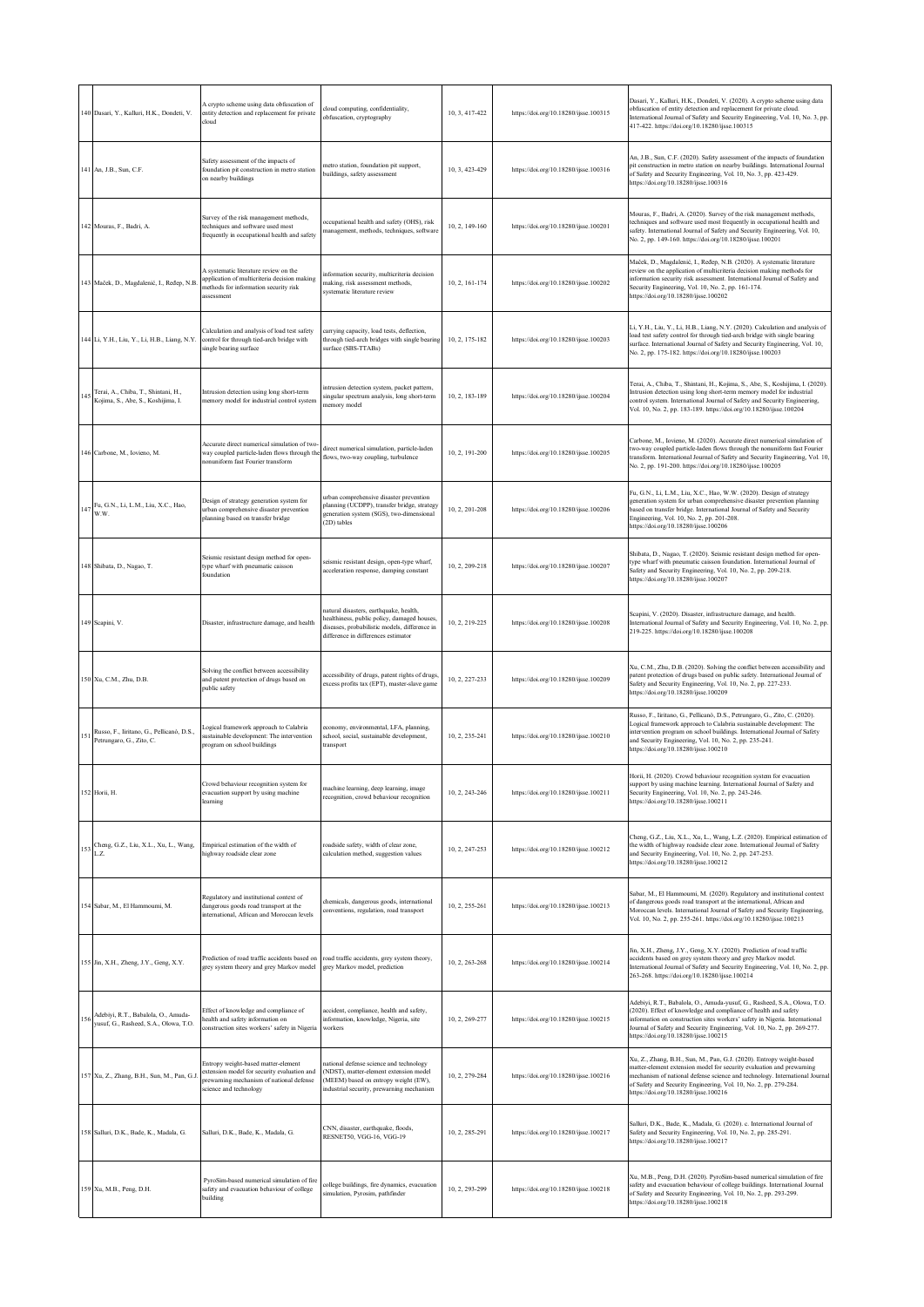| 160 | D'Orazio, A., Grossi, L., Ursetta, D.,<br>Carbotti, G., Poggi, L.                                                                      | Egress from a hospital ward during fire<br>emergency                                                                                     | fire safety engineering, healthcare buildings,<br>hospital evacuation, evacuation simulator,<br>egress time, smoke proof filter, bottleneck<br>elements                                              | $10, 1, 1-10$     | https://doi.org/10.18280/ijsse.100101      | D'Orazio, A., Grossi, L., Ursetta, D., Carbotti, G., Poggi, L. (2020). Egress<br>from a hospital ward during fire emergency. International Journal of Safety<br>and Security Engineering, Vol. 10, No. 1, pp. 1-10.<br>https://doi.org/10.18280/ijsse.100101                                                                                                  |
|-----|----------------------------------------------------------------------------------------------------------------------------------------|------------------------------------------------------------------------------------------------------------------------------------------|------------------------------------------------------------------------------------------------------------------------------------------------------------------------------------------------------|-------------------|--------------------------------------------|---------------------------------------------------------------------------------------------------------------------------------------------------------------------------------------------------------------------------------------------------------------------------------------------------------------------------------------------------------------|
| 161 | Garzia, F., Borghini, F., Bruni, A.,<br>Lombardi, M., Mighetto, P.,<br>Ramalingam, S., Russo, S.B.                                     | Emotional reactions to the perception of risk<br>in the Pompeii Archaeological Park                                                      | perceived risk assessment for security,<br>Open-Source Intelligent Techniques for<br>security, OSINT, opinion mining for<br>security, sentiment analysis for security,<br>cultural heritage security | $10, 1, 11-16$    | https://doi.org/10.18280/ijsse.100102      | Garzia, F., Borghini, F., Bruni, A., Lombardi, M., Mighetto, P.,<br>Ramalingam, S., Russo, S.B. (2020). Emotional reactions to the perception<br>of risk in the Pompeii Archaeological Park. International Journal of Safety<br>and Security Engineering, Vol. 10, No. 1, pp. 11-16.<br>https://doi.org/10.18280/ijsse.100102                                 |
|     | 162 Guo, Z.G., Lv, S., Wang, J., Zhang, X.                                                                                             | Rock-breaking performance of cutters of<br>tunnel boring machine in broken coal rock<br>formation                                        | broken coal rock, discontinuous cutting,<br>rock-breaking performance, finite-element<br>analysis, cutters                                                                                           | $10, 1, 17-25$    | https://doi.org/10.18280/ijsse.100103      | Guo, Z.G., Lv, S., Wang, J., Zhang, X. (2020). Rock-breaking performance<br>of cutters of tunnel boring machine in broken coal rock formation.<br>International Journal of Safety and Security Engineering, Vol. 10, No. 1, pp.<br>17-25. https://doi.org/10.18280/ijsse.100103                                                                               |
|     | 163 Saverimuttu, V.S.                                                                                                                  | Tropical cyclones in the southwest pacific: A<br>scrutiny of the past - insights for the future                                          | building resilience, lessons learned,<br>Southwest Pacific, successful strategies,<br>tropical cyclones                                                                                              | 10, 1, 27-34      | https://doi.org/10.18280/ijsse.100104      | Saverimuttu, V.S. (2020). Tropical cyclones in the southwest pacific: A<br>scrutiny of the past - insights for the future. International Journal of Safety<br>and Security Engineering, Vol. 10, No. 1, pp. 27-34.<br>https://doi.org/10.18280/ijsse.100104                                                                                                   |
| 164 | Kasahara, Y., Ito, A., Tsujiuchi, N.,<br>Horii, H., Kitano, K.                                                                         | Evaluation of adaptive evacuation guide sign<br>by using enlarged evacuation simulation at<br>an actual floor plan of underground area   | discrete element method, evacuation<br>simulation, evacuation guide sign                                                                                                                             | 10, 1, 35-40      | https://doi.org/10.18280/ijsse.100105      | Kasahara, Y., Ito, A., Tsujiuchi, N., Horii, H., Kitano, K. (2020). Evaluation<br>of adaptive evacuation guide sign by using enlarged evacuation simulation at<br>an actual floor plan of underground area. International Journal of Safety and<br>Security Engineering, Vol. 10, No. 1, pp. 35-40.<br>https://doi.org/10.18280/ijsse.100105                  |
|     | 165 Cao, X.P., Zhang, Y.P., Zhang, Y.R.                                                                                                | Anti-seismic effect of the shock absorption<br>laver in tunnel                                                                           | tunnel, anti-seismic and shock, theory of<br>vibration, finite element method, stiffness<br>ratio                                                                                                    | $10, 1, 41-47$    | https://doi.org/10.18280/ijsse.100106      | Cao, X.P., Zhang, Y.P., Zhang, Y.R. (2020). Anti-seismic effect of the<br>shock absorption layer in tunnel. International Journal of Safety and<br>Security Engineering, Vol. 10, No. 1, pp. 41-47.<br>https://doi.org/10.18280/ijsse.100106                                                                                                                  |
| 166 | Sektas-Bilusich, D., Nunes-Vaz, R.A.,<br>Chim, L., Lord, S.                                                                            | A risk-based framework to inform<br>prioritisation of security investment for<br>insider threats                                         | insider threat, investment prioritisaition, risk<br>management, risk-based framework                                                                                                                 | 10, 1, 49-57      | https://doi.org/10.18280/ijsse.100107      | Sektas-Bilusich, D., Nunes-Vaz, R.A., Chim, L., Lord, S. (2020). A risk-<br>based framework to inform prioritisation of security investment for insider<br>threats. International Journal of Safety and Security Engineering, Vol. 10,<br>No. 1, pp. 49-57. https://doi.org/10.18280/ijsse.100107                                                             |
| 167 | Barbaro, G., Foti, G., Nucera, A., Barill<br>à, G.C., Canale, C., Puntorieri, P.,<br>Minniti, F.                                       | Risk mapping of coastal flooding areas. Case<br>studies: Scilla and Monasterace (Italy)                                                  | coastal flooding, coastal flooding areas,<br>damage, hazard, mapping, risk                                                                                                                           | 10, 1, 59-67      | https://doi.org/10.18280/ijsse.100108      | Barbaro, G., Foti, G., Nucera, A., Barillà, G.C., Canale, C., Puntorieri, P.,<br>Minniti, F. (2020). Risk mapping of coastal flooding areas. Case studies:<br>Scilla and Monasterace (Italy). International Journal of Safety and Security<br>Engineering, Vol. 10, No. 1, pp. 59-61.<br>https://doi.org/10.18280/ijsse.100108                                |
|     | 168 Xiao, Y., Liang, Z.J.                                                                                                              | Influencing factors for illegal driving<br>behaviors of rural bus drivers                                                                | traffic safety, theory of planned behavior<br>(TPB), structural equation modelling (SEM),<br>rural buses, illegal driving behaviors                                                                  | 10, 1, 69-75      | https://doi.org/10.18280/ijsse.100109      | Xiao, Y., Liang, Z.J. (2020). Influencing factors for illegal driving behaviors<br>of rural bus drivers. International Journal of Safety and Security<br>Engineering, Vol. 10, No. 1, pp. 69-75.<br>https://doi.org/10.18280/ijsse.100109                                                                                                                     |
| 169 | Angulo, C., Díaz, K., Gutiérrez, J.M.,<br>Prado, A., Casadey, R., Pannillo, G.,<br>Muñoz-La Rivera, F., Herrera, R.F.,<br>Vielma, J.C. | Using BIM for the assessment of the seismi<br>performance of educational buildings                                                       | BIM, seismic assessment, FEMA P-58, non-<br>linear analysis, performance groups, fragility<br>curves                                                                                                 | 10, 1, 77-82      | https://doi.org/10.18280/ijsse.100110      | Angulo, C., Díaz, K., Gutiérrez, J.M., Prado, A., Casadey, R., Pannillo, G.,<br>Muñoz-La Rivera, F., Herrera, R.F., Vielma, J.C. (2020). Using BIM for the<br>assessment of the seismic performance of educational buildings<br>International Journal of Safety and Security Engineering, Vol. 10, No. 1, pp.<br>77-82. https://doi.org/10.18280/ijsse.100110 |
| 170 | Vendittozzi, C., Ciro, E., Felli, F., Lupi,<br>C., Marra, F., Pulci, G., Astri, A.                                                     | Static and dynamic weighing of rolling<br>stocks by mean of a customized FBG-<br>sensorized-patch                                        | Fiber Bragg Grating (FBG), railways, real<br>time monitoring, Structural Health<br>Monitoring (SHM), structural integrity                                                                            | 10, 1, 83-88      | https://doi.org/10.18280/ijsse.100111      | Vendittozzi, C., Ciro, E., Felli, F., Lupi, C., Marra, F., Pulci, G., Astri, A.<br>(2020). Static and dynamic weighing of rolling stocks by mean of a<br>customized FBG-sensorized-patch. International Journal of Safety and<br>Security Engineering, Vol. 10, No. 1, pp. 83-88.<br>https://doi.org/10.18280/ijsse.100111                                    |
| 171 | Ding, Y.C., Xiang, Z.F., Li, Y.Y.,<br>Zhang, X.S., Zhou, Y.                                                                            | A practical and safe optimization method<br>for temporary cable layout on the upper<br>beam of beam-arch composite rigid frame<br>bridge | eam-arch composite rigid frame, upper<br>beam, cable layout, cable force optimization,<br>structural safety                                                                                          | 10, 1, 89-95      | https://doi.org/10.18280/ijsse.100112      | Ding, Y.C., Xiang, Z.F., Li, Y.Y., Zhang, X.S., Zhou, Y. (2020). A practical<br>and safe optimization method for temporary cable layout on the upper beam<br>of beam-arch composite rigid frame bridge. International Journal of Safety<br>and Security Engineering, Vol. 10, No. 1, pp. 89-95.<br>https://doi.org/10.18280/ijsse.100112                      |
| 172 | Montejano-Castillo, M., Moreno-<br>Villanueva, M., Espinosa-Jiménez, E.                                                                | Mapping vertical urban growth in Mexico<br>city in a seismic risk context                                                                | disasters, earthquake, high-rise buildings,<br>seismic risk, urban corridors, urban form,<br>vertical urban growth                                                                                   | 10, 1, 97-103     | https://doi.org/10.18280/ijsse.100113      | Aontejano-Castillo, M., Moreno-Villanueva, M., Espinosa-Jiménez, E.<br>(2020). Mapping vertical urban growth in Mexico city in a seismic risk<br>context. International Journal of Safety and Security Engineering, Vol. 10,<br>No. 1, pp. 97-103. https://doi.org/10.18280/ijsse.100113                                                                      |
| 173 | Degan, G.A., Antonucci, A., Coltrinari,<br>G., Lippiello, D.                                                                           | Risk assessment of repetitive tasks: A<br>comparative analysis among different<br>methods to update the maximum frequency<br>allowed     | revised strain index, OCRA index, ACGIH,<br>strain index, risk assessment, upper<br>extremity disorders, frequency of<br>movements, repeated movements                                               | 10, 1, 105-111    | https://doi.org/10.18280/ijsse.100114      | Degan, G.A., Antonucci, A., Coltrinari, G., Lippiello, D. (2020). Risk<br>assessment of repetitive tasks: A comparative analysis among different<br>methods to update the maximum frequency allowed. International Journal of<br>Safety and Security Engineering, Vol. 10, No. 1, pp. 105-111.<br>https://doi.org/10.18280/ijsse.100114                       |
| 174 | Yang, T., Liu, D.M., Liu, Y., Wang,<br>S.L., Li, B.B.                                                                                  | A shape memory alloy-pendulum damping<br>system for Small Wild Goose Pagoda in Xi'<br>an, China                                          | eismic response, shaking table test, shape<br>memory alloy (SMA), pendulum damping                                                                                                                   | 10, 1, 113-121    | https://doi.org/10.18280/ijsse.100115      | Yang, T., Liu, D.M., Liu, Y., Wang, S.L., Li, B.B. (2020). A shape memory<br>alloy-pendulum damping system for Small Wild Goose Pagoda in Xi'an,<br>China. International Journal of Safety and Security Engineering, Vol. 10,<br>No. 1, pp. 113-121. https://doi.org/10.18280/ijsse.100115                                                                    |
| 175 | Janszen, G., Lietti, D., Lualdi, M.,<br>Novati, G., Di Landro, L.                                                                      | Ballistic impact energy absorption of light<br>protection blankets                                                                       | ballistic tests, dry composite materials,<br>Kevlar, mine, protection, static tests, weapon                                                                                                          | 10, 1, 123-127    | https://doi.org/10.18280/ijsse.100116      | Janszen, G., Lietti, D., Lualdi, M., Novati, G., Di Landro, L. (2020).<br>Ballistic impact energy absorption of light protection blankets. International<br>Journal of Safety and Security Engineering, Vol. 10, No. 1, pp. 123-127.<br>https://doi.org/10.18280/ijsse.100116                                                                                 |
|     | 176 Bietresato, M., Mazzetto, F.                                                                                                       | Morphometry as a key to investigate the<br>stability to a wind-induced rollover of<br>agricultural equipment for irrigation              | rollover of agricultural equipment, centre<br>pivot and lateral move irrigation systems,<br>morphometry, proportional upscaling /<br>downscaling of a system, sensitivity analysis                   | 10, 1, 129-139    | https://doi.org/10.18280/ijsse.100117      | Bietresato, M., Mazzetto, F. (2020). Morphometry as a key to investigate<br>the stability to a wind-induced rollover of agricultural equipment for<br>irrigation. International Journal of Safety and Security Engineering, Vol. 10,<br>No. 1, pp. 129-139. https://doi.org/10.18280/ijsse.100117                                                             |
| 177 | Wang, J.L., Lu, W., Dun, C.Y., Guo,<br>H., Sun, J.S.                                                                                   | Influence of snow load distribution on the<br>stability of single-layer reticulated shells                                               | spherical reticulated shell, cylindrical<br>reticulated shell, snow load distribution,<br>asymmetry, non-uniformity                                                                                  | 10, 1, 141-147    | https://doi.org/10.18280/ijsse.100118      | Wang, J.L., Lu, W., Dun, C.Y., Guo, H., Sun, J.S. (2020). Influence of<br>snow load distribution on the stability of single-layer reticulated shells.<br>International Journal of Safety and Security Engineering, Vol. 10, No. 1, pp.<br>141-147. https://doi.org/10.18280/ijsse.100118                                                                      |
|     | 178 Hansen, R.                                                                                                                         | Aerial suppression penetrating an axially<br>symmetric and upright buoyant wildfire<br>plume                                             | aerial, fire suppression, plume, water,<br>wildfire                                                                                                                                                  | 9, 4, 287 - 304   | https://doi.org/10.2495/SAFE-V9-N4-287-304 | Hansen, R. (2019). Aerial suppression penetrating an axially symmetric and<br>upright buoyant wildfire plume. International Journal of Safety and Security<br>Engineering, Vol. 9, No. 4, pp. 287-304. https://doi.org/10.2495/SAFE-V9-<br>N4-287-304                                                                                                         |
|     | 179 Chen, P., Xie, J.M., Yu, J.L.                                                                                                      | Modelling adolescent pedestrian crossing<br>decision at unmarked roadway                                                                 | adolescent pedestrian, cloud model, crossing<br>decision, gap acceptance, rough set,<br>unmarked roadway                                                                                             | $9, 4, 305 - 315$ | https://doi.org/10.2495/SAFE-V9-N4-305-315 | Chen, P., Xie, J.M., Yu, J.L. (2019). Modelling adolescent pedestrian<br>crossing decision at unmarked roadway. International Journal of Safety and<br>Security Engineering, Vol. 9, No. 4, pp. 305-315.<br>https://doi.org/10.2495/SAFE-V9-N4-305-315                                                                                                        |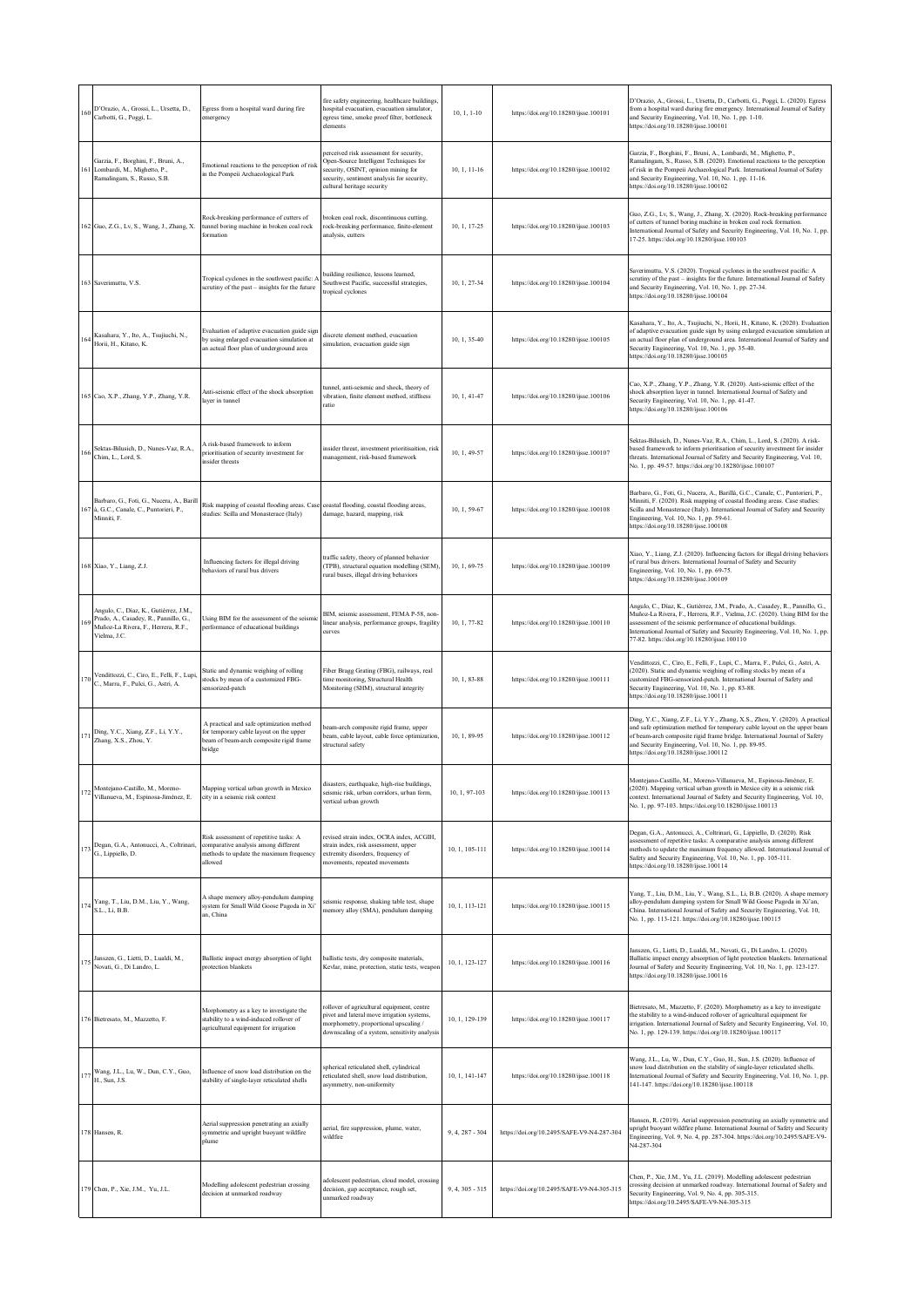| 180 | Rossi, G., Sciarretta, N., Guarascio, M. Basilica of Saint Francis in Assisi, Italy                                                                           | Garzia, F., Lombardi, M., Marsella, S., Crowd evacuation analysis of the Papal                                                                       | crowd evacuation, emergency management,<br>safety for evacuation, security for evacuation                                                                              | 9, 4, 316 - 331   | https://doi.org/10.2495/SAFE-V9-N4-316-331 | Garzia, F., Lombardi, M., Marsella, S., Rossi, G., Sciarretta, N., Guarascio,<br>M. (2019). Crowd evacuation analysis of the Papal Basilica of Saint Francis<br>in Assisi, Italy. International Journal of Safety and Security Engineering,<br>Vol. 9, No. 4, pp. 316-331. https://doi.org/10.2495/SAFE-V9-N4-316-331                                                                                                             |
|-----|---------------------------------------------------------------------------------------------------------------------------------------------------------------|------------------------------------------------------------------------------------------------------------------------------------------------------|------------------------------------------------------------------------------------------------------------------------------------------------------------------------|-------------------|--------------------------------------------|-----------------------------------------------------------------------------------------------------------------------------------------------------------------------------------------------------------------------------------------------------------------------------------------------------------------------------------------------------------------------------------------------------------------------------------|
| 181 |                                                                                                                                                               | Marquardt, N., Krämer, L., Schürmann, Mental preparation strategies and firefighter<br>s performance under stress                                    | attentional control, firefighters, imagery,<br>mental preparation, mental readiness, stress,<br>task performance                                                       | $9, 4, 332 - 343$ | https://doi.org/10.2495/SAFE-V9-N4-332-343 | Marquardt, N., Krämer, L., Schürmann, V. (2019). Mental preparation<br>strategies and firefighter's performance under stress. International Journal of<br>Safety and Security Engineering, Vol. 9, No. 4, pp. 332-343.<br>https://doi.org/10.2495/SAFE-V9-N4-332-343                                                                                                                                                              |
| 182 | Stefan, C., Beleznai, C., Erdelean, I.,<br>Hahn, M.                                                                                                           | Image-based identification and GIS-<br>integration of vehicle restraint systems and<br>evaluation of safety effects                                  | asset management, database, decision tree,<br>geographical information system, inventory<br>control, run-off-road crashes, traffic safety,<br>vehicle restraint system | 9, 4, 344 - 355   | https://doi.org/10.2495/SAFE-V9-N4-344-355 | Stefan, C., Beleznai, C., Erdelean, I., Hahn, M. (2019). Image-based<br>identification and GIS-integration of vehicle restraint systems and evaluation<br>of safety effects. International Journal of Safety and Security Engineering,<br>Vol. 9, No. 4, pp. 344-355. https://doi.org/10.2495/SAFE-V9-N4-344-355                                                                                                                  |
|     | 183 Trélat, S., Sturtzer, M.O.                                                                                                                                | Predicting explosion and blast effects: A<br>multi-scale experimental approach                                                                       | blast wave, critical infrastructure protection,<br>high explosives, scaling laws, TNT<br>equivalent                                                                    | 9, 4, 356 - 370   | https://doi.org/10.2495/SAFE-V9-N4-356-370 | Trélat, S., Sturtzer, M.O. (2019). Predicting explosion and blast effects: A<br>multi-scale experimental approach. International Journal of Safety and<br>Security Engineering, Vol. 9, No. 4, pp. 356-370.<br>https://doi.org/10.2495/SAFE-V9-N4-356-370                                                                                                                                                                         |
| 184 | Antonino, M., Nicola, M., Claudio,<br>D.M., Luciano, B., Fulvio, R.C.                                                                                         | Office building occupancy monitoring<br>through image recognition sensors                                                                            | building information modeling, facility<br>management, image recognition, smart<br>contracts                                                                           | 9, 4, 371 - 380   | https://doi.org/10.2495/SAFE-V9-N4-371-380 | Antonino, M., Nicola, M., Claudio, D.M., Luciano, B., Fulvio, R.C. (2019).<br>Office building occupancy monitoring through image recognition sensors.<br>International Journal of Safety and Security Engineering, Vol. 9, No. 4, pp.<br>371-380. https://doi.org/10.2495/SAFE-V9-N4-371-380                                                                                                                                      |
| 185 | Porcu, M.C., Vielma, J.C., Panu, F.,<br>Aguilar, C., Curreli, G.                                                                                              | Seismic retrofit of existing buildings led by<br>non-linear dynamic analyses                                                                         | FRP reinforcement, non-linear dynamic<br>analysis, seismic retrofit of R/C buildings,<br>ductility                                                                     | 9, 3, 201-212     | https://doi.org/10.2495/SAFE-V9-N3-201-212 | Porcu, M.C., Vielma, J.C., Panu, F., Aguilar, C., Curreli, G. (2019). Seismic<br>retrofit of existing buildings led by non-linear dynamic analyses.<br>International Journal of Safety and Security Engineering, Vol. 9, No. 3, pp.<br>201-212. https://doi.org/10.2495/SAFE-V9-N3-201-212                                                                                                                                        |
| 186 | Arlikatti, S., Huang, S.K., Yu, C.H.,<br>Hua, C.L.                                                                                                            | Drop, cover and hold on' or 'Triangle of life<br>attributes of information sources<br>influencing earthquake protective actions                      | drop, cover and hold on, earthquake<br>protective actions, information sources, risk<br>communication, triangle of life                                                | $9, 3, 213 - 224$ | https://doi.org/10.2495/SAFE-V9-N3-213-224 | Arlikatti, S., Huang, S.K., Yu, C.H., Hua, C.L. (2019). 'Drop, cover and<br>hold on' or 'Triangle of life' attributes of information sources influencing<br>earthquake protective actions. International Journal of Safety and Security<br>Engineering, Vol. 9, No. 3, pp. 213-224. https://doi.org/10.2495/SAFE-V9-<br>N3-213-224                                                                                                |
| 187 | Akcay, S.S., Nykyforchyn, A., Klügel,<br>J.U., Tehrani, P.K., Kosbab, B.,<br>Talebinejad, I.                                                                  | Determining seismic safety margins by<br>nonlinear soil-structure analysis                                                                           | fragility analysis, nonlinear soil-structure<br>analysis, seismic safety margins                                                                                       | $9, 3, 225 - 236$ | https://doi.org/10.2495/SAFE-V9-N3-225-236 | Akcay, S.S., Nykyforchyn, A., Klügel, J.U., Tehrani, P.K., Kosbab, B.,<br>Talebinejad, I. (2019). Determining seismic safety margins by nonlinear<br>soil-structure analysis. International Journal of Safety and Security<br>Engineering, Vol. 9, No. 3, pp. 225-236. https://doi.org/10.2495/SAFE-V9-<br>N3-225-236                                                                                                             |
| 18  | Molina, S., Agea-medina, N., Galiana-<br>Merino, J.J., Navarro, M., Huesca, J.A.<br>García- Jerez, A., Seivane, H., Soler-<br>llorens, J.L., Benabdeloued, N. | Seismic damage scenarios in the<br>municipalities of Elche and Alicante (Spain)<br>A first step to the emergency planning                            | seismic risk, emergency planning,<br>vulnerability, site effects, seismic hazard                                                                                       | $9.3.237 - 248$   | https://doi.org/10.2495/SAFE-V9-N3-237-248 | Molina, S., Agea-medina, N., Galiana-Merino, J.J., Navarro, M., Huesca,<br>J.A., García- Jerez, A., Seivane, H., Soler-Ilorens, J.L., Benabdeloued, N.<br>(2019). Seismic damage scenarios in the municipalities of Elche and<br>Alicante (Spain). A first step to the emergency planning. International<br>Journal of Safety and Security Engineering, Vol. 9, No. 3, pp. 237-248.<br>https://doi.org/10.2495/SAFE-V9-N3-237-248 |
|     | 189 Karim, M.R.A., Huang, Z.H.                                                                                                                                | A new damage-control target displacement<br>procedure for direct displacement-based<br>design of circular reinforced concrete bridge<br>pier         | circular RC bridge pier, damage-control limit<br>states, damage-control target displacement,<br>plastic-hinge region, yield displacement                               | $9, 3, 249 - 260$ | https://doi.org/10.2495/SAFE-V9-N3-249-260 | Karim, M.R.A., Huang, Z.H. (2019). A new damage-control target<br>displacement procedure for direct displacement-based design of circular<br>reinforced concrete bridge pier. International Journal of Safety and Security<br>Engineering, Vol. 9, No. 3, pp. 249-260. https://doi.org/10.2495/SAFE-V9-<br>N3-249-260                                                                                                             |
|     | 190 Liu, J., Wang, P., He, A.M.                                                                                                                               | Study on coupling of smooth particle method<br>with finite elements based on mesh-particle<br>matching degree                                        | coupling method, finite element, smooth<br>particle method, virtual particle                                                                                           | $9, 3, 261 - 268$ | https://doi.org/10.2495/SAFE-V9-N3-261-268 | Liu, J., Wang, P., He, A.M. (2019). Study on coupling of smooth particle<br>nethod with finite elements based on mesh-particle matching degree.<br>International Journal of Safety and Security Engineering, Vol. 9, No. 3, pp.<br>261-268. https://doi.org/10.2495/SAFE-V9-N3-261-268                                                                                                                                            |
|     | 191 Cuadra, C., Hasegawa, J.                                                                                                                                  | Safety of base-isolated building in case of<br>impact against retaining wall                                                                         | pase isolation, collision, earthquake response<br>analysis, link element                                                                                               | $9, 3, 269 - 279$ | https://doi.org/10.2495/SAFE-V9-N3-269-279 | Cuadra, C., Hasegawa, J. (2019). Safety of base-isolated building in case of<br>mpact against retaining wall. International Journal of Safety and Security<br>Engineering, Vol. 9, No. 3, pp. 269-279. https://doi.org/10.2495/SAFE-V9-<br>N3-269-279                                                                                                                                                                             |
|     | 192 Brochard, K., Sourne, H.L., Barras, G.                                                                                                                    | A simplified method to assess the damage of fluid structure interaction, immersed<br>a deeply immersed cylinder subjected to<br>underwater explosion | cylinder, rigid-plastic analysis, underwater<br>explosion                                                                                                              | $9, 2, 95 - 108$  | https://doi.org/10.2495/SAFE-V9-N2-95-108  | Brochard, K., Sourne, H.L., Barras, G. (2019). A simplified method to<br>assess the damage of a deeply immersed cylinder subjected to underwater<br>explosion. International Journal of Safety and Security Engineering, Vol. 9,<br>No. 2, pp. 95-108. https://doi.org/10.2495/SAFE-V9-N2-95-108                                                                                                                                  |
| 193 | Cardarilli, M., Lombardi, M., Corazza,                                                                                                                        | andslide risk management through spatial<br>analysis and stochastic prediction for<br>territorial resilience evaluation                              | landslide risk, slope stability, soil resilience,<br>spatial variability, susceptibility index                                                                         | $9, 2, 109 - 120$ | https://doi.org/10.2495/SAFE-V9-N2-109-120 | Cardarilli, M., Lombardi, M., Corazza, A. (2019). Landslide risk<br>management through spatial analysis and stochastic prediction for territorial<br>resilience evaluation. International Journal of Safety and Security<br>Engineering, Vol. 9, No. 2, pp. 109-120. https://doi.org/10.2495/SAFE-V9-<br>N2-109-120                                                                                                               |
|     | 194 Silva, P.D., Tanabe, I.                                                                                                                                   | Analytical models for machine tool motion<br>behavior assessment bench mark subjected<br>to great earthquake                                         | earthquake-resistance, machine tool motion,<br>risk management                                                                                                         | $9, 2, 121 - 136$ | https://doi.org/10.2495/SAFE-V9-N2-121-136 | Silva, P.D., Tanabe, I. (2019). Analytical models for machine tool motion<br>behavior assessment bench mark subjected to great earthquake.<br>International Journal of Safety and Security Engineering, Vol. 9, No. 2, pp.<br>121-136. https://doi.org/10.2495/SAFE-V9-N2-121-136                                                                                                                                                 |
|     | 195 Al-Fedaghi, S., Alsumait, O.                                                                                                                              | Towards a conceptual foundation for<br>physical security: Case study of an it<br>department                                                          | conceptual model, diagrammatic<br>representation, physical access control,<br>physical security, systems modeling<br>language                                          | $9, 2, 137 - 156$ | https://doi.org/10.2495/SAFE-V9-N2-137-156 | Al-Fedaghi, S., Alsumait, O. (2019). Towards a conceptual foundation for<br>physical security: Case study of an it department. International Journal of<br>Safety and Security Engineering, Vol. 9, No. 2, pp. 137-156.<br>https://doi.org/10.2495/SAFE-V9-N2-137-156                                                                                                                                                             |
|     | 196 Porcu, M.C.                                                                                                                                               | Partial floor mass isolation to control seismic floor mass isolation, inertia limiters, rigid-<br>stress in framed buildings                         | plastic connectors, seismic stress control                                                                                                                             | $9, 2, 157 - 165$ | https://doi.org/10.2495/SAFE-V9-N2-157-165 | Porcu, M.C. (2019). Partial floor mass isolation to control seismic stress in<br>framed buildings. International Journal of Safety and Security Engineering,<br>Vol. 9, No. 2, pp. 157-165. https://doi.org/10.2495/SAFE-V9-N2-157-165                                                                                                                                                                                            |
|     | 197 Wu, L.H., Hayashi, H., Wang, D.                                                                                                                           | Tourism sector preparedness in zones with a<br>high seismic risk: A case study of the capital<br>region of Japan                                     | disaster preparedness, resilience, risk<br>perception, seismic risk                                                                                                    | $9, 2, 166 - 181$ | https://doi.org/10.2495/SAFE-V9-N2-166-181 | Wu, L.H., Hayashi, H., Wang, D. (2019). Tourism sector preparedness in<br>zones with a high seismic risk: A case study of the capital region of Japan.<br>International Journal of Safety and Security Engineering, Vol. 9, No. 2, pp.<br>166-181. https://doi.org/10.2495/SAFE-V9-N2-166-181                                                                                                                                     |
| 198 | Ohbuchi, Y., Marumo, Y.                                                                                                                                       | Minami, A., Tamura, H., Sakamoto, H., Evaluation of deep drawability of flame-<br>retardant magnesium alloy sheets                                   | deep drawing, flame-retardant mg alloy,<br>formability, mechanical properties                                                                                          | $9, 2, 182 - 191$ | https://doi.org/10.2495/SAFE-V9-N2-182-191 | Minami, A., Tamura, H., Sakamoto, H., Ohbuchi, Y., Marumo, Y. (2019).<br>Evaluation of deep drawability of flame-retardant magnesium alloy sheets.<br>International Journal of Safety and Security Engineering, Vol. 9, No. 2, pp.<br>182-191. https://doi.org/10.2495/SAFE-V9-N2-182-191                                                                                                                                         |
| 19  | Tiampo, K.F., Kazemian, J., Ghofrani,<br>H., Kropivnitskaya, Y., Michel, G.                                                                                   | Insights into seismic hazard from big data<br>analysis of ground motion simulations                                                                  | vig data, earthquake ground motions,<br>seismic hazard, seismic risk                                                                                                   | 9, 1, 1-12        | https://doi.org/10.2495/SAFE-V9-N1-1-12    | Tiampo, K.F., Kazemian, J., Ghofrani, H., Kropivnitskaya, Y., Michel, G.<br>(2019). Insights into seismic hazard from big data analysis of ground<br>motion simulations. International Journal of Safety and Security<br>Engineering, Vol. 9, No. 1, pp. 1-12. https://doi.org/10.2495/SAFE-V9-N1-<br>$1 - 12$                                                                                                                    |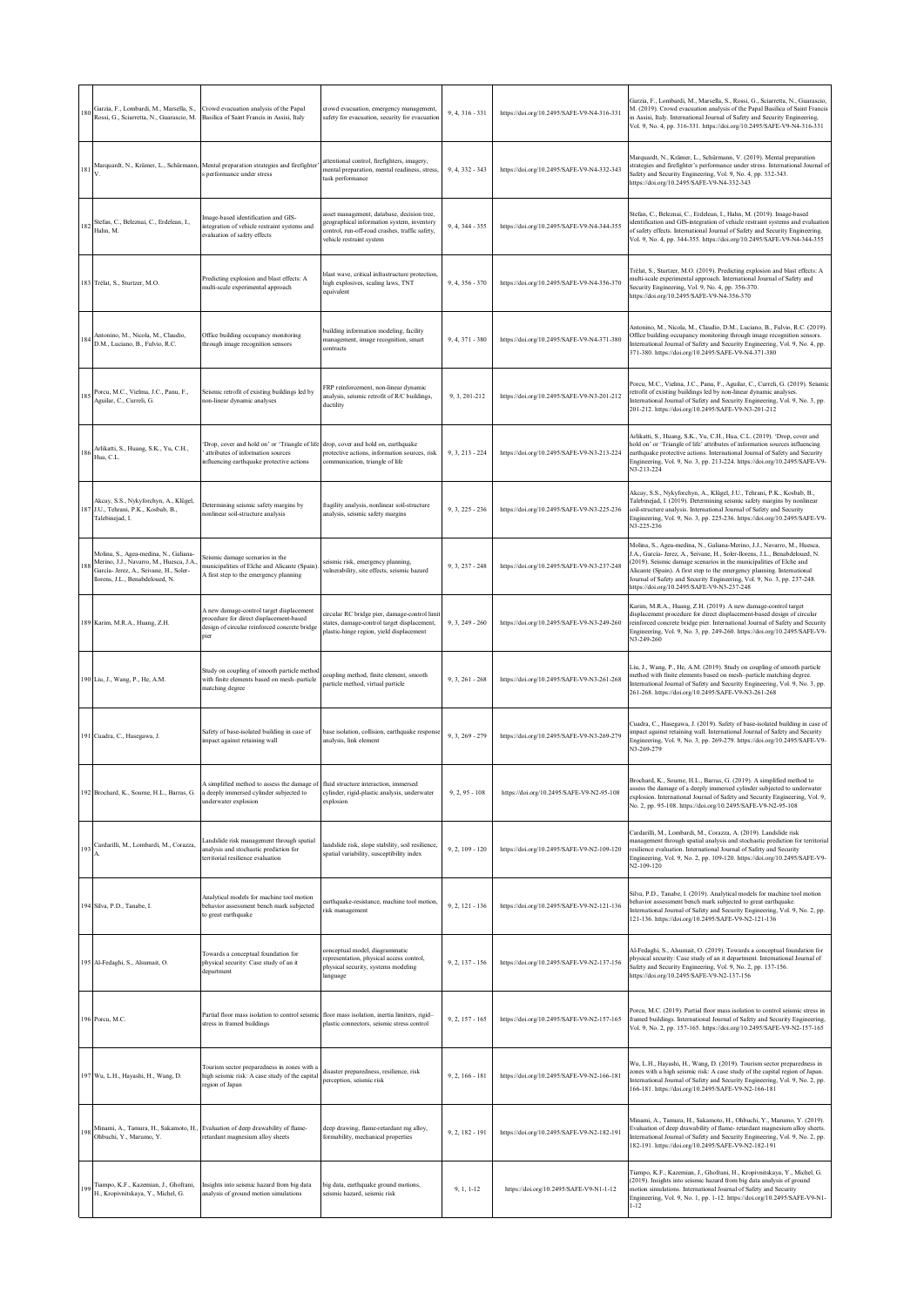| 200 | Schardong, A., Simonovic, S.P., Tong,<br>Н.                                      | Use of quantitative resilience in managing<br>urban infrastructure response to natural<br>hazards                                                                    | adaptation, decision support, disaster<br>management, hydro-meteorological, online<br>tool, resilience, urban systems                                                 | $9, 1, 13 - 25$ | https://doi.org/10.2495/SAFE-V9-N1-13-25   | Schardong, A., Simonovic, S.P., Tong, H. (2019). Use of quantitative<br>resilience in managing urban infrastructure response to natural hazards.<br>International Journal of Safety and Security Engineering, Vol. 9, No. 1, pp.<br>13-25. https://doi.org/10.2495/SAFE-V9-N1-13-25                                                                                                             |
|-----|----------------------------------------------------------------------------------|----------------------------------------------------------------------------------------------------------------------------------------------------------------------|-----------------------------------------------------------------------------------------------------------------------------------------------------------------------|-----------------|--------------------------------------------|-------------------------------------------------------------------------------------------------------------------------------------------------------------------------------------------------------------------------------------------------------------------------------------------------------------------------------------------------------------------------------------------------|
|     | 201 Rideout, D.B., Kernohan, N., Epps, J.R.                                      | Large-scale fire risk planning for initial<br>attack and fuels: The U.S. state of Idaho                                                                              | economics, fire management plan, fuel<br>treatment, Idaho, landscape analysis, risk,<br>spatial planning, starfire, U.S. bureau of land<br>management, wildland fire  | $9, 1, 26 - 37$ | https://doi.org/10.2495/SAFE-V9-N1-26-37   | Rideout, D.B., Kernohan, N., Epps, J.R. (2019). Large-scale fire risk<br>planning for initial attack and fuels: The U.S. state of Idaho. International<br>Journal of Safety and Security Engineering, Vol. 9, No. 1, pp. 26-37.<br>https://doi.org/10.2495/SAFE-V9-N1-26-37                                                                                                                     |
|     | 202 Arlery, M., Pontiroli, C.                                                    | Residual bearing capacity of reinforced<br>concrete columns after close-in detonations<br>Experimental and numerical                                                 | blast, damage, experience, reinforced<br>concrete column, residual capacity,<br>simulation                                                                            | $9, 1, 38 - 49$ | https://doi.org/10.2495/SAFE-V9-N1-38-49   | Arlery, M., Pontiroli, C. (2019). Residual bearing capacity of reinforced<br>concrete columns after close-in detonations: Experimental and numerical.<br>International Journal of Safety and Security Engineering, Vol. 9, No. 1, pp.<br>38-49. https://doi.org/10.2495/SAFE-V9-N1-38-49                                                                                                        |
| 203 | Castedo, R., Lopez, L.M., Chiquito, M.,<br>Santos, A.P.                          | Full-scale reinforced concrete slabs: Blast<br>effects, damage characterization and<br>numerical modelling                                                           | explosives, full-scale slabs, LS-DYNA, non-<br>destructive testing, reinforced concrete,<br>Schmidt hammer                                                            | $9, 1, 50 - 60$ | https://doi.org/10.2495/SAFE-V9-N1-50-60   | Castedo, R., Lopez, L.M., Chiquito, M., Santos, A.P. (2019). Full-scale<br>reinforced concrete slabs: Blast effects, damage characterization and<br>numerical modelling. International Journal of Safety and Security<br>Engineering, Vol. 9, No. 1, pp. 50-60. https://doi.org/10.2495/SAFE-V9-N1-<br>50-60                                                                                    |
| 204 | Heudier, L., Sakji, S., Chenaf, M.,<br>Proust, C., Lacour, J.L.                  | Resistance to explosion assessment of an<br>electric transformer building                                                                                            | building, electric transformer, explosion,<br>FEM modelling overpressure, resistance                                                                                  | $9, 1, 61 - 72$ | https://doi.org/10.2495/SAFE-V9-N1-61-72   | Heudier, L., Sakji, S., Chenaf, M., Proust, C., Lacour, J.L. (2019).<br>Resistance to explosion assessment of an electric transformer building.<br>International Journal of Safety and Security Engineering, Vol. 9, No. 1, pp.<br>61-72. https://doi.org/10.2495/SAFE-V9-N1-61-72                                                                                                              |
|     | 205 Denny, J., Clubley, S.                                                       | Investigating the predictive capacity of<br>Eulerian CFD to model long-duration blast<br>loads on finite cross-section geometries                                    | blast loading, drag loading, eulerian CFD,<br>long-duration, multi-axis                                                                                               | $9.1.73 - 85$   | https://doi.org/10.2495/SAFE-V9-N1-73-85   | Denny, J., Clubley, S. (2019). Investigating the predictive capacity of<br>Eulerian CFD to model long-duration blast loads on finite cross-section<br>geometries. International Journal of Safety and Security Engineering, Vol. 9,<br>No. 1, pp. 73-85. https://doi.org/10.2495/SAFE-V9-N1-73-85                                                                                               |
|     | 206 Marchioni, M., Becciu, G.                                                    | Infiltration-exfiltration system for<br>stormwater runoff volume and peak<br>attenuation                                                                             | stormwater, SUDs, sustainable drainage,<br>floods                                                                                                                     | 8, 4, 473 - 483 | https://doi.org/10.2495/SAFE-V8-N4-473-483 | Marchioni, M., Becciu, G. (2018). Infiltration-exfiltration system for<br>stormwater runoff volume and peak attenuation. International Journal of<br>Safety and Security Engineering, Vol. 8, No. 4, pp. 473-483.<br>https://doi.org/10.2495/SAFE-V8-N4-473-483                                                                                                                                 |
|     | 207 Namoto, S., Ishikawa, T., Kojima, T.                                         | Characteristics of water surface profiles of<br>open channel flow with levee overtopping                                                                             | 2-D flow simulation, channel slope change, c                                                                                                                          | 8.4.484 - 492   | https://doi.org/10.2495/SAFE-V8-N4-484-492 | Namoto, S., Ishikawa, T., Kojima, T. (2018). Characteristics of water<br>surface profiles of open channel flow with levee overtopping. International<br>Journal of Safety and Security Engineering, Vol. 8, No. 4, pp. 484-492.<br>https://doi.org/10.2495/SAFE-V8-N4-484-492                                                                                                                   |
| 208 | Adedeji, T.J., Proverbs, D.G., Xiao, H.,<br>Oladokun, V.O.                       | Towards a conceptual framework for<br>property level flood resilience                                                                                                | outcome-based approach, process-based<br>approach, property flood resilience,<br>resilience theory                                                                    | 8.4.493 - 504   | https://doi.org/10.2495/SAFE-V8-N4-493-504 | Adedeji, T.J., Proverbs, D.G., Xiao, H., Oladokun, V.O. (2018). Towards a<br>conceptual framework for property level flood resilience. International<br>Journal of Safety and Security Engineering, Vol. 8, No. 4, pp. 493-504.<br>https://doi.org/10.2495/SAFE-V8-N4-493-504                                                                                                                   |
|     | 209 Sartor, J., Mobilia, M., Longobardi, A.                                      | Results and findings from 15 years of<br>sustainable urban storm water management                                                                                    | evaporation calculation, hydrological green<br>roof behaviour, storm water utilization,<br>urban storm water management, water<br>balance simulation                  | 8, 4, 505 - 514 | https://doi.org/10.2495/SAFE-V8-N4-505-514 | Sartor, J., Mobilia, M., Longobardi, A. (2018). Results and findings from 15<br>years of sustainable urban storm water management. International Journal<br>of Safety and Security Engineering, Vol. 8, No. 4, pp. 505-514.<br>https://doi.org/10.2495/SAFE-V8-N4-505-514                                                                                                                       |
|     | 210 Pregnolato, M., Dawson, D.A.                                                 | Adaptation investments for transport<br>resilience: trends and recommendations                                                                                       | adaptation, flood, risk, investment, network,<br>rail, resilience, road, transport                                                                                    | 8, 4, 515 - 527 | https://doi.org/10.2495/SAFE-V8-N4-515-527 | Pregnolato, M., Dawson, D.A. (2018). Adaptation investments for transport<br>resilience: trends and recommendations. International Journal of Safety and<br>Security Engineering, Vol. 8, No. 4, pp. 515-527.<br>https://doi.org/10.2495/SAFE-V8-N4-515-527                                                                                                                                     |
|     | 211 Ishikawa, T., Miura, S., Yamamoto, R.                                        | Field study on SS discharge from combined<br>sewer system of highly urbanized area                                                                                   | combined sewer system, rainfall runoff, SS<br>discharge, urban catchment                                                                                              | 8, 4, 528 - 535 | https://doi.org/10.2495/SAFE-V8-N4-528-535 | Ishikawa, T., Miura, S., Yamamoto, R. (2018). Field study on SS discharge<br>from combined sewer system of highly urbanized area. International Journal<br>of Safety and Security Engineering, Vol. 8, No. 4, pp. 528-535.<br>https://doi.org/10.2495/SAFE-V8-N4-528-535                                                                                                                        |
| 212 | Botticelli, M., Guercio, R., Magini, R.<br>Napoli, R.                            | A physically-based approach for evaluating<br>the hydraulic invariance in urban<br>transformations                                                                   | hydraulic invariance, land planning, soil<br>properties, sustainable urban drainage<br>systems, urban transformation                                                  | 8, 4, 536 - 546 | https://doi.org/10.2495/SAFE-V8-N4-536-546 | Botticelli, M., Guercio, R., Magini, R. Napoli, R. (2018). A physically-based<br>approach for evaluating the hydraulic invariance in urban transformations.<br>International Journal of Safety and Security Engineering, Vol. 8, No. 4, pp.<br>536-546. https://doi.org/10.2495/SAFE-V8-N4-536-546                                                                                              |
|     | 213 Karanikas, N.                                                                | Revisiting the relationship between safety<br>and security                                                                                                           | safety, security                                                                                                                                                      | 8, 4, 547 - 551 | https://doi.org/10.2495/SAFE-V8-N4-547-551 | Karanikas, N. (2018). Revisiting the relationship between safety and<br>security. International Journal of Safety and Security Engineering, Vol. 8,<br>No. 4, pp. 547-551. https://doi.org/10.2495/SAFE-V8-N4-547-551                                                                                                                                                                           |
|     | 214 Kong, J.J., Simonovic, S.P.                                                  | A model of interdependent infrastructure<br>system resilience                                                                                                        | infrastructure interdependence,<br>infrastructure system, multilayer network,<br>resilience                                                                           | 8, 3, 377 - 389 | https://doi.org/10.2495/SAFE-V8-N3-377-389 | Kong, J.J., Simonovic, S.P. (2018). A model of interdependent infrastructure<br>system resilience. International Journal of Safety and Security Engineering,<br>Vol. 8, No. 3, pp. 377-389. https://doi.org/10.2495/SAFE-V8-N3-377-389                                                                                                                                                          |
| 215 | Borghini, F., Garzia, F., Lombardi, M.,<br>Mete, M., Perruzza, R., Tartaglia, R. | Human factor analysis inside a peculiar job<br>environment at the Gran Sasso mountain<br>underground laboratory of Italian National<br>Institute for Nuclear Physics | dream activity, emergency management,<br>human factor, occupational safety and<br>security engineering, psychodynamic,<br>underground laboratory, work related stress | 8, 3, 390 - 405 | https://doi.org/10.2495/SAFE-V8-N3-390-405 | Borghini, F., Garzia, F., Lombardi, M., Mete, M., Perruzza, R., Tartaglia, R.<br>(2018). Human factor analysis inside a peculiar job environment at the Gran<br>Sasso mountain underground laboratory of Italian National Institute for<br>Nuclear Physics. International Journal of Safety and Security Engineering,<br>Vol. 8, No. 3, pp. 390-405. https://doi.org/10.2495/SAFE-V8-N3-390-405 |
| 216 | Kamaletdinova, G.R., Onevsky, M.P.,<br>Skvortsov, S.A.                           | Human safety in a man-made ecosystem                                                                                                                                 | hazard, isolation studies, life support system,<br>man-made ecosystem, simulation                                                                                     | 8, 3, 406 - 412 | https://doi.org/10.2495/SAFE-V8-N3-406-412 | Kamaletdinova, G.R., Onevsky, M.P., Skvortsov, S.A. (2018). Human<br>safety in a man-made ecosystem. International Journal of Safety and<br>Security Engineering, Vol. 8, No. 3, pp. 406-412.<br>https://doi.org/10.2495/SAFE-V8-N3-406-412                                                                                                                                                     |
|     | 217 Li, L., Cheng, J.L., Chang J.                                                | Influencing factors and mechanism on the<br>safety integrity of airline employees                                                                                    | airline employees, case analysis,<br>DEMATEL-G1, DEMATEL-ISM, field<br>theory, hierarchical structure model,<br>influencing factors, safety integrity                 | 8, 3, 413 - 425 | https://doi.org/10.2495/SAFE-V8-N3-413-425 | Li, L., Cheng, J.L., Chang J. (2018). Influencing factors and mechanism on<br>the safety integrity of airline employees. International Journal of Safety and<br>Security Engineering, Vol. 8, No. 3, pp. 413-425.<br>https://doi.org/10.2495/SAFE-V8-N3-413-425                                                                                                                                 |
|     | 218 Neumann, T., Behrisch, M.                                                    | Terminal reliability of road networks with<br>multiple destination options                                                                                           | resilience, vulnerability, reliability analysis,<br>road networks, minimal cut sets, algorithm                                                                        | 8, 3, 426 - 437 | https://doi.org/10.2495/SAFE-V8-N3-426-437 | Neumann, T., Behrisch, M. (2018). Terminal reliability of road networks<br>with multiple destination options. International Journal of Safety and<br>Security Engineering, Vol. 8, No. 3, pp. 426-437.<br>https://doi.org/10.2495/SAFE-V8-N3-426-437                                                                                                                                            |
|     | 219 Zanasi, A., Ruini, F.                                                        | IT-induced cognitive biases in intelligence<br>analysis: big data analytics and serious<br>games                                                                     | ntelligence analysis, IT-induced cognitive<br>biases, RECOBIA, LEILA, serious games                                                                                   | 8, 3, 438 - 450 | https://doi.org/10.2495/SAFE-V8-N3-438-450 | Zanasi, A., Ruini, F. (2018). IT-induced cognitive biases in intelligence<br>analysis: big data analytics and serious games. International Journal of<br>Safety and Security Engineering, Vol. 8, No. 3, pp. 438-450.<br>https://doi.org/10.2495/SAFE-V8-N3-438-450                                                                                                                             |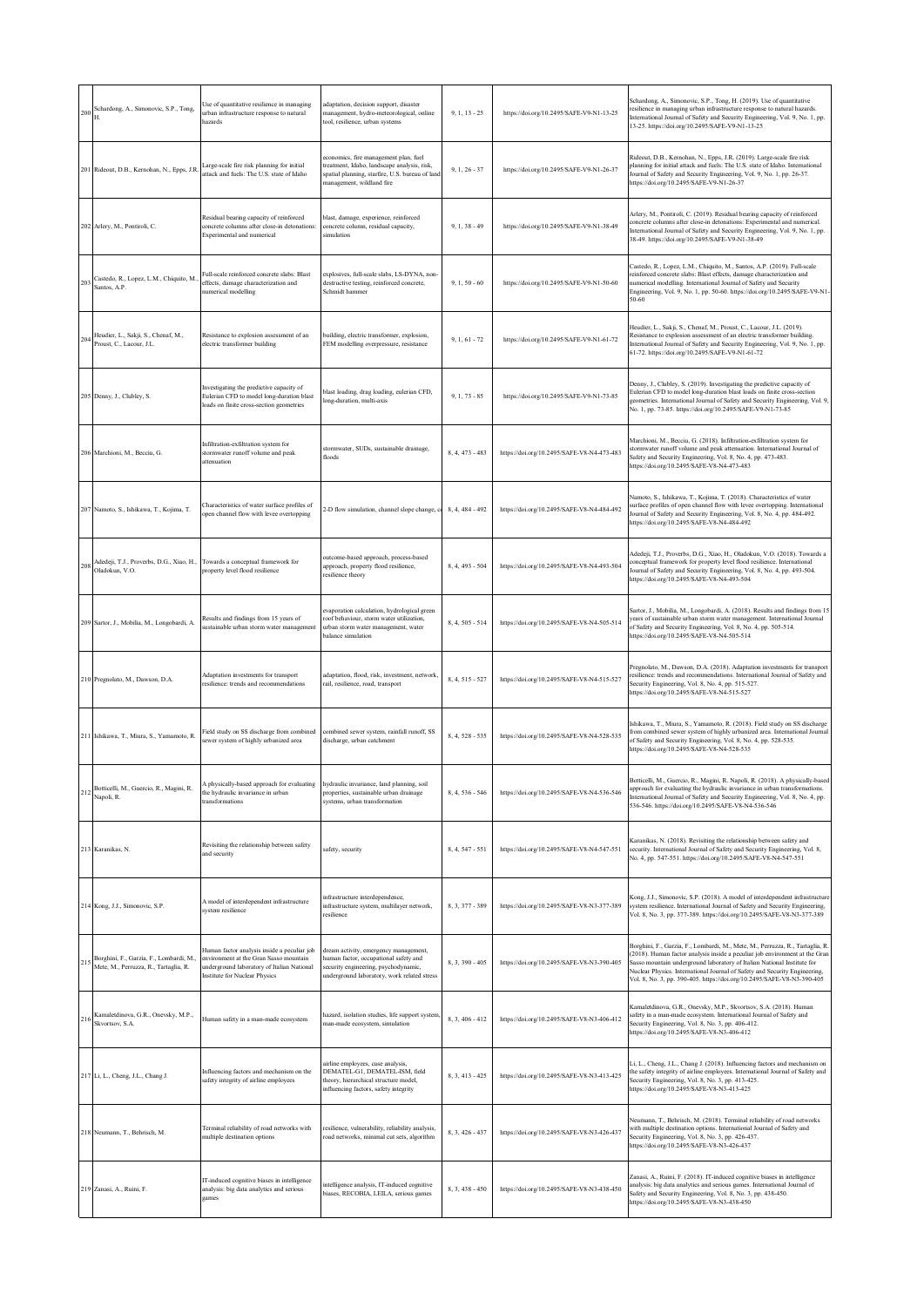| 220 | Lippiello, D., Alfaro Degan, G., Pinzari,<br>M.                 | A novel fault tree analysis approach to<br>investigate uncommon accidents in quarries:<br>a case study                                                                                          | accident investigation, fault tree analysis,<br>MCSOII, MORT, quarry                                                                                                                                 | 8, 3, 451 - 462   | https://doi.org/10.2495/SAFE-V8-N3-451-462 | Lippiello, D., Alfaro Degan, G., Pinzari, M. (2018). A novel fault tree<br>analysis approach to investigate uncommon accidents in quarries: a case<br>study. International Journal of Safety and Security Engineering, Vol. 8, No.<br>3, pp. 451-462. https://doi.org/10.2495/SAFE-V8-N3-451-462                                                                                |
|-----|-----------------------------------------------------------------|-------------------------------------------------------------------------------------------------------------------------------------------------------------------------------------------------|------------------------------------------------------------------------------------------------------------------------------------------------------------------------------------------------------|-------------------|--------------------------------------------|---------------------------------------------------------------------------------------------------------------------------------------------------------------------------------------------------------------------------------------------------------------------------------------------------------------------------------------------------------------------------------|
|     | 221 Hosseinnia, B., Khakzad, N., Reniers, G                     | An emergency response decision matrix<br>against terrorist attacks with improvised<br>device in chemical clusters                                                                               | chemical industrial area, decision matrix,<br>decision tree, emergency response,<br>improvised explosive device, terrorist attack                                                                    | 8, 2, 187 - 199   | https://doi.org/10.2495/SAFE-V8-N2-187-199 | Hosseinnia, B., Khakzad, N., Reniers, G. (2018). An emergency response<br>decision matrix against terrorist attacks with improvised device in chemical<br>clusters. International Journal of Safety and Security Engineering, Vol. 8,<br>No. 2, pp. 187-199. https://doi.org/10.2495/SAFE-V8-N2-187-199                                                                         |
|     | 222 Melamed, T.                                                 | An active man-in-the-middle attack on<br>bluetooth smart devices                                                                                                                                | BLE security, Bluetooth low energy, Bluetoot                                                                                                                                                         | $8, 2, 200 - 211$ | https://doi.org/10.2495/SAFE-V8-N2-200-211 | Melamed, T. (2018). An active man-in-the-middle attack on bluetooth smart<br>devices. International Journal of Safety and Security Engineering, Vol. 8,<br>No. 2, pp. 200-211. https://doi.org/10.2495/SAFE-V8-N2-200-211                                                                                                                                                       |
|     | 223 Musman, S., Turner, A.J.                                    | A game oriented approach to minimizing<br>cybersecurity risk                                                                                                                                    | cybersecurity, game theory, return on<br>investment, risk assessment, risk<br>management                                                                                                             | 8, 2, 212 - 222   | https://doi.org/10.2495/SAFE-V8-N2-212-222 | Musman, S., Turner, A.J. (2018). A game oriented approach to minimizing<br>cybersecurity risk. International Journal of Safety and Security Engineering,<br>Vol. 8, No. 2, pp. 212-222. https://doi.org/10.2495/SAFE-V8-N2-212-222                                                                                                                                              |
|     | 224 Przesmycki, R., Wnuk, M.                                    | Susceptibility of IT devices to HPM pulse                                                                                                                                                       | electromagnetic field, electromagnetic Pulse,<br>EMC, HPM, HPEM, IT device,<br>susceptibility                                                                                                        | 8, 2, 223 - 233   | https://doi.org/10.2495/SAFE-V8-N2-223-233 | Przesmycki, R., Wnuk, M. (2018). Susceptibility of IT devices to HPM<br>pulse. International Journal of Safety and Security Engineering, Vol. 8, No.<br>2, pp. 223-233. https://doi.org/10.2495/SAFE-V8-N2-223-233                                                                                                                                                              |
|     | 225 Kapoor, M.K.                                                | Security assessment case studies of public<br>buildings in India                                                                                                                                | security, assessment, engineering, crime-<br>prevention, counter-terrorism, designed-in,<br>resilience, organised, mechanical, natural,<br>costs.                                                    | 8, 2, 234 - 245   | https://doi.org/10.2495/SAFE-V8-N2-234-245 | Kapoor, M.K. (2018). Security assessment case studies of public buildings<br>in India. International Journal of Safety and Security Engineering, Vol. 8,<br>No. 2, pp. 234-245. https://doi.org/10.2495/SAFE-V8-N2-234-245                                                                                                                                                      |
| 226 | Ota, Y., Aoyama, T., Nyambayar, D.,<br>Koshiiima. I.            | Cyber incident exercise for safety protection<br>in critical infrastructure                                                                                                                     | cyber-incident, personnel training, ICS-SIRT                                                                                                                                                         | 8.2.246 - 257     | https://doi.org/10.2495/SAFE-V8-N2-246-257 | Ota, Y., Aoyama, T., Nyambayar, D., Koshijima, I. (2018). Cyber incident<br>exercise for safety protection in critical infrastructure. International Journal<br>of Safety and Security Engineering, Vol. 8, No. 2, pp. 246-257.<br>https://doi.org/10.2495/SAFE-V8-N2-246-257                                                                                                   |
| 227 | Noh, H., Kang, K., Huh, C., Kang,<br>S.G., Seo, Y.              | Identification of potential hazardous events<br>of unloading system and CO <sub>2</sub> storage tanks<br>of an intermediate storage terminal for the<br>Korea clean carbon storage project 2025 | CCS, CO <sub>2</sub> storage tank, CO <sub>2</sub> storage<br>terminal, Hazard, PHA, unloading arm                                                                                                   | $8, 2, 258 - 265$ | https://doi.org/10.2495/SAFE-V8-N2-258-265 | Noh, H., Kang, K., Huh, C., Kang, S.G., Seo, Y. (2018). Identification of<br>potential hazardous events of unloading system and CO2 storage tanks of ar<br>ntermediate storage terminal for the Korea clean carbon storage project<br>2025. International Journal of Safety and Security Engineering, Vol. 8, No.<br>2, pp. 258-265. https://doi.org/10.2495/SAFE-V8-N2-258-265 |
| 22  | Triantafyllou, D., Krinidis, S.,<br>Ioannidis, D., Tzovaras, D. | A real-time, multi-space incident detection<br>system for indoor environments                                                                                                                   | collision, fall, incident detection, industrial<br>environment, intrusion                                                                                                                            | 8, 2, 266 - 275   | https://doi.org/10.2495/SAFE-V8-N2-266-275 | Triantafyllou, D., Krinidis, S., Ioannidis, D., Tzovaras, D. (2018). A real-<br>time, multi-space incident detection system for indoor environments.<br>International Journal of Safety and Security Engineering, Vol. 8, No. 2, pp.<br>266-275. https://doi.org/10.2495/SAFE-V8-N2-266-275                                                                                     |
|     | 229 Bedon, C., Amadio, C.                                       | Improving the dynamic performance of<br>multi-storey buildings via protective glazing<br>curtain walls                                                                                          | blast scenarios and hazards, dissipative<br>devices, finite-element numerical models,<br>glazing curtain walls, multi-storey buildings,<br>passive structural control, tuned-mass<br>dampers (TMDs). | 8, 2, 276 - 286   | https://doi.org/10.2495/SAFE-V8-N2-276-286 | Bedon, C., Amadio, C. (2018). Improving the dynamic performance of<br>multi-storey buildings via protective glazing curtain walls. International<br>Journal of Safety and Security Engineering, Vol. 8, No. 2, pp. 276-286.<br>https://doi.org/10.2495/SAFE-V8-N2-276-286                                                                                                       |
| 230 | Sykora, M., Holicky, M., Jung, K.,<br>Diamantidis, D.           | Human safety criteria for risk-based<br>structural design                                                                                                                                       | group risk, human safety, individual risk, life<br>quality index, railway, risk acceptance,<br>structure, target reliability                                                                         | 8, 2, 287 - 298   | https://doi.org/10.2495/SAFE-V8-N2-287-298 | Sykora, M., Holicky, M., Jung, K., Diamantidis, D. (2018). Human safety<br>criteria for risk-based structural design. International Journal of Safety and<br>Security Engineering, Vol. 8, No. 2, pp. 287-298.<br>https://doi.org/10.2495/SAFE-V8-N2-287-298                                                                                                                    |
|     | 231 Schuldt, S., El-Rayes, K.                                   | Optimal tradeoffs between the security and<br>cost of critical buildings and infrastructure<br>systems                                                                                          | blast effects, blast wall, critical<br>infrastructure, facility layout, genetic<br>algorithms, optimization, security                                                                                | 8, 2, 299 - 306   | https://doi.org/10.2495/SAFE-V8-N2-299-306 | Schuldt, S., El-Rayes, K. (2018). Optimal tradeoffs between the security and<br>cost of critical buildings and infrastructure systems. International Journal of<br>Safety and Security Engineering, Vol. 8, No. 2, pp. 299-306.<br>https://doi.org/10.2495/SAFE-V8-N2-299-306                                                                                                   |
| 232 | Cardarilli, M., Lombardi, M.,<br>Guarascio, M.                  | Preventive planning model for rescue priority building collapse, quantitative risk analysis,<br>management in seismic emergency                                                                 | seismic emergency, vulnerability index                                                                                                                                                               | 8, 2, 307 - 319   | https://doi.org/10.2495/SAFE-V8-N2-307-319 | ardarilli, M., Lombardi, M., Guarascio, M. (2018). Preventive planning<br>model for rescue priority management in seismic emergency. International<br>Journal of Safety and Security Engineering, Vol. 8, No. 2, pp. 307-319.<br>https://doi.org/10.2495/SAFE-V8-N2-307-319                                                                                                     |
|     | 233 Cuadra, C.                                                  | Proposal for structural evaluation of<br>historical churches at Lima, Peru                                                                                                                      | ambient vibration, architectural heritage,<br>historic churches, lima city, seismic<br>vulnerability                                                                                                 | 8, 2, 320 - 328   | https://doi.org/10.2495/SAFE-V8-N2-320-328 | Cuadra, C. (2018). Proposal for structural evaluation of historical churches<br>at Lima, Peru. International Journal of Safety and Security Engineering, Vol.<br>8, No. 2, pp. 320-328. https://doi.org/10.2495/SAFE-V8-N2-320-328                                                                                                                                              |
| 234 | Montejano-Castillo, M., Moreno-<br>Villanueva, M.               | Hospitals safe from disasters: a glimpse into<br>the Mexican coastal zones                                                                                                                      | coastal zones, disasters, hospitals, Mexico,<br>risk reduction                                                                                                                                       | 8, 2, 329 - 341   | https://doi.org/10.2495/SAFE-V8-N2-329-341 | Montejano-Castillo, M., Moreno-Villanueva, M. (2018). Hospitals safe from<br>disasters: a glimpse into the Mexican coastal zones. International Journal of<br>Safety and Security Engineering, Vol. 8, No. 2, pp. 329-341.<br>https://doi.org/10.2495/SAFE-V8-N2-329-341                                                                                                        |
|     | 235 Lombardi, M., Fargnoli, M.                                  | Prioritization of hazards by means of a QFD-<br>based procedure                                                                                                                                 | agricultural equipment, house of quality,<br>machinery safety, occupational safety,<br>quality function deployment, risk assessment                                                                  | 8, 2, 342 - 353   | https://doi.org/10.2495/SAFE-V8-N2-342-353 | Lombardi, M., Fargnoli, M. (2018). Prioritization of hazards by means of a<br>QFD-based procedure. International Journal of Safety and Security<br>Engineering, Vol. 8, No. 2, pp. 342-353. https://doi.org/10.2495/SAFE-V8-<br>N2-342-353                                                                                                                                      |
|     | 236 Oberbek, P., Kaczorowska, B.                                | Determining size fractions of an aerosol in<br>view of new definitions in polish regulation                                                                                                     | aerosols, chemical hazards, coal dust, dust<br>hazards, individual dosimetry method,<br>inhalable fraction, occupational exposure<br>assessment, respirable fraction, wood dust                      | 8, 2, 354 - 366   | https://doi.org/10.2495/SAFE-V8-N2-354-366 | Oberbek, P., Kaczorowska, B. (2018). Determining size fractions of an<br>aerosol in view of new definitions in polish regulation. International Journal<br>of Safety and Security Engineering, Vol. 8, No. 2, pp. 354-366.<br>https://doi.org/10.2495/SAFE-V8-N2-354-366                                                                                                        |
|     | 237 Ponziani, F.A., Tinaburri, A., Ricci, V.                    | A multi agent approach to analyse shift in<br>people behaviour under critical conditions                                                                                                        | agent based model, behaviour, complex<br>systems, pattern                                                                                                                                            | $8, 1, 1 - 9$     | https://doi.org/10.2495/SAFE-V8-N1-1-9     | Ponziani, F.A., Tinaburri, A., Ricci, V. (2018). A multi agent approach to<br>analyse shift in people behaviour under critical conditions. International<br>Journal of Safety and Security Engineering, Vol. 8, No. 1, pp. 1-9.<br>https://doi.org/10.2495/SAFE-V8-N1-1-9                                                                                                       |
|     | 238 Marquardt, N., Hannig, C., Hannig, S.                       | The impact of mental readiness on driving<br>performance and traffic safety                                                                                                                     | attentional control, driving performance,<br>mental readiness, stress, traffic safety.                                                                                                               | $8.1.10 - 19$     | https://doi.org/10.2495/SAFE-V8-N1-10-19   | Marquardt, N., Hannig, C., Hannig, S. (2018). The impact of mental<br>readiness on driving performance and traffic safety. International Journal of<br>Safety and Security Engineering, Vol. 8, No. 1, pp. 10-19.<br>https://doi.org/10.2495/SAFE-V8-N1-10-19                                                                                                                   |
| 239 | Pusty, T., Prochowski, L., Gidlewski,<br>M.                     | Experimental research aimed at determining<br>the force and energy of the impact of<br>motorcyclist's head against a motor car side<br>during a road accident                                   | motorcycle accidents, motorcyclist safety,<br>research helmets                                                                                                                                       | $8, 1, 20 - 30$   | https://doi.org/10.2495/SAFE-V8-N1-20-30   | Pusty, T., Prochowski, L., Gidlewski, M. (2018). Experimental research<br>aimed at determining the force and energy of the impact of motorcyclist's<br>head against a motor car side during a road accident. International Journal<br>of Safety and Security Engineering, Vol. 8, No. 1, pp. 20-30.<br>https://doi.org/10.2495/SAFE-V8-N1-20-30                                 |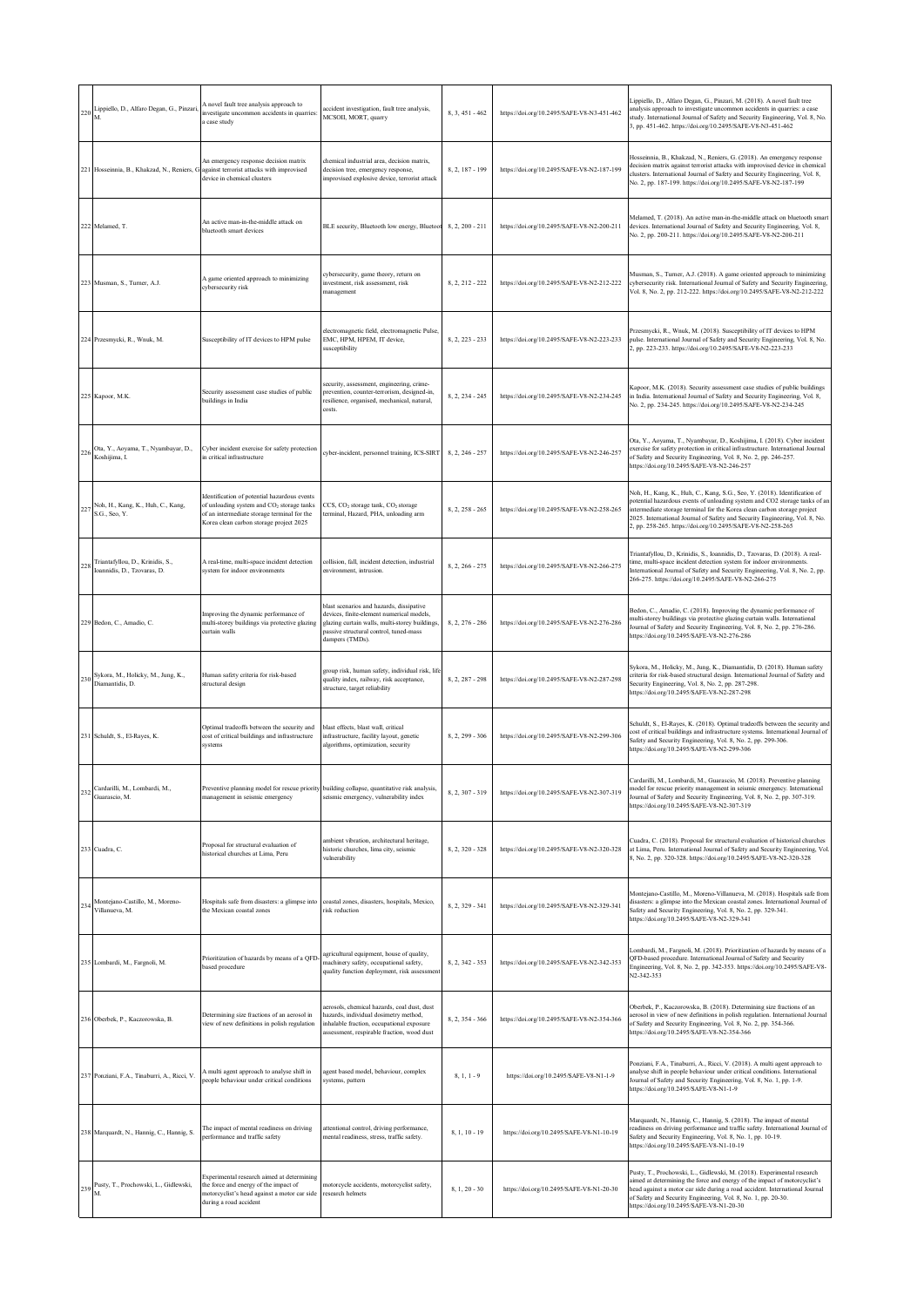|     | 240 Siregar, M.L., Agah, H.R., Hidayatullah                                                         | Near-miss accident analysis for traffic safety<br>improvement at a 'channelized' junction<br>with u-turn                                                            | channelized junction, near-miss accident,<br>TCT, time-to accident, traffic conflicts                                                                                                | $8, 1, 31 - 38$ | https://doi.org/10.2495/SAFE-V8-N1-31-38   | Siregar, M.L., Agah, H.R., Hidayatullah, F. (2018). Near-miss accident<br>analysis for traffic safety improvement at a 'channelized' junction with u-<br>turn. International Journal of Safety and Security Engineering, Vol. 8, No. 1,<br>pp. 31-38. https://doi.org/10.2495/SAFE-V8-N1-31-38                                                    |
|-----|-----------------------------------------------------------------------------------------------------|---------------------------------------------------------------------------------------------------------------------------------------------------------------------|--------------------------------------------------------------------------------------------------------------------------------------------------------------------------------------|-----------------|--------------------------------------------|---------------------------------------------------------------------------------------------------------------------------------------------------------------------------------------------------------------------------------------------------------------------------------------------------------------------------------------------------|
|     | 241 Rossi, G., Lombardi, M., Mascio, P.D.                                                           | Consistency and stability of risk indicators:<br>the case of road infrastructures                                                                                   | acceptability criteria, quantitative risk<br>analysis (QRA), risk indicators, societal risk                                                                                          | $8, 1, 39 - 47$ | https://doi.org/10.2495/SAFE-V8-N1-39-47   | Rossi, G., Lombardi, M., Mascio, P.D. (2018). Consistency and stability of<br>risk indicators: the case of road infrastructures. International Journal of<br>Safety and Security Engineering, Vol. 8, No. 1, pp. 39-47.<br>https://doi.org/10.2495/SAFE-V8-N1-39-47                                                                               |
|     | 242 Choudhary, N.                                                                                   | The role of safety risk management in the<br>UK rail industry when dealing with cyber<br>threats                                                                    | cost benefit, cyber, RAM, reliability, risk<br>management, safety, security                                                                                                          | $8, 1, 48 - 58$ | https://doi.org/10.2495/SAFE-V8-N1-48-58   | Choudhary, N. (2018). The role of safety risk management in the UK rail<br>industry when dealing with cyber threats. International Journal of Safety<br>and Security Engineering, Vol. 8, No. 1, pp. 48-58.<br>https://doi.org/10.2495/SAFE-V8-N1-48-58                                                                                           |
|     | 243 Wang, Z.L., Zsifkovits, M., Pickl, S.W.                                                         | Analyzing vulnerabilities of the German<br>high-speed train network using quantitative<br>graph theory                                                              | betweenness centrality, efficiency,<br>quantitative graph theory, vulnerability<br>analysis                                                                                          | $8, 1, 59 - 64$ | https://doi.org/10.2495/SAFE-V8-N1-59-64   | Wang, Z.L., Zsifkovits, M., Pickl, S.W. (2018). Analyzing vulnerabilities of<br>the German high-speed train network using quantitative graph theory.<br>International Journal of Safety and Security Engineering, Vol. 8, No. 1, pp.<br>59-64. https://doi.org/10.2495/SAFE-V8-N1-59-64                                                           |
|     | 244 Barić, D., Pižeta, F.                                                                           | An AHP model for level crossing design                                                                                                                              | AHP, level crossings, safety                                                                                                                                                         | $8, 1, 65 - 76$ | https://doi.org/10.2495/SAFE-V8-N1-65-76   | Barić, D., Pižeta, F. (2018). An AHP model for level crossing design.<br>International Journal of Safety and Security Engineering, Vol. 8, No. 1, pp.<br>65-76. https://doi.org/10.2495/SAFE-V8-N1-65-76                                                                                                                                          |
|     | 245 Bietresato, M., Mazzetto, F.                                                                    | Increasing the safety of agricultural<br>machinery operating on sloping grounds by<br>performing static and dynamic tests of<br>stability on a new-concept facility | stability of agricultural machines on slopes,<br>static tests of stability, dynamic tests of<br>stability, innovative test-equipment,<br>tiltable/angleable plane, tilting turntable | 8, 1, 77 - 89   | https://doi.org/10.2495/SAFE-V8-N1-77-89   | Bietresato, M., Mazzetto, F. (2018). Increasing the safety of agricultural<br>machinery operating on sloping grounds by performing static and dynamic<br>tests of stability on a new-concept facility. International Journal of Safety<br>and Security Engineering, Vol. 8, No. 1, pp. 77-89.<br>https://doi.org/10.2495/SAFE-V8-N1-77-89         |
| 246 | Alfaro Degan, G., Coltrinari, G.,<br>Lippiello, D., Pinzari, M.                                     | A comparison between methods for<br>assessment of whole-body vibration<br>exposure: a case study in a limestone quarry                                              | earth moving machinery, quarry, whole body<br>vibration, workers exposure                                                                                                            | 8, 1, 90 - 97   | https://doi.org/10.2495/SAFE-V8-N1-90-97   | Alfaro Degan, G., Coltrinari, G., Lippiello, D., Pinzari, M. (2018). A<br>comparison between methods for assessment of whole-body vibration<br>exposure: a case study in a limestone quarry. International Journal of Safety<br>and Security Engineering, Vol. 8, No. 1, pp. 90-97.<br>https://doi.org/10.2495/SAFE-V8-N1-90-97                   |
|     | 247 Schoeman, I.M.                                                                                  | Strategies to reduce traffic accident rates in<br>developing countries: lessons learned for<br>assessment and management                                            | traffic accident, traffic management, traffic<br>planning, transportation planning                                                                                                   | 8, 1, 98-109    | https://doi.org/10.2495/SAFE-V8-N1-98-109  | Schoeman, I.M. (2018). Strategies to reduce traffic accident rates in<br>developing countries: lessons learned for assessment and management.<br>International Journal of Safety and Security Engineering, Vol. 8, No. 1, pp.<br>98-109. https://doi.org/10.2495/SAFE-V8-N1-98-109                                                                |
|     | Trulli, E., Rada, E.C., Conti, F.,<br>248 Ferronato, N., Raboni, M., Talamona,<br>L., Torretta, V.  | Fire simulation in a full-scale bilevel rail car:<br>experimental analysis to assess passenger<br>safety                                                            | environmental risk, fire, rail car fire, rail<br>transport, safety risk                                                                                                              | 8, 1, 110 - 120 | https://doi.org/10.2495/SAFE-V8-N1-110-120 | Trulli, E., Rada, E.C., Conti, F., Ferronato, N., Raboni, M., Talamona, L.,<br>Torretta, V. (2018). Fire simulation in a full-scale bilevel rail car:<br>experimental analysis to assess passenger safety. International Journal of<br>Safety and Security Engineering, Vol. 8, No. 1, pp. 110-120.<br>https://doi.org/10.2495/SAFE-V8-N1-110-120 |
|     | 249 Mugarza, I., Parra, J., Jacob, E.                                                               | Analysis of existing dynamic software<br>updating techniques for safe and secure<br>industrial control systems                                                      | dynamic software updates, patches, safety,<br>security, critical infrastructures                                                                                                     | 8, 1, 121 - 131 | https://doi.org/10.2495/SAFE-V8-N1-121-131 | Mugarza, I., Parra, J., Jacob, E. (2018). Analysis of existing dynamic<br>software updating techniques for safe and secure industrial control systems.<br>International Journal of Safety and Security Engineering, Vol. 8, No. 1, pp.<br>121-131. https://doi.org/10.2495/SAFE-V8-N1-121-131                                                     |
|     | Lanzotti, A., Carbone, F., Gironimo,<br>250 G.D., Papa, S., Renno, F., Tarallo, A.,<br>D'angelo, R. | On the usability of augmented reality devices augmented reality, risk assessment,<br>for interactive risk assessment                                                | usability.                                                                                                                                                                           | 8, 1, 132 - 138 | https://doi.org/10.2495/SAFE-V8-N1-132-138 | Lanzotti, A., Carbone, F., Gironimo, G.D., Papa, S., Renno, F., Tarallo, A.,<br>D'angelo, R. (2018). On the usability of augmented reality devices for<br>interactive risk assessment. International Journal of Safety and Security<br>Engineering, Vol. 8, No. 1, pp. 132-138. https://doi.org/10.2495/SAFE-V8-<br>N1-132-138                    |
|     | 251 Ninin, P., Salatko, C., Valbom, J.                                                              | Safety status: an innovative concept for<br>maintaining the safety integrity level of<br>operational safety systems                                                 | safety system engineering, security global<br>approach, sis operation & maintenance.                                                                                                 | 8, 1, 139 - 149 | https://doi.org/10.2495/SAFE-V8-N1-139-149 | Ninin, P., Salatko, C., Valbom, J. (2018). Safety status: an innovative<br>concept for maintaining the safety integrity level of operational safety<br>systems. International Journal of Safety and Security Engineering, Vol. 8,<br>No. 1, pp. 139-149. https://doi.org/10.2495/SAFE-V8-N1-139-149                                               |
|     | 252 Hotta, G., Katayama, T., Nakamura,<br>Y., Ohbuch, Y., Sakamoto, H.                              | Study on experimental measurement of<br>behavioral characteristics of the workers in<br>nonstationary work                                                          | behavioral characteristic, human factor,<br>infrequent operation, psychological tests,<br>risk reduction, risk-taking situations                                                     | 8, 1, 150 - 158 | https://doi.org/10.2495/SAFE-V8-N1-150-158 | Hotta, G., Katayama, T., Nakamura, Y., Ohbuch, Y., Sakamoto, H. (2018).<br>Study on experimental measurement of behavioral characteristics of the<br>workers in nonstationary work. International Journal of Safety and Security<br>Engineering, Vol. 8, No. 1, pp. 150-158. https://doi.org/10.2495/SAFE-V8-<br>N1-150-158                       |
|     | 253 Ramezani, A., Rothe, H.                                                                         | Investigation of simulation methodologies<br>for ultra-high-molecular-weight<br>polyethylene                                                                        | armor systems, fiber-reinforced plastics,<br>optimization, simulation models                                                                                                         | 8, 1, 159 - 170 | https://doi.org/10.2495/SAFE-V8-N1-159-170 | Ramezani, A., Rothe, H. (2018). Investigation of simulation methodologies<br>for ultra-high-molecular-weight polyethylene. International Journal of<br>Safety and Security Engineering, Vol. 8, No. 1, pp. 159-170.<br>https://doi.org/10.2495/SAFE-V8-N1-159-170                                                                                 |
|     | 254 Mitic, P.                                                                                       | Reputation risk: measured                                                                                                                                           | reputation, reputation risk, alva, sentiment<br>analysis, correlation, loss distribution,<br>scenarios, stressed                                                                     | 8, 1, 171 - 180 | https://doi.org/10.2495/SAFE-V8-N1-171-180 | Mitic, P. (2018). Reputation risk: measured. International Journal of Safety<br>and Security Engineering, Vol. 8, No. 1, pp. 171-180.<br>https://doi.org/10.2495/SAFE-V8-N1-171-180                                                                                                                                                               |
| 255 | Ivorra, S., Bru, D., Galvañ, A., Silvestri,<br>S., Apera, C., Foti, D.                              | TRM reinforcement of masonry specimens<br>for seismic areas                                                                                                         | reinforced masonry TRM walls FEM                                                                                                                                                     | 7, 4, 463 - 474 | https://doi.org/10.2495/SAFE-V7-N4-463-474 | Ivorra, S., Bru, D., Galvañ, A., Silvestri, S., Apera, C., Foti, D. (2017). TRM<br>reinforcement of masonry specimens for seismic areas. International Journal<br>of Safety and Security Engineering, Vol. 7, No. 4, pp. 463-474.<br>https://doi.org/10.2495/SAFE-V7-N4-463-474                                                                   |
|     | 256 Kilar, V., Petrovčič, S.                                                                        | Seismic rehabilitation of masonry heritage<br>structures with base-isolation and with<br>selected contemporary strengthening<br>measures                            | pase isolation, fibre-reinforced polymers,<br>historic masonry structures, seismic<br>rehabilitation                                                                                 | 7, 4, 475 - 485 | https://doi.org/10.2495/SAFE-V7-N4-475-485 | Kilar, V., Petrovčič, S. (2017). Seismic rehabilitation of masonry heritage<br>structures with base-isolation and with selected contemporary strengthening<br>measures. International Journal of Safety and Security Engineering, Vol. 7,<br>No. 4, pp. 475-485. https://doi.org/10.2495/SAFE-V7-N4-475-485                                       |
| 257 |                                                                                                     | Seismic behavior of a masonry chimney<br>retrofitted with composite materials: a<br>preliminary approach                                                            | FEM, reinforced masonry TRM walls,<br>seismic loads, seismic retrofitting, slender<br>masonry structures                                                                             | 7, 4, 486 - 497 | https://doi.org/10.2495/SAFE-V7-N4-486-497 | XXXX (2017). Seismic behavior of a masonry chimney retrofitted with<br>composite materials: a preliminary approach. International Journal of Safety<br>and Security Engineering, Vol. 7, No. 4, pp. 486-497.<br>https://doi.org/10.2495/SAFE-V7-N4-486-497                                                                                        |
|     | 258 Silvestri, S., Palermo, M., Trombetti, T.                                                       | A direct procedure for the seismic design of<br>frame structures with added viscous<br>dampers                                                                      | damping coefficient, five-step procedure,<br>multi-storey frames, seismic design, viscous<br>dampers                                                                                 | 7.4.498 - 509   | https://doi.org/10.2495/SAFE-V7-N4-498-509 | Silvestri, S., Palermo, M., Trombetti, T. (2017). A direct procedure for the<br>seismic design of frame structures with added viscous dampers.<br>International Journal of Safety and Security Engineering, Vol. 7, No. 4, pp.<br>498-509. https://doi.org/10.2495/SAFE-V7-N4-498-509                                                             |
|     | 259 Madsen, K.                                                                                      | Earthquake shake: a regulatory recipe for<br>quake stricken Kaikoura, New Zealand                                                                                   | civil defence, local government, natural<br>hazard, regulatory planning, resilience,<br>sustain-ability, tourism.                                                                    | 7, 4, 510 - 518 | https://doi.org/10.2495/SAFE-V7-N4-510-518 | Madsen, K. (2017). Earthquake shake: a regulatory recipe for quake<br>stricken Kaikoura, New Zealand. International Journal of Safety and<br>Security Engineering, Vol. 7, No. 4, pp. 510-518.<br>https://doi.org/10.2495/SAFE-V7-N4-510-518                                                                                                      |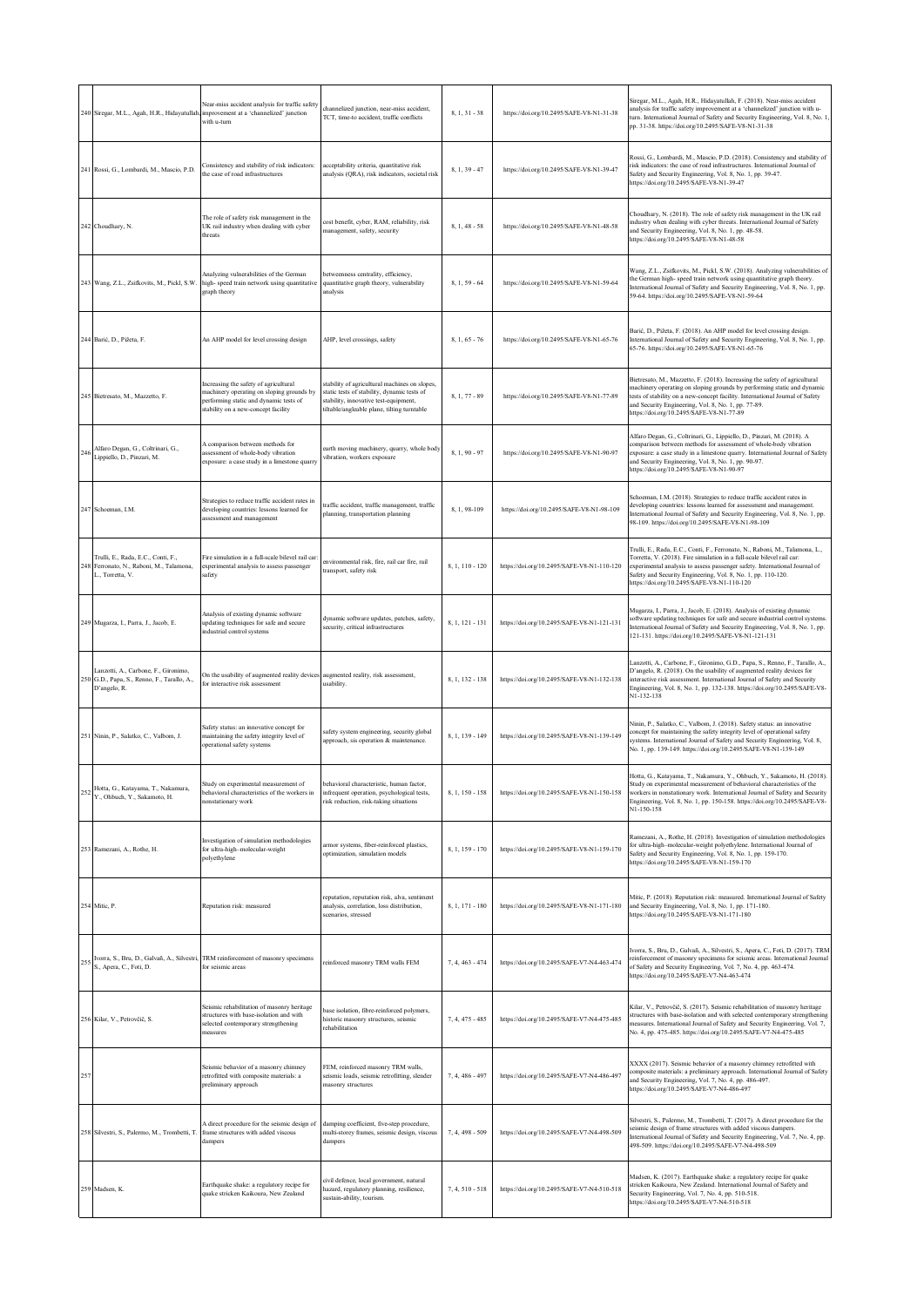| 260 | Diaferio, M., Foti, D., Giannoccaro,<br>N.I., Ivorra, S.                                                                                                                                                              | Model updating based on the dynamic<br>identification of a baroque bell tower                                               | environmental vibrations, masonry tower,<br>operational modal analysis, seismic analysis,<br>structural identification                                                                                                                 | 7, 4, 519 - 531   | https://doi.org/10.2495/SAFE-V7-N4-519-531 | Diaferio, M., Foti, D., Giannoccaro, N.I., Ivorra, S. (2017). Model updating<br>based on the dynamic identification of a baroque bell tower. International<br>lournal of Safety and Security Engineering, Vol. 7, No. 4, pp. 519-531.<br>https://doi.org/10.2495/SAFE-V7-N4-519-531                                                                                                                                                                                                   |
|-----|-----------------------------------------------------------------------------------------------------------------------------------------------------------------------------------------------------------------------|-----------------------------------------------------------------------------------------------------------------------------|----------------------------------------------------------------------------------------------------------------------------------------------------------------------------------------------------------------------------------------|-------------------|--------------------------------------------|---------------------------------------------------------------------------------------------------------------------------------------------------------------------------------------------------------------------------------------------------------------------------------------------------------------------------------------------------------------------------------------------------------------------------------------------------------------------------------------|
|     | 261 Terzic, V., Mahin, S.A.                                                                                                                                                                                           | Using PBEE to assess and improve<br>performance of different structural systems<br>for low-rise steel buildings             | base isolation, braced frames, dampers,<br>moment resisting frames, repair loss, repair<br>time                                                                                                                                        | 7, 4, 532 - 544   | https://doi.org/10.2495/SAFE-V7-N4-532-544 | Terzic, V., Mahin, S.A. (2017). Using PBEE to assess and improve<br>performance of different structural systems for low-rise steel buildings.<br>International Journal of Safety and Security Engineering, Vol. 7, No. 4, pp.<br>532-544. https://doi.org/10.2495/SAFE-V7-N4-532-544                                                                                                                                                                                                  |
|     | 262 Porcu, M.C.                                                                                                                                                                                                       | Code inadequacies discouraging the<br>earthquake-based seismic analysis of<br>buildings                                     | earthquake-resistant buildings, EC8<br>inadequacies, spectrum-compatible<br>earthquakes, time-history non-linear seismic<br>analysis                                                                                                   | 7, 4, 545 - 556   | https://doi.org/10.2495/SAFE-V7-N4-545-556 | Porcu, M.C. (2017). Code inadequacies discouraging the earthquake-based<br>seismic analysis of buildings. International Journal of Safety and Security<br>Engineering, Vol. 7, No. 4, pp. 545-556. https://doi.org/10.2495/SAFE-V7-<br>N4-545-556                                                                                                                                                                                                                                     |
|     | 263 Yilmaz, H., Hachmann, T.                                                                                                                                                                                          | Hands-on-experience on seismic retrofit in<br>four different countries                                                      | implementation of retrofit, retrofit design,<br>seismic assessment, seismic retrofit, site<br>survey                                                                                                                                   | 7, 4, 557 - 567   | https://doi.org/10.2495/SAFE-V7-N4-557-567 | Yilmaz, H., Hachmann, T. (2017). Hands-on-experience on seismic retrofit<br>in four different countries. International Journal of Safety and Security<br>Engineering, Vol. 7, No. 4, pp. 557-567. https://doi.org/10.2495/SAFE-V7-<br>N4-557-567                                                                                                                                                                                                                                      |
| 264 | Lin, C.H., Liu, X.Q., Yang, C.T., Pan,<br>Y.K., Liao, Y.C.                                                                                                                                                            | Approaches for evaluating failure probability<br>of emergency power supply systems in<br>hospitals                          | emergency power system, failure probability,<br>logic tree, seismic fragility                                                                                                                                                          | 7, 4, 568 - 576   | https://doi.org/10.2495/SAFE-V7-N4-568-576 | Lin, C.H., Liu, X.Q., Yang, C.T., Pan, Y.K., Liao, Y.C. (2017). Approaches<br>for evaluating failure probability of emergency power supply systems in<br>hospitals. International Journal of Safety and Security Engineering, Vol. 7,<br>No. 4, pp. 568-576. https://doi.org/10.2495/SAFE-V7-N4-568-576                                                                                                                                                                               |
| 265 | Lohani, T.N., Nagao, T., Fukushima,                                                                                                                                                                                   | Reviewing the 2016 Kumamoto earthquake<br>damage in Mashiki town area by using<br>microtremor measurements                  | earthquake, kumamoto, mashiki,<br>microtremor, shear wave velocity                                                                                                                                                                     | 7, 4, 577 - 584   | https://doi.org/10.2495/SAFE-V7-N4-577-584 | Lohani, T.N., Nagao, T., Fukushima, Y. (2017). Reviewing the 2016<br>Kumamoto earthquake damage in Mashiki town area by using microtremor<br>measurements. International Journal of Safety and Security Engineering,<br>Vol. 7, No. 4, pp. 577-584. https://doi.org/10.2495/SAFE-V7-N4-577-584                                                                                                                                                                                        |
|     | Molina-Palacios, S., Lang, D.H.,<br>266 Meslem, A., Lindholm, C.D., Agea-<br>Medina, N.                                                                                                                               | A next-generation open-source tool for<br>earthquake loss estimation                                                        | analytical methods, damage and loss,<br>earthquake loss estimation, SELENA                                                                                                                                                             | 7, 4, 585 - 596   | https://doi.org/10.2495/SAFE-V7-N4-585-596 | Molina-Palacios, S., Lang, D.H., Meslem, A., Lindholm, C.D., Agea-<br>Medina, N. (2017). A next-generation open-source tool for earthquake loss<br>estimation. International Journal of Safety and Security Engineering, Vol. 7,<br>No. 4, pp. 585-596. https://doi.org/10.2495/SAFE-V7-N4-585-596                                                                                                                                                                                    |
| 267 | Pérez, R.E., Zapata, J.P.C., Peñalver,<br>F.J.L.                                                                                                                                                                      | Influence of hydrogeological and<br>geotechnical parameters on the seismic<br>behavior of potable water infrastructures     | ground motion, hazard, hydrological,<br>liquefaction, management, risk, seismic,<br>vulnerability                                                                                                                                      | 7, 4, 597 - 611   | https://doi.org/10.2495/SAFE-V7-N4-597-611 | Pérez, R.E., Zapata, J.P.C., Peñalver, F.J.L. (2017). Influence of<br>hydrogeological and geotechnical parameters on the seismic behavior of<br>potable water infrastructures. International Journal of Safety and Security<br>Engineering, Vol. 7, No. 4, pp. 597-611. https://doi.org/10.2495/SAFE-V7-<br>N4-597-611                                                                                                                                                                |
| 26  | Berezyuk, M., Rumyantseva, A.,<br>Chebotareva, G.                                                                                                                                                                     | Improvement of an integrated management<br>system resulting in higher industrial safety<br>efficiency                       | educational electronic resource, industrial<br>safety, integrated management system, labor<br>safety, personnel training                                                                                                               | $7, 4, 612 - 626$ | https://doi.org/10.2495/SAFE-V7-N4-612-626 | Berezyuk, M., Rumyantseva, A., Chebotareva, G. (2017). Improvement of<br>an integrated management system resulting in higher industrial safety<br>efficiency. International Journal of Safety and Security Engineering, Vol. 7,<br>No. 4, pp. 612-626. https://doi.org/10.2495/SAFE-V7-N4-612-626                                                                                                                                                                                     |
|     | 269 Sim, T., Dominelli, L., Lau, J.                                                                                                                                                                                   | A pathway to initiate bottom-up community<br>based disaster risk reduction within a top-<br>down system: The case of China  | community, community-based disaster risk<br>reduction (CBDRR), disaster risk reduction<br>(DRR), sendai framework, rural china, top-<br>down and bottom-up approaches to<br>CBDRRR, participatory action research,<br>natural disaster | $7, 3, 283 - 293$ | https://doi.org/10.2495/SAFE-V7-N3-283-293 | Sim, T., Dominelli, L., Lau, J. (2017). A pathway to initiate bottom-up<br>community-based disaster risk reduction within a top-down system: The<br>case of China. International Journal of Safety and Security Engineering, Vol.<br>7, No. 3, pp. 283-293. https://doi.org/10.2495/SAFE-V7-N3-283-293                                                                                                                                                                                |
|     | Witt, P.H., Strohschneider, S., Zinke,<br>270 R., Kaiser, S., Kranert, I., Linke, A., M.<br>ähler, M.                                                                                                                 | A study of motivational aspects initiating<br>volunteerism in disaster management in<br>germany                             | disaster management, Germany, motives,<br>training, volunteerism                                                                                                                                                                       | 7, 3, 294 - 302   | https://doi.org/10.2495/SAFE-V7-N3-294-302 | Witt, P.H., Strohschneider, S., Zinke, R., Kaiser, S., Kranert, I., Linke, A.,<br>Mähler, M. (2017). A study of motivational aspects initiating volunteerism<br>in disaster management in germany. International Journal of Safety and<br>Security Engineering, Vol. 7, No. 3, pp. 294-302.<br>https://doi.org/10.2495/SAFE-V7-N3-294-302                                                                                                                                             |
|     | 271 Ferrara, V.                                                                                                                                                                                                       | Pervasive technologies for the reduction of<br>disaster consequences: Opportunities and<br>questions                        | disaster monitoring and mitigation,<br>emergency preparedness, preparedness and<br>training                                                                                                                                            | $7.3.303 - 312$   | https://doi.org/10.2495/SAFE-V7-N3-303-312 | Ferrara, V. (2017). Pervasive technologies for the reduction of disaster<br>consequences: Opportunities and questions. International Journal of Safety<br>and Security Engineering, Vol. 7, No. 3, pp. 303-312.<br>https://doi.org/10.2495/SAFE-V7-N3-303-312                                                                                                                                                                                                                         |
|     | 272 Gray, B., Weal, M.J., Martin, D.                                                                                                                                                                                  | Social media during multi-hazard disasters:<br>Lessons from the Kaikoura earthquake 2016                                    | conceptual framework, content analysis.<br>disaster management, earthquake,<br>emergency response, multi-hazard disaster,<br>social media                                                                                              | 7, 3, 313 - 323   | https://doi.org/10.2495/SAFE-V7-N3-313-323 | Gray, B., Weal, M.J., Martin, D. (2017). Social media during multi-hazard<br>disasters: Lessons from the Kaikoura earthquake 2016. International Journal<br>of Safety and Security Engineering, Vol. 7, No. 3, pp. 313-323.<br>https://doi.org/10.2495/SAFE-V7-N3-313-323                                                                                                                                                                                                             |
| 273 | Hall, L., Roelofs, J., Schulpen, S.,<br>Bruin, A.D., Banus, S., Duarte-<br>Davidson, R., Thomas, E., Goode, E.J.,<br>Landeg, O., Bone, A., Wigenstam, E.,<br>Liljedahl, B., Waleij, A., Simonsson, L.<br>Nyberg, A.G. | Supporting the EU response to<br>environmental emergencies: European<br>multiple environmental threats emergency<br>network | DG ECHO, environmental emergencies,<br>expert network, impact, natural disasters,<br>public health, environment, rapid risk<br>assessment, union civil protection<br>mechanism, UCPM                                                   | 7, 3, 324 - 336   | https://doi.org/10.2495/SAFE-V7-N3-324-336 | Hall, L., Roelofs, J., Schulpen, S., Bruin, A.D., Banus, S., Duarte-Davidson,<br>R., Thomas, E., Goode, E.J., Landeg, O., Bone, A., Wigenstam, E.,<br>Liljedahl, B., Waleij, A., Simonsson, L., Nyberg, A.G. (2017). Supporting<br>the EU response to environmental emergencies: European multiple<br>environmental threats emergency network. International Journal of Safety<br>and Security Engineering, Vol. 7, No. 3, pp. 324-336.<br>https://doi.org/10.2495/SAFE-V7-N3-324-336 |
|     | 274 Denham, M.A., Khemka, A.K.                                                                                                                                                                                        | Homeland security and emergency<br>management in institutions of higher<br>education (IHE): Texas case study                | emergency management, homeland security,<br>higher education, disaster resiliency, incident<br>management cycle, campus safety and<br>security, preparedness, response, recovery,<br>mitigation                                        | 7, 3, 337 - 351   | https://doi.org/10.2495/SAFE-V7-N3-337-351 | Denham, M.A., Khemka, A.K. (2017). Homeland security and emergency<br>management in institutions of higher education (IHE): Texas case study.<br>International Journal of Safety and Security Engineering, Vol. 7, No. 3, pp.<br>337-351. https://doi.org/10.2495/SAFE-V7-N3-337-351                                                                                                                                                                                                  |
|     | 275 Cho, H., Park, H.                                                                                                                                                                                                 | Constructing resilience model of port<br>infrastructure based on system dynamics                                            | infrastructure resilience, port disaster,<br>system dynamics model                                                                                                                                                                     | 7, 3, 352 - 360   | https://doi.org/10.2495/SAFE-V7-N3-352-360 | Cho, H., Park, H. (2017). Constructing resilience model of port<br>infrastructure based on system dynamics. International Journal of Safety<br>and Security Engineering, Vol. 7, No. 3, pp. 352-360.<br>https://doi.org/10.2495/SAFE-V7-N3-352-360                                                                                                                                                                                                                                    |
|     | 276 Park, S., Hong, C.                                                                                                                                                                                                | Roles and scope of system interface in<br>integrated control system for multi disaster<br>countermeasure                    | BIM-GIS platform, dashboard, multi<br>disaster, SOP, system interface                                                                                                                                                                  | 7.3.361-366       | https://doi.org/10.2495/SAFE-V7-N3-361-366 | Park, S., Hong, C. (2020). Roles and scope of system interface in integrated<br>control system for multi disaster countermeasure. International Journal of<br>Safety and Security Engineering, Vol. 7, No. 3, pp. 361-366.<br>https://doi.org/10.2495/SAFE-V7-N3-361-366                                                                                                                                                                                                              |
|     | Iturriza, M., Abdelgawad, A.A.,<br>277 Labaka, L., Radianti, J., Sarriegi, J.M.<br>Gonzalez, J.J.                                                                                                                     | Smart mature resilience, system dynamics<br>based interactive learning environment: A<br>beta version                       | city resilience, disaster resilience, interactive l                                                                                                                                                                                    | 7, 3, 367 - 379   | https://doi.org/10.2495/SAFE-V7-N3-367-379 | Iturriza, M., Abdelgawad, A.A., Labaka, L., Radianti, J., Sarriegi, J.M.,<br>Gonzalez, J.J. (2017). Smart mature resilience, system dynamics based<br>interactive learning environment: A beta version. International Journal of<br>Safety and Security Engineering, Vol. 7, No. 3, pp. 367-379.<br>https://doi.org/10.2495/SAFE-V7-N3-367-379                                                                                                                                        |
|     | 278 Zanasi, A., Ruini, F., Bonzio, A.                                                                                                                                                                                 | Intelligence analysts' training through<br>serious games: The Leila project                                                 | Cognitive Biases, Inference Schemes,<br>Intelligence Analysis, Law Enforcement,<br>Learning; LEILA, Security, Serious Games,<br>Training                                                                                               | 7, 3, 380 - 389   | https://doi.org/10.2495/SAFE-V7-N3-380-389 | Zanasi, A., Ruini, F., Bonzio, A. (2017). Intelligence analysts' training<br>through serious games: The Leila project. International Journal of Safety and<br>Security Engineering, Vol. 7, No. 3, pp. 380-389.<br>https://doi.org/10.2495/SAFE-V7-N3-380-389                                                                                                                                                                                                                         |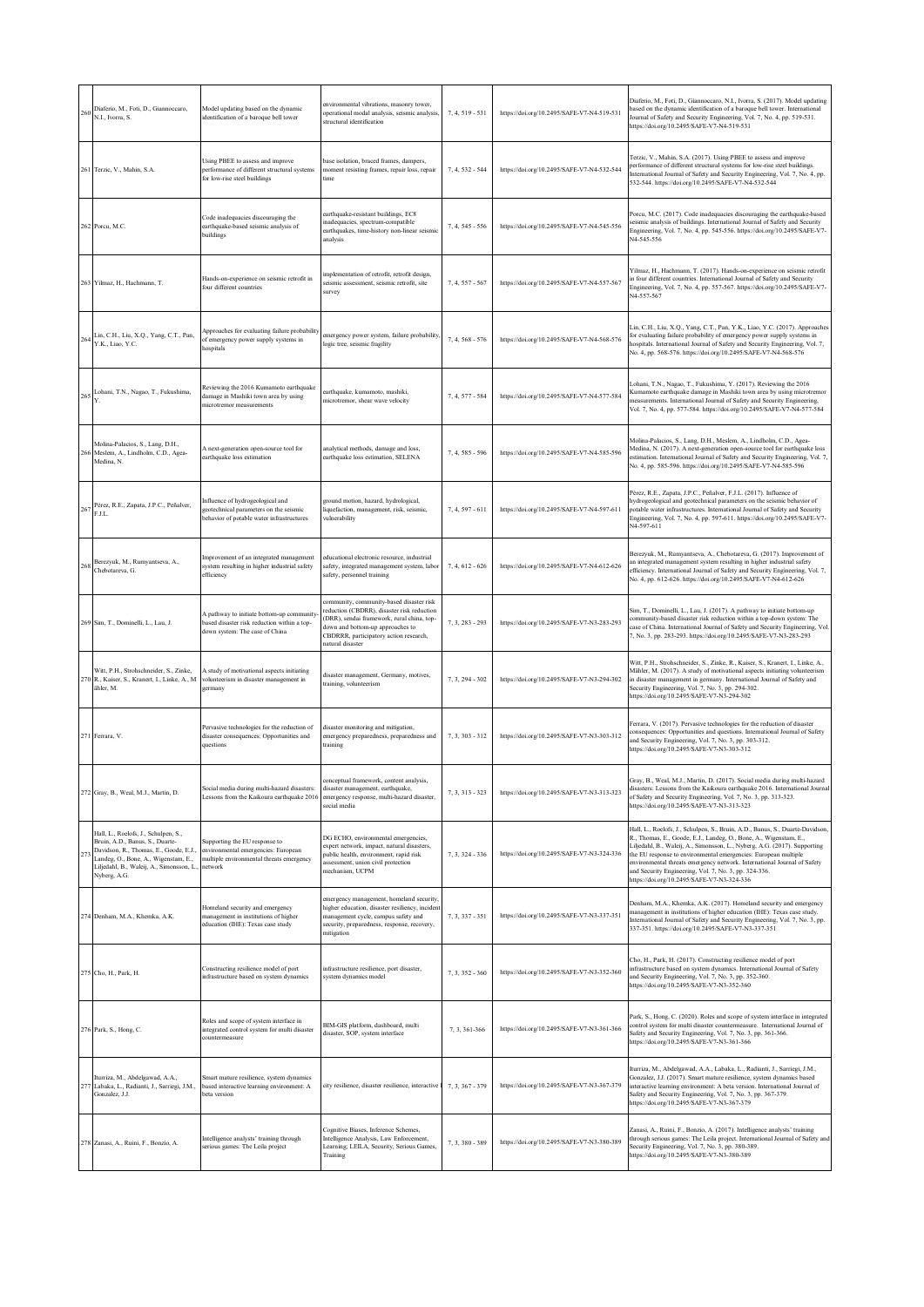|     | 279 Chin, D.T.S., Jack, C.S.                                                 | Management of zika outbreak in a tropical<br>urbanised country: Singapore                            | aedes aegypti, outbreak management,<br>Singapore, vector-borne disease, zika, zika<br>virus infection                                                                              | 7, 3, 390 - 398   | https://doi.org/10.2495/SAFE-V7-N3-390-398 | Chin, D.T.S., Jack, C.S. (2017). Management of zika outbreak in a tropical<br>urbanised country: Singapore. International Journal of Safety and Security<br>Engineering, Vol. 7, No. 3, pp. 390-398. https://doi.org/10.2495/SAFE-V7-<br>N3-390-398                                                   |
|-----|------------------------------------------------------------------------------|------------------------------------------------------------------------------------------------------|------------------------------------------------------------------------------------------------------------------------------------------------------------------------------------|-------------------|--------------------------------------------|-------------------------------------------------------------------------------------------------------------------------------------------------------------------------------------------------------------------------------------------------------------------------------------------------------|
|     | 280 Pfeiffer, K.B., Burdi, C., Schlueter, S.                                 | ocal supply chains: The disaster<br>nanagement perspective                                           | critical infrastructure, dependency, disaster,<br>emergency management, preparedness,<br>resilience, supply chain                                                                  | 7, 3, 399 - 405   | https://doi.org/10.2495/SAFE-V7-N3-399-405 | Pfeiffer, K.B., Burdi, C., Schlueter, S. (2017). Local supply chains: The<br>disaster management perspective. International Journal of Safety and<br>Security Engineering, Vol. 7, No. 3, pp. 399-405.<br>https://doi.org/10.2495/SAFE-V7-N3-399-405                                                  |
| 281 | Rozzi, S., Golfetti, A., Minkov, M.,<br>Robinson, M., Şengür, F., Dambra, C. | A taxonomical framework of socio-cultural<br>hazards in transport hubs                               | crowd management, disruptive passenger<br>behaviour, emergency management,<br>emergency preparedness and training, risk<br>and security, socio-cultural hazards,<br>transport hubs | $7, 3, 406 - 418$ | https://doi.org/10.2495/SAFE-V7-N3-406-418 | Rozzi, S., Golfetti, A., Minkov, M., Robinson, M., Șengür, F., Dambra, C.<br>(2017). A taxonomical framework of socio-cultural hazards in transport<br>hubs. International Journal of Safety and Security Engineering, Vol. 7, No.<br>3, pp. 406-418. https://doi.org/10.2495/SAFE-V7-N3-406-418      |
|     | 282 Arias, D., Vieira, P.A., Mendes, P.M.                                    | Managing extreme agriculture risks in Brazil                                                         | agriculture policies, agriculture risks, brazil<br>agriculture, disaster risk, extreme risks, risk<br>management, risk strategies                                                  | 7, 3, 419 - 430   | https://doi.org/10.2495/SAFE-V7-N3-419-430 | Arias, D., Vieira, P.A., Mendes, P.M. (2017). Managing extreme agriculture<br>risks in Brazil. International Journal of Safety and Security Engineering,<br>Vol. 7, No. 3, pp. 419-430. https://doi.org/10.2495/SAFE-V7-N3-419-430                                                                    |
|     | 283 Holdo, G.M., Miles, L., Hartwell, H.                                     | Disaster nursing: Looking to the future in<br>Norway                                                 | community nursing, disaster management<br>plans, disaster nursing, education, nurses'<br>involvement, resilient community                                                          | $7, 3, 431 - 442$ | https://doi.org/10.2495/SAFE-V7-N3-431-442 | Holdo, G.M., Miles, L., Hartwell, H. (2017). Disaster nursing: Looking to<br>the future in Norway. International Journal of Safety and Security<br>Engineering, Vol. 7, No. 3, pp. 431-442. https://doi.org/10.2495/SAFE-V7-<br>N3-431-442                                                            |
| 284 | Giuseppe, D.N., Claudia, T., Renato,<br>S., Perillo, G.                      | The campi flegrei deep drilling project<br>(CFDDP): Caldera structure and hazard                     | ar dating, caldera dynamic, caldera-forming<br>eruptions, campi flegrei caldera, CFDDP<br>drilling, volcanic hazard                                                                | $7, 3, 443 - 448$ | https://doi.org/10.2495/SAFE-V7-N3-443-448 | Giuseppe, D.N., Claudia, T., Renato, S., Perillo, G. (2017). The campi<br>flegrei deep drilling project (CFDDP): Caldera structure and hazard.<br>International Journal of Safety and Security Engineering, Vol. 7, No. 3, pp.<br>443-448. https://doi.org/10.2495/SAFE-V7-N3-443-448                 |
|     | 285 Belvederesi, C., Dann, M.R.                                              | Statistical analysis of failure consequences<br>for oil and gas pipelines                            | consequences, pipeline, pipeline failure, risk,<br>statistical analysis                                                                                                            | $7.2.103 - 112$   | https://doi.org/10.2495/SAFE-V7-N2-103-112 | Belvederesi, C., Dann, M.R. (2017). Statistical analysis of failure<br>consequences for oil and gas pipelines. International Journal of Safety and<br>Security Engineering, Vol. 7, No. 2, pp. 103-112.<br>https://doi.org/10.2495/SAFE-V7-N2-103-112                                                 |
| 286 | Copelli, S., Raboni, M., Ragazzi, M.,<br>Rada, E.C., Torretta, V.            | Variation of the explosion risk in a hybrid<br>collector during revamping operations                 | cement plants, explosions, hybrid collectors,<br>revamping, risk assessment, safety                                                                                                | $7, 2, 113 - 125$ | https://doi.org/10.2495/SAFE-V7-N2-113-125 | Copelli, S., Raboni, M., Ragazzi, M., Rada, E.C., Torretta, V. (2017).<br>Variation of the explosion risk in a hybrid collector during revamping<br>operations. International Journal of Safety and Security Engineering, Vol. 7,<br>No. 2, pp. 113-125. https://doi.org/10.2495/SAFE-V7-N2-113-125   |
|     | 287 Yu, Z.J., Wen, H.                                                        | Numerical and experimental simulation of<br>spontaneous combustion of coal                           | numerical simulation, temperature rising<br>feature, fire source position, experimental<br>parameters, spontaneous combustion period                                               | 7, 2, 126 - 136   | https://doi.org/10.2495/SAFE-V7-N2-126-136 | Yu, Z.J., Wen, H. (2017). Numerical and experimental simulation of<br>spontaneous combustion of coal. International Journal of Safety and<br>Security Engineering, Vol. 7, No. 2, pp. 126-136.<br>https://doi.org/10.2495/SAFE-V7-N2-126-136                                                          |
|     | 288 Pundt, H., Heilmann, A., Scheinert, M.                                   | Assessing vulnerabilities as a step toward<br>climate change induced hazard preparedness             | climate change adaptation, GIS, hazard<br>preparedness, participation, vulnerability                                                                                               | $7, 2, 137 - 146$ | https://doi.org/10.2495/SAFE-V7-N2-137-146 | Pundt, H., Heilmann, A., Scheinert, M. (2017). Assessing vulnerabilities as<br>a step toward climate change induced hazard preparedness. International<br>Journal of Safety and Security Engineering, Vol. 7, No. 2, pp. 137-146.<br>https://doi.org/10.2495/SAFE-V7-N2-137-146                       |
|     | 289 Dangol, N., Day, J.                                                      | Flood adaptation by informal settlers in<br>Kathmandu and their fear of eviction                     | fear of eviction, flood adaptation, informal<br>settlement, Kathmandu                                                                                                              | $7, 2, 147 - 156$ | https://doi.org/10.2495/SAFE-V7-N2-147-156 | Dangol, N., Day, J. (2017). Flood adaptation by informal settlers in<br>Kathmandu and their fear of eviction. International Journal of Safety and<br>Security Engineering, Vol. 7, No. 2, pp. 147-156.<br>https://doi.org/10.2495/SAFE-V7-N2-147-156                                                  |
|     | 290 Rowan Gard, A., veitayaki, J.                                            | In the wake of Winston - climate change,<br>mobility and resiliency in fiji                          | climate change, extreme weather, faith-based<br>organisations (FBOs), fiji, mobility,<br>resiliency, tropical cyclone winston                                                      | $7, 2, 157 - 168$ | https://doi.org/10.2495/SAFE-V7-N2-157-168 | Rowan Gard, A., veitayaki, J. (2017). In the wake of Winston-climate<br>change, mobility and resiliency in fiji. International Journal of Safety and<br>Security Engineering, Vol. 7, No. 2, pp. 157-168.<br>https://doi.org/10.2495/SAFE-V7-N2-157-168                                               |
| 291 | Moreira, F.D.A., Rampazo, N.A.M.,<br>Castellano, M.S.                        | Impacts of rainfall and vulnerabilities in the<br>metropolitan region of Baixada Santista,<br>Brazil | prazil, disasters, rainfall, urbanization,<br>vulnerability                                                                                                                        | 7, 2, 169 - 179   | https://doi.org/10.2495/SAFE-V7-N2-169-179 | vioreira, F.D.A., Kampazo, N.A.M., Castellano, M.S. (2017). Impacts of<br>rainfall and vulnerabilities in the metropolitan region of Baixada Santista,<br>Brazil. International Journal of Safety and Security Engineering, Vol. 7, No.<br>2, pp. 169-179. https://doi.org/10.2495/SAFE-V7-N2-169-179 |
|     | 292 Huang, C.J., Hsu, M.H.                                                   | Integrating building effect of local grid<br>refinement in urban flood modelling                     | blockage effect, multi-scale, urban<br>inundation model                                                                                                                            | 7, 2, 180 - 189   | https://doi.org/10.2495/SAFE-V7-N2-180-189 | Huang, C.J., Hsu, M.H. (2017). Integrating building effect of local grid<br>refinement in urban flood modelling. International Journal of Safety and<br>Security Engineering, Vol. 7, No. 2, pp. 180-189.<br>https://doi.org/10.2495/SAFE-V7-N2-180-189                                               |
|     | 293 Leal, M., Ramos, C.                                                      | The potential of two types of urban flooding<br>to cause material damages in Lisbon,<br>Portugal     | FREN, FUNN, insurance database, lisbon;<br>material damages, urban flooding                                                                                                        | 7, 2, 190 - 200   | https://doi.org/10.2495/SAFE-V7-N2-190-200 | Leal, M., Ramos, C. (2017). The potential of two types of urban flooding to<br>cause material damages in Lisbon, Portugal. International Journal of Safety<br>and Security Engineering, Vol. 7, No. 2, pp. 190-200.<br>https://doi.org/10.2495/SAFE-V7-N2-190-200                                     |
|     | 294 Saverimuttu, V., Varua, M.E.                                             | Managing the socioeconomic impacts of<br>extreme weather events in the southwest<br>pacific basin    | cyclones, pacific islands, regional<br>cooperation, socioeconomic impacts and<br>management                                                                                        | $7, 2, 201 - 212$ | https://doi.org/10.2495/SAFE-V7-N2-201-212 | Saverimuttu, V., Varua, M.E. (2017). Managing the socioeconomic impacts<br>of extreme weather events in the southwest pacific basin. International<br>Journal of Safety and Security Engineering, Vol. 7, No. 2, pp. 201-212.<br>https://doi.org/10.2495/SAFE-V7-N2-201-212                           |
| 295 | J.H.                                                                         | Moon, Y.I., Choi, J.H., Kim, M.S., Lee, Flood forecasting system of urban areas in<br>south Korea    | flood risk, inland-river combined flood<br>system, urban flood                                                                                                                     | $7, 2, 213 - 220$ | https://doi.org/10.2495/SAFE-V7-N2-213-220 | Moon, Y.I., Choi, J.H., Kim, M.S., Lee, J.H. (2017). Flood forecasting<br>system of urban areas in south Korea. International Journal of Safety and<br>Security Engineering, Vol. 7, No. 2, pp. 213-220.<br>https://doi.org/10.2495/SAFE-V7-N2-213-220                                                |
| 296 | Jaranovic, B., Trindade, J., Ribeiro, J.,<br>Silva, A.                       | Using a coastal storm hazard index to assess<br>storm impacts in Lisbon                              | coast, hazard index, numerical modelling,<br>return period, waves                                                                                                                  | 7, 2, 221 - 233   | https://doi.org/10.2495/SAFE-V7-N2-221-233 | Jaranovic, B., Trindade, J., Ribeiro, J., Silva, A. (2017). Using a coastal<br>storm hazard index to assess storm impacts in Lisbon. International Journal<br>of Safety and Security Engineering, Vol. 7, No. 2, pp. 221-233.<br>https://doi.org/10.2495/SAFE-V7-N2-221-233                           |
|     | 297 Nia, S.P.S., Kulatunga, U.                                               | Safety and security of hospitals during<br>natural disasters: Challenges of disaster<br>managers     | challenges, disaster manager, hospitals,<br>natural disasters                                                                                                                      | $7, 2, 234 - 246$ | https://doi.org/10.2495/SAFE-V7-N2-234-246 | Nia, S.P.S., Kulatunga, U. (2017). Safety and security of hospitals during<br>natural disasters: Challenges of disaster managers. International Journal of<br>Safety and Security Engineering, Vol. 7, No. 2, pp. 234-246.<br>https://doi.org/10.2495/SAFE-V7-N2-234-246                              |
|     | 298 Nadeau, S., Morency, F.                                                  | De-icing of aircraft: incorporating business<br>risks and occupational health and safety             | aeronautics, aircraft maintenance, aviation,<br>de-icing, human factor engineering,<br>integrated risk management, occupational<br>health and safety, sustainable development      | $7, 2, 247 - 266$ | https://doi.org/10.2495/SAFE-V7-N2-247-266 | Nadeau, S., Morency, F. (2017). De-icing of aircraft: incorporating business<br>risks and occupational health and safety. International Journal of Safety and<br>Security Engineering, Vol. 7, No. 2, pp. 247-266.<br>https://doi.org/10.2495/SAFE-V7-N2-247-266                                      |